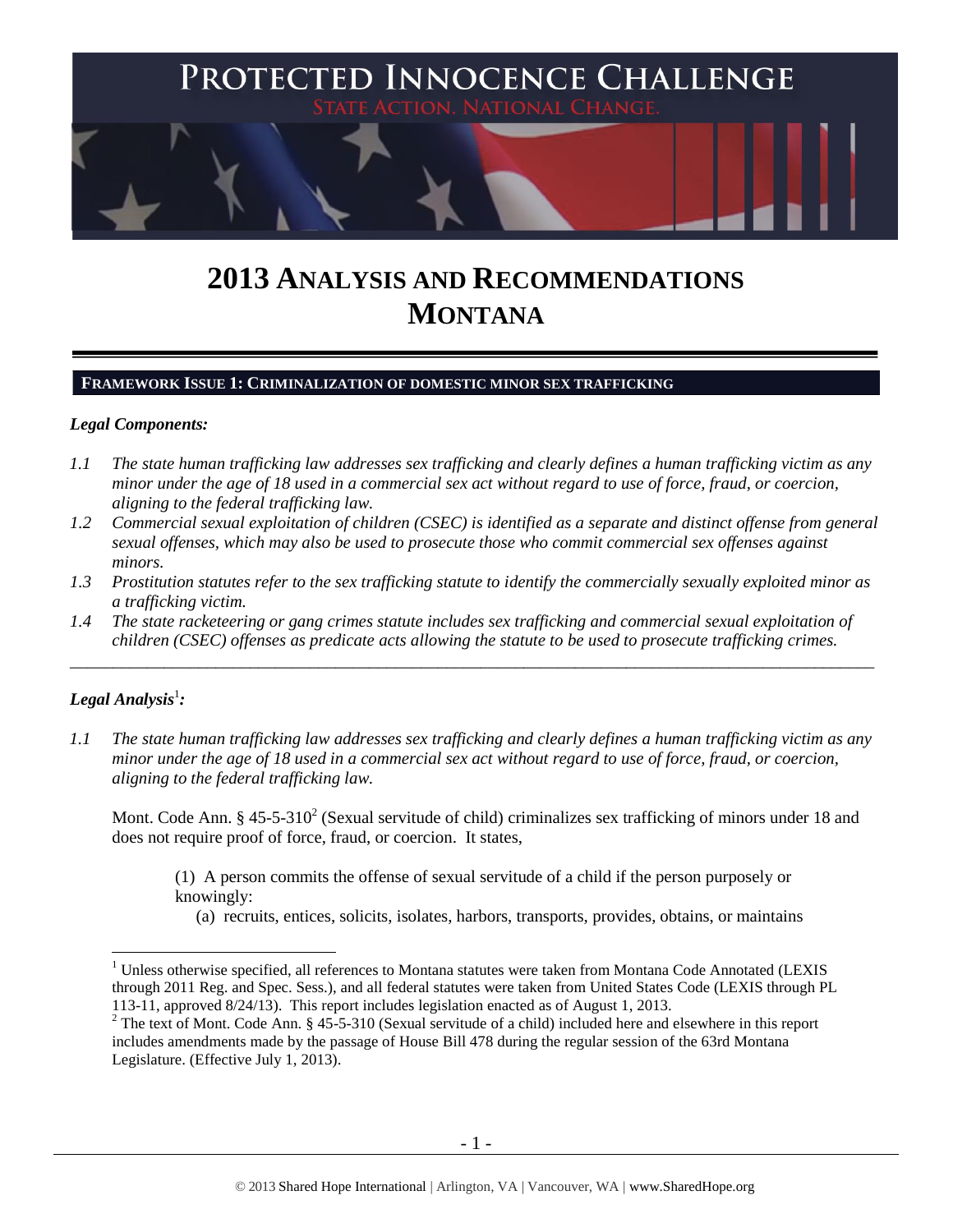through any means a child for the performance of commercial sexual activity; or

(b) benefits, financially or by receiving anything of value, from participation in a venture that has engaged in the offense of sexual servitude of a child.

(2) (a) A person convicted of the offense of sexual servitude of a child, whether or not the person is aware of the child's age:

(i) shall be punished by imprisonment in a state prison for a term of 100 years. The court may not suspend execution or defer imposition of the first 25 years of a sentence of imprisonment imposed under this subsection  $(2)(a)(i)$  except as provided in 46-18-222, and during the first 25 years of imprisonment, the person is not eligible for parole.

(ii) may be fined an amount not to exceed \$ 50,000; and

(iii) shall be ordered to enroll in and successfully complete the educational phase and the cognitive and behavioral phase of a sexual offender treatment program provided or approved by the department of corrections.

(b) If the person is released after the mandatory minimum period of imprisonment, the person is subject to supervision by the department of corrections for the remainder of the person's life and shall participate in the program for continuous, satellite-based monitoring provided for in 46-23- 1010.

Buyers of commercial sex acts with minors under 18 commit trafficking also in violation of Mont. Code Ann. § 45-5-311 (Patronizing of child) which states,

(1) A person commits the offense of patronizing a child if the person purposely or knowingly engages in commercial sexual activity with a child while knowing or negligently disregarding that the child is a victim of the offense of sexual servitude of a child as provided in [section 3]. (2) (a) A person convicted of the offense of patronizing a child, whether or not the person is aware of the child's age:

(i) shall be punished by imprisonment in a state prison for a term of 100 years. The court may not suspend execution or defer imposition of the first 25 years of a sentence of imprisonment imposed under this subsection  $(2)(a)(i)$  except as provided in 46–18–222, and during the first 25 years of imprisonment, the person is not eligible for parole. (ii) may be fined an amount not to exceed \$50,000; and

(iii) shall be ordered to enroll in and successfully complete the educational phase and the cognitive and behavioral phase of a sexual offender treatment program provided or approved by the department of corrections.

(b) If the person is released after the mandatory minimum period of imprisonment, the person is subject to supervision by the department of corrections for the remainder of the person's life and shall participate in the program for continuous, satellite-based monitoring provided for in 46–23– 1010.

*1.2 Commercial sexual exploitation of children (CSEC) is identified as a separate and distinct offense from general sexual offenses, which may also be used to prosecute those who commit commercial sex offenses against minors.*

The following statutes treat CSEC separately from non-commercial sex offenses:

<span id="page-1-0"></span>1. Mont. Code Ann.  $\S 45-5-603^3$  (Aggravated promotion of prostitution) states,

<sup>&</sup>lt;sup>3</sup> The text of Mont. Code Ann. § 45-5-603 included here and elsewhere in this report includes amendments made by the passage of House Bill 478 during the regular session of the 63rd Montana Legislature. (Effective July 1, 2013).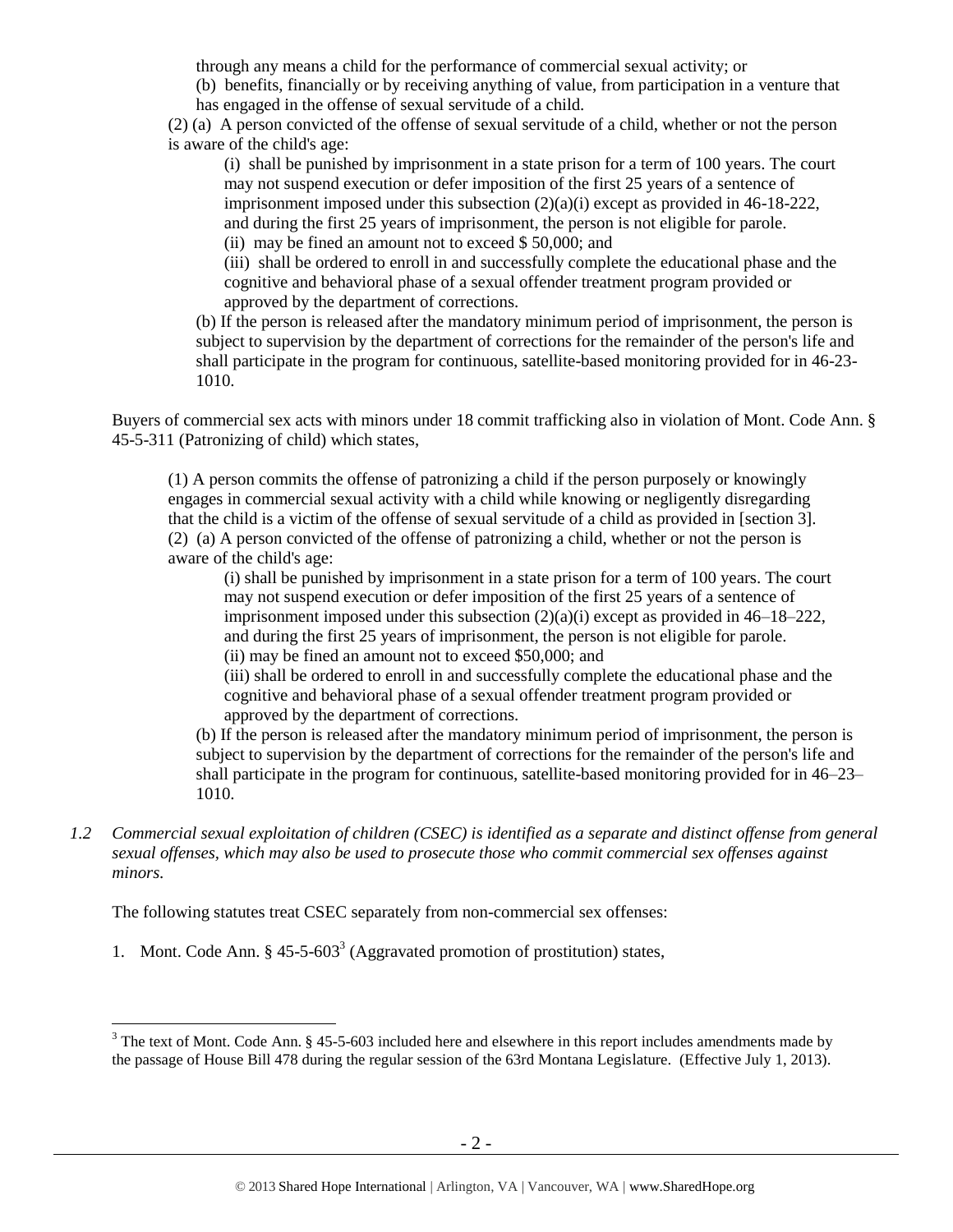(1) A person commits the offense of aggravated promotion of prostitution if the person purposely or knowingly commits any of the following acts:

(a) compels another to engage in or promote prostitution;

(b) promotes prostitution of a child under the age of 18 years, whether or not the person is aware of the child's age;

(c) promotes the prostitution of one's spouse, child, ward, or any person for whose care, protection, or support the person is responsible.

A conviction under Mont. Code Ann. § 45-5-603(1)(b) (Aggravated promotion of prostitution) for promoting prostitution of a child is punishable by imprisonment for 100 years, 25 years of which cannot be suspended or eligible for parole, a \$50,000 fine, or both, an order to complete a sexual offender treatment program, and may be subject to supervision for the remainder of the offender's life. Mont. Code Ann. § 45-  $5-603(2)(b)(i)(A)$ –(C), (ii).

2. Mont. Code Ann.  $\S 45-5-601^4$  (Prostitution) states,

<span id="page-2-0"></span>(1) A person commits the offense of prostitution if the person engages in or agrees or offers to engage in sexual intercourse with another person for compensation, whether the compensation is received or to be received or paid or to be paid.

<span id="page-2-1"></span>A conviction under Mont. Code Ann. § 45-5-601 is punishable by imprisonment up to 1 year, a fine not to exceed \$1,000, or both. Mont. Code Ann.  $\S$  45-5-601(2)(b). Subsequent offenses are punishable by imprisonment up to 5 years, a fine not to exceed \$10,000, or both. Mont. Code Ann. § 45-5-601(2)(b). If the person patronized was a child and the patron was at least 18, a conviction under Mont. Code Ann. § 45- 5-601 is punishable by imprisonment for 100 years, 25 years of which cannot be suspended or deferred "except as provided in  $46-18-222"$ <sup>5</sup>), and during which time the offender is not eligible for parole, is subject to a possible fine not to exceed \$50,000, and an order to enroll in a treatment program, and may be

<sup>&</sup>lt;sup>4</sup> The text of Mont. Code Ann. § 45-5-601 included here and elsewhere in this report includes amendments made by the passage of House Bill 478 during the regular session of the 63rd Montana Legislature. (Effective July 1, 2013).  $5$  The text of Mont. Code Ann. § 46-18-222 included here and elsewhere in this report includes amendments made by the passage of House Bill 478 during the regular session of the 63rd Montana Legislature. (Effective July 1, 2013). Mont. Code Ann. § 46-18-222 (Exceptions to mandatory minimum sentences, restrictions on deferred imposition and suspended execution of sentence, and restrictions on parole eligibility) states,

Mandatory minimum sentences prescribed by the laws of this state, mandatory life sentences prescribed by 46-18- 219 [Life sentence without possibility of release], the restrictions on deferred imposition and suspended execution of sentence prescribed by 46-18-201(1)(b) [Sentences that may be imposed], 46-18-205 [Mandatory minimum sentences —restrictions on deferral or suspension], 46-18-221(3) [Additional sentence for offenses committed with dangerous weapon], 46-18-224 [Additional sentence for offense committed while carrying a handgun loaded with armor-piercing ammunition], and 46-18-502(3) [Sentencing of persistent felony offender], and restrictions on parole eligibility do not apply if:

<sup>. . . .</sup>

<sup>(6)</sup> the offense was committed under [section 3] [Sexual servitude of a child], [section 4] [Patronizing a child]  $\ldots$  45-5-601(3) [Prostitution], 45-5-602(3) [Promoting prostitution], 45-5-603(2)(b) [Aggravated promotion of prostitution], or 45-5-625(4) [Sexual abuse of children] and the judge determines, based on the findings contained in a sexual offender evaluation report prepared by a qualified sexual offender evaluator pursuant to the provisions of 46-23-509, that treatment of the offender while incarcerated, while in a residential treatment facility, or while in a local community affords a better opportunity for rehabilitation of the offender and for the ultimate protection of the victim and society, in which case the judge shall include in its judgment a statement of the reasons for its determination.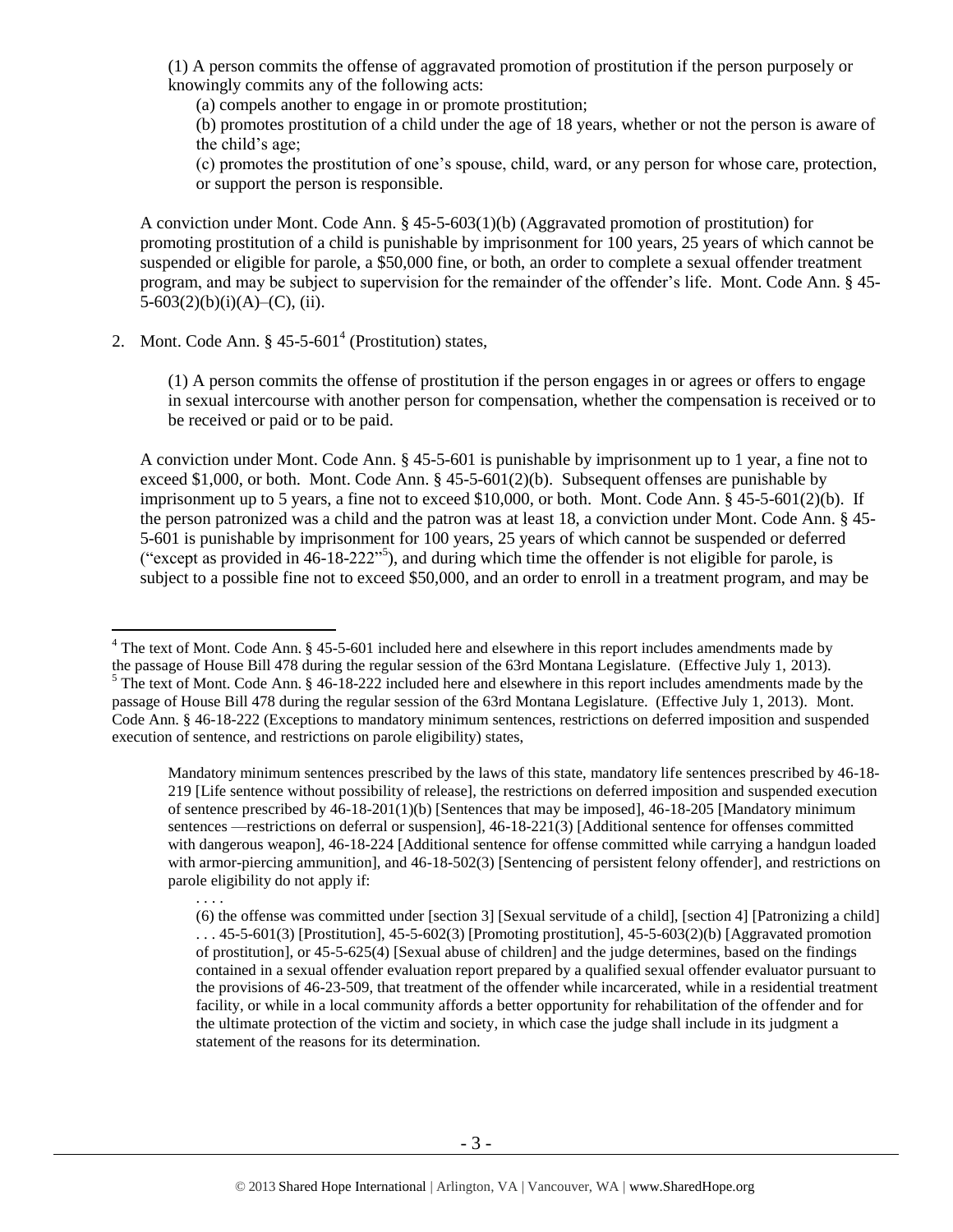subject to supervision for the remainder of the offender's life. Mont. Code Ann.  $\S$  45-5-601(3)(a)(i), (ii),  $(iii), (b).$ 

# 3. Mont. Code Ann.  $\S 45-5-602^6$  (Promoting prostitution) states,

(1) A person commits the offense of promoting prostitution if the person purposely or knowingly commits any of the following acts:

<span id="page-3-2"></span>(a) owns, controls, manages, supervises, resides in, or otherwise keeps, alone or in association with others, a house of prostitution or a prostitution business;

(b) procures an individual for a house of prostitution or a place in a house of prostitution for an individual;

(c) encourages, induces, or otherwise purposely causes another to become or remain a prostitute; (d) solicits clients for another person who is a prostitute;

(e) procures a prostitute for a patron;

(f) transports an individual into or within this state with the purpose to promote that individual's engaging in prostitution or procures or pays for transportation with that purpose;

(g) leases or otherwise permits a place controlled by the offender, alone or in association with others, to be regularly used for prostitution or for the procurement of prostitution or fails to make reasonable effort to abate that use by ejecting the tenant, notifying law enforcement authorities, or using other legally available means; or

(h) lives in whole or in part upon the earnings of an individual engaging in prostitution, unless the person is the prostitute's minor child or other legal dependent incapable of self-support.

A conviction under Mont. Code Ann. § 45-5-602 (Promoting prostitution) is punishable by imprisonment up to 10 years, a fine not to exceed \$50,000, or both. Mont. Code Ann. § 45-5-602(2). However, if the child being prostituted was under 18 and the offender is at least 18 or older, then a conviction under Mont. Code § 45-5-602 is punishable by imprisonment for 100 years, 25 years of which cannot be suspended, a possible fine not to exceed \$50,000, an order to complete a sexual offender treatment program, and may be subject to supervision for the remainder of the offender's life. Mont. Code Ann. §  $45-5-602(3)(a)(i)$  $(iii)$ , $(b)$ .

- <span id="page-3-0"></span>4. Mont. Code Ann. § 45-5-625(1) (Sexual abuse of children) states in part,
	- (1) A person commits the offense of sexual abuse of children if the person: (a) knowingly employs, uses, or permits the employment or use of a child in an exhibition of sexual conduct, $^7$  actual or simulated; $^8$

 $6$  The text of Mont. Code Ann. § 45-5-602 included here and elsewhere in this report includes amendments made by the passage of House Bill 478 during the regular session of the 63rd Montana Legislature. (Effective July 1, 2013). <sup>7</sup> Mont. Code Ann. § 45-5-625(5)(b) (Sexual abuse of children) defines "sexual conduct" as

<sup>(</sup>i) actual or simulated:

<span id="page-3-1"></span><sup>(</sup>A) sexual intercourse, whether between persons of the same or opposite sex;

<sup>(</sup>B) penetration of the vagina or rectum by any object, except when done as part of a recognized medical procedure;

<sup>(</sup>C) bestiality;

<sup>(</sup>D) masturbation;

<sup>(</sup>E) sadomasochistic abuse;

<sup>(</sup>F) lewd exhibition of the genitals, breasts, pubic or rectal area, or other intimate parts of any person; or

<sup>(</sup>G) defecation or urination for the purpose of the sexual stimulation of the viewer; or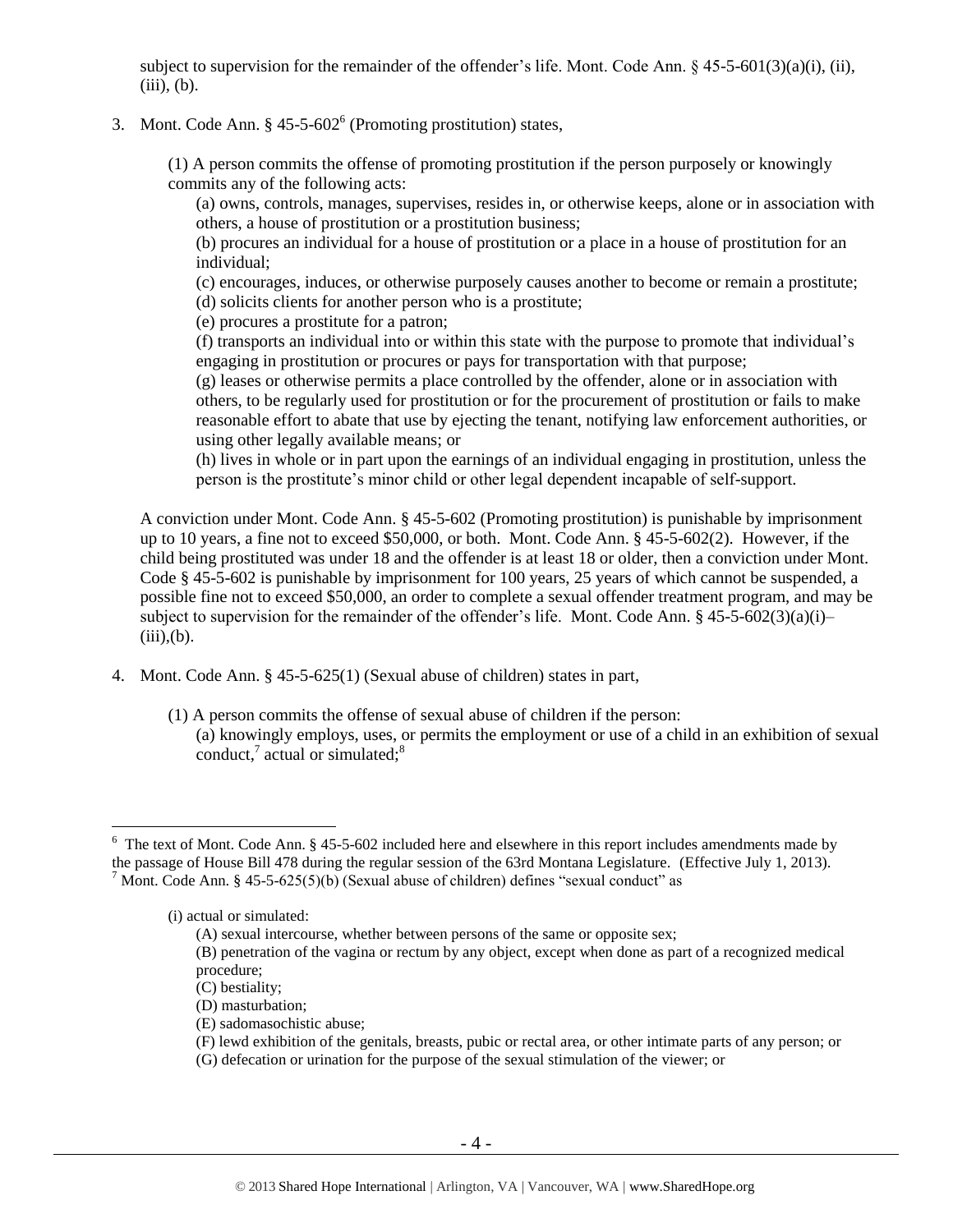<span id="page-4-0"></span>(b) knowingly photographs, films, videotapes, develops or duplicates the photographs, films, or videotapes, or records a child engaging in sexual conduct, actual or simulated;  $(c)$  knowingly, by any means of communication, including electronic communication,<sup>9</sup> persuades, entices, counsels, or procures a child under 16 years of age or a person the offender believes to be a child under 16 years of age to engage in sexual conduct, actual or simulated; . . . .

<span id="page-4-1"></span>A conviction under Mont. Code Ann. § 45-5-625(1)(a) (Sexual abuse of children) is punishable by life imprisonment or a term of imprisonment up to 100 years and a possible fine not to exceed \$10,000. Mont. Code Ann. § 45-5-625(2)(a). However, if the victim is under 16, unless punished under Mont. Code Ann.  $§$  46-18-219,<sup>10</sup> a conviction for sexual abuse of children is punishable by life imprisonment or by imprisonment for 4–100 years and a possible fine not to exceed \$10,000. Mont. Code Ann. § 45-5-625(2)(b). Penalties are enhanced when the child is under 13 and the offender is 18 or older to imprisonment for 100 years, 25 years of which cannot be suspended ("except as provided in 46-18-222"), a possible fine not to exceed \$50,000, an order to enroll in a treatment program, and possible supervision for the remainder of the offender's life. Mont. Code Ann. § 45-5-625(4)(a), (b).

Certain non-commercial sexual offenses may be applicable in cases involving the commercial sexual exploitation of a child. These include the following:

1. Mont. Code Ann. § 45-5-503(1) (Sexual intercourse without consent) states in part, "A person who knowingly has sexual intercourse without consent with another person commits the offense of sexual intercourse without consent." Mont. Code Ann. § 45-5-501(1)(a) (Definitions) states in part, "As

<sup>10</sup> Mont. Code Ann. § 46-18-219(1) (Life sentence without possibility of release) states,

(1) (a) Except as provided in subsection (3), if an offender convicted of one of the following offenses was previously convicted of one of the following offenses or of an offense under the laws of another state or of the United States that, if committed in this state, would be one of the following offenses, the offender must be sentenced to life in prison, unless the death penalty is applicable and imposed:

(iii) 45-5-503, sexual intercourse without consent;

- (iv) 45-5-625, sexual abuse of children; or
- (v) 45-5-627, except subsection (1)(b), ritual abuse of a minor.

(b) Except as provided in subsection (3), if an offender convicted of one of the following offenses was previously convicted of two of the following offenses, two of any combination of the offenses listed in subsection (1)(a) or the following offenses, or two of any offenses under the laws of another state or of the United States that, if committed in this state, would be one of the offenses listed in subsection (1)(a) or this subsection, the offender must be sentenced to life in prison, unless the death penalty is applicable and imposed:

(iii) 45-5-302, kidnapping;

. . .

 $\overline{a}$ 

(v) 45-5-603, aggravated promotion of prostitution.

<sup>(</sup>ii) depiction of a child in the nude or in a state of partial undress with the purpose to abuse, humiliate, harass, or degrade the child or to arouse or gratify the person's own sexual response or desire or the sexual response or desire of any person.

<sup>&</sup>lt;sup>8</sup> Mont. Code Ann. § 45-5-625(5)(c) (Sexual abuse of children) defines "simulated" as "any depicting of the genitals or pubic or rectal area that gives the appearance of sexual conduct or incipient sexual conduct."

<sup>&</sup>lt;sup>9</sup> Mont. Code Ann. § 45-5-625(5)(a) (Sexual abuse of children) defines "electronic communication" as "a sign, signal, writing, image, sound, data, or intelligence of any nature transmitted or created in whole or in part by a wire, radio, electromagnetic, photoelectronic, or photo-optical system."

<sup>. . .</sup>  (ii) 45-5-303, aggravated kidnapping;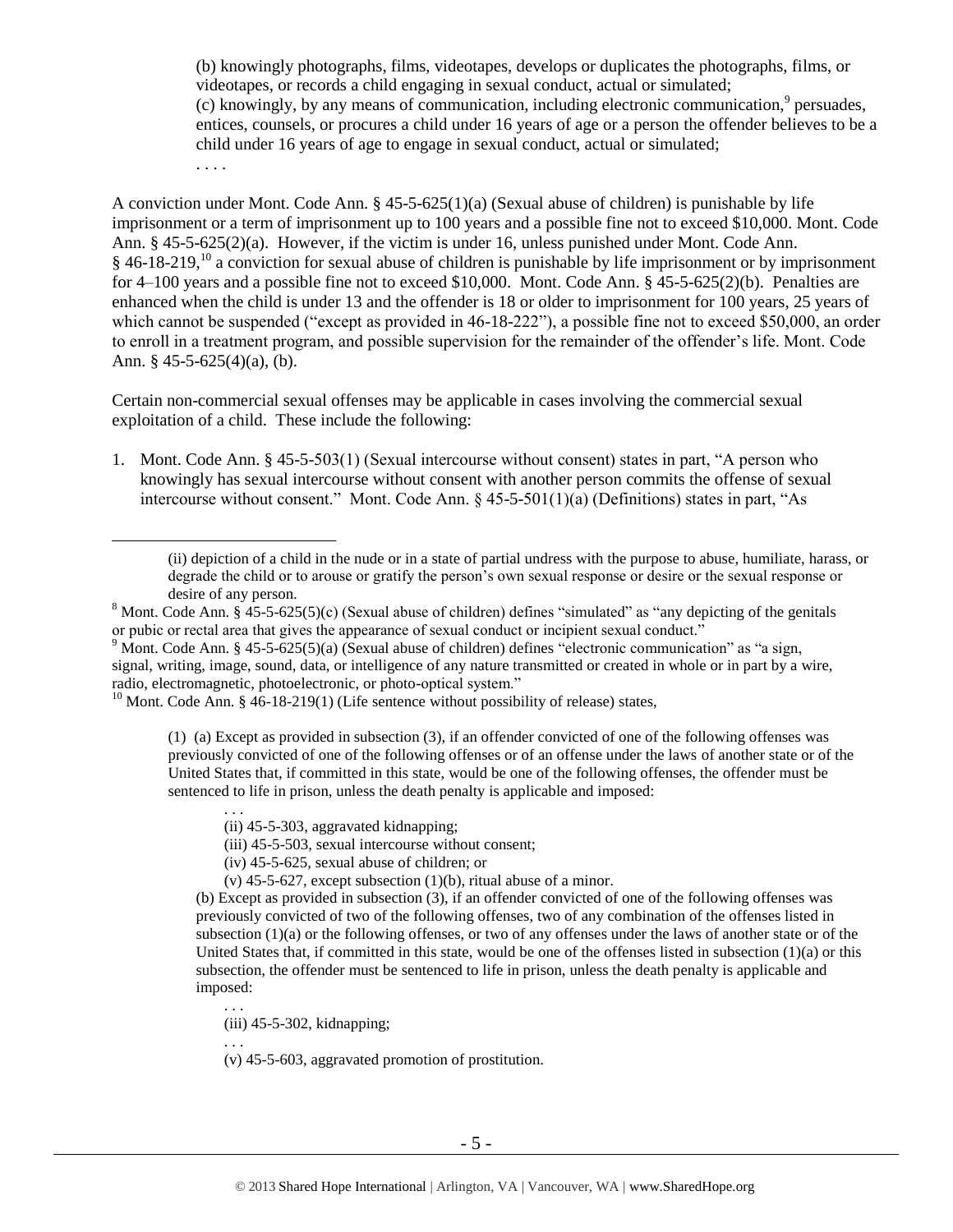used in 45-5-503, the term 'without consent' means . . . the victim is incapable of consent because the victim is . . . less than 16 years old." Pursuant to Mont. Code Ann. § 45-5-503,

(3)(a) If the victim is less than 16 years old and the offender is 4 or more years older than the victim or if the offender inflicts bodily injury upon anyone in the course of committing sexual intercourse without consent, the offender shall be punished by life imprisonment or by imprisonment in the state prison for a term of not less than 4 years or more than 100 years and may be fined not more than \$50,000, except as provided in 46-18-219 and 46-18-222.

(b) If two or more persons are convicted of sexual intercourse without consent with the same victim in an incident in which each offender was present at the location where another offender's offense occurred during a time period in which each offender could have reasonably known of the other's offense, each offender shall be punished by life imprisonment or by imprisonment in the state prison for a term of not less than 5 years or more than 100 years and may be fined not more than \$50,000, except as provided in [46-18-219](http://data.opi.mt.gov/bills/mca/46/18/46-18-219.htm) and [46-18-222.](http://data.opi.mt.gov/bills/mca/46/18/46-18-222.htm)

(c) If the offender was previously convicted of an offense under this section or of an offense under the laws of another state or of the United States that if committed in this state would be an offense under this section and if the offender inflicted serious bodily injury upon a person in the course of committing each offense, the offender shall be:

(i) punished by death as provided in 46-18-301 through 46-18-310, unless the offender is less than 18 years of age at the time of the commission of the offense; or

(ii) punished as provided in 46-18-219.

(4) (a) If the victim was 12 years of age or younger and the offender was 18 years of age or older at the time of the offense, the offender:

(i) shall be punished by imprisonment in a state prison for a term of 100 years. The court may not suspend execution or defer imposition of the first 25 years of a sentence of imprisonment imposed under this subsection  $(4)(a)(i)$  except as provided in 46-18-222, and during the first 25 years of imprisonment, the offender is not eligible for parole.

(ii) may be fined an amount not to exceed \$50,000; and

(iii) shall be ordered to enroll in and successfully complete the educational phase and the cognitive and behavioral phase of a sexual offender treatment program provided or approved by the department of corrections.

(b) If the offender is released after the mandatory minimum period of imprisonment, the offender is subject to supervision by the department of corrections for the remainder of the offender's life and shall participate in the program for continuous, satellite-based monitoring provided for in [46-23-](http://data.opi.mt.gov/bills/mca/46/23/46-23-1010.htm) [1010.](http://data.opi.mt.gov/bills/mca/46/23/46-23-1010.htm)

. . . .

2. Mont. Code Ann. § 45-5-625(1) (Sexual abuse of children) makes it a crime if a person

(h) knowingly travels within, from, or to this state with the intention of meeting a child under 16 years of age or a person the offender believes to be a child under 16 years of age in order to engage in sexual conduct, actual or simulated; or

(i) knowingly coerces, entices, persuades, arranges for, or facilitates a child under 16 years of age or a person the offender believes to be a child under 16 years of age to travel within, from, or to this state with the intention of engaging in sexual conduct, actual or simulated.

A conviction under Mont. Code Ann. § 45-5-625 is punishable by life imprisonment and a possible fine not to exceed \$10,000 or a term of imprisonment up to 100 years and a possible fine not to exceed \$10,000. Mont. Code Ann. § 45-5-625(2)(a). However, if the victim is under 16, unless punished under Mont. Code Ann. § 46- 18-219, a conviction for sexual abuse of children is punishable by life imprisonment or by imprisonment for 4 –100 years and a possible fine not to exceed \$10,000. Mont. Code Ann. § 45-5-625(2)(b). Penalties are enhanced when the child is under 13 and the offender is 18 or older to imprisonment for 100 years, 25 years of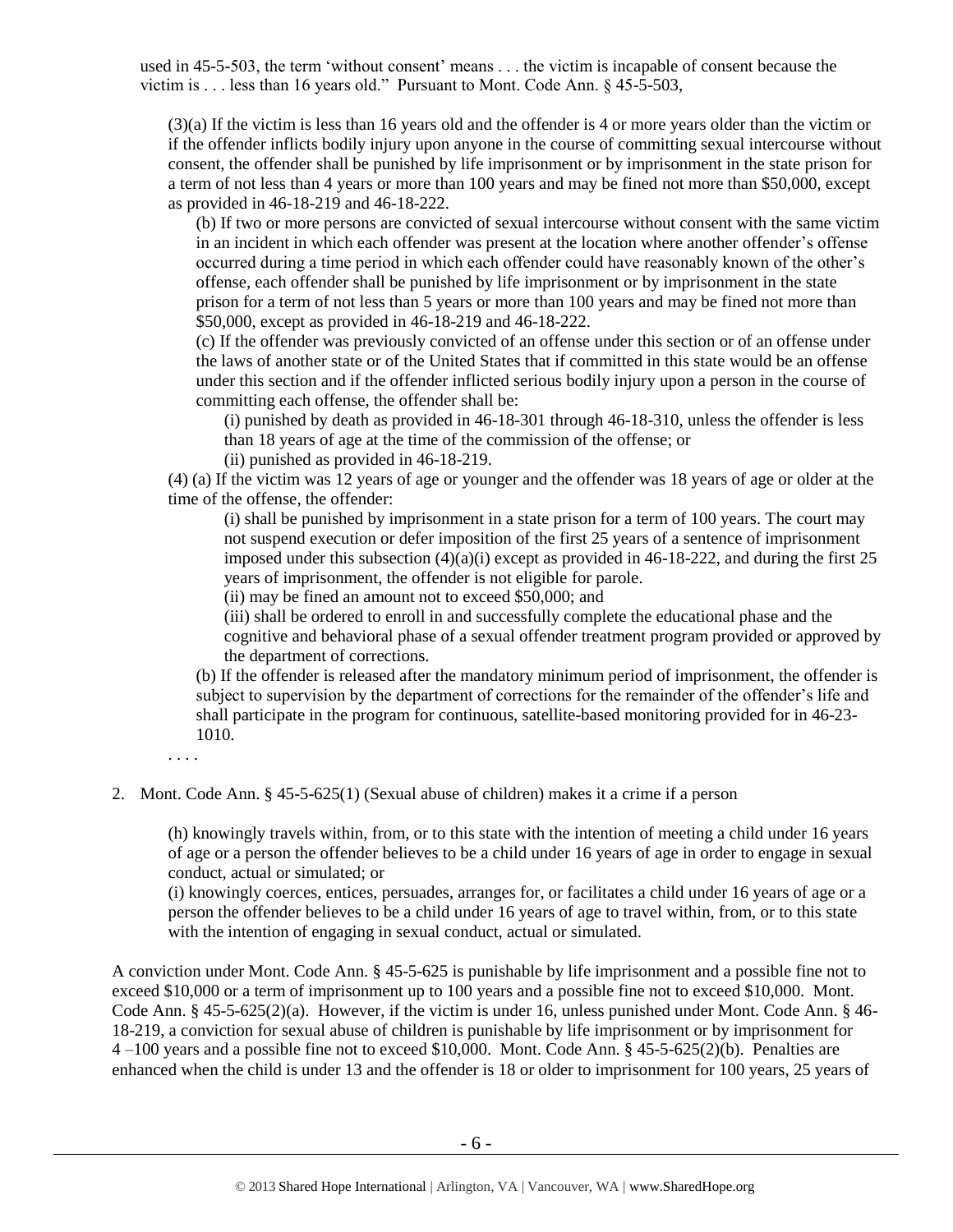which cannot be suspended ("except as provided in 46-18-222"), a possible fine not to exceed \$50,000, an order to enroll in a treatment program, and possible supervision for the remainder of the offender's life. Mont. Code Ann. § 45-5-625(4)(a), (b).

3. Mont. Code Ann. § 45-5-303 (Aggravated kidnapping) states,

(1) A person commits the offense of aggravated kidnapping if the person knowingly or purposely and without lawful authority restrains another person by either secreting or holding the other person in a place of isolation or by using or threatening to use physical force, with any of the following purposes: . . .

(e) to hold another in a condition of involuntary servitude.<sup>11</sup>

(2) Except as provided in 46-18-219 and 46-18-222, a person convicted of the offense of aggravated kidnapping shall be punished by death or life imprisonment as provided in 46-18-301 through 46-18- 310 or be imprisoned in the state prison for a term of not less than 2 years or more than 100 years and may be fined not more than \$50,000, unless the person has voluntarily released the victim alive, in a safe place, and with no serious bodily injury, in which event the person shall be imprisoned in the state prison for a term of not less than 2 years or more than 10 years and may be fined not more than \$50,000.

*1.3 Prostitution statutes refer to the sex trafficking statute to identify the commercially sexually exploited minor as a trafficking victim.* 

The state prostitution law, Mont. § 45-5-601 (Prostitution) does not refer to § Mont. Code Ann. § 45-5-310 (Sexual servitude of child) or Mont. Code Ann.  $\S$  45-5-311<sup>12</sup> (Patronizing of child) to clarify that a commercially sexually exploited child is a victim of sex trafficking.

- <span id="page-6-0"></span>1.3.1 Recommendation: Amend Mont. Code Ann. § 45-5-601(Prostitution), § 45-5-602 (Promoting prostitution) and § 45-5-603 (Aggravated promotion of prostitution) to refer to Mont. Code Ann. § 45-5-310 (Sexual servitude of child) and § 45-5-311 (Patronizing of child) in order to clarify the status of the victim as a trafficking victim.
- *1.4 The state racketeering or gang crimes statute includes sex trafficking and commercial sexual exploitation of children (CSEC) offenses as predicate acts allowing the statute to be used to prosecute trafficking crimes.*

Montana has not enacted a racketeering statute. Although not a separate offense, Montana's criminal street gang laws provide for enhanced sentences. Mont. Code Ann. § 45-8-404 states,

(1) (a) (Additional sentence for criminal street gang-related felony) states, "A person who is convicted of a felony that the person committed for the benefit of, at the direction of, or in association with any criminal street gang for the purpose of promoting, furthering, or assisting any criminal conduct by criminal street gang members shall, in addition to the punishment provided for the commission of the underlying offense, be sentenced to a term of imprisonment in a state prison of not less than 1 year or more than 3 years, except as provided in 46-18-222.

<sup>&</sup>lt;sup>11</sup> The offenses of Mont. Code Ann. § 45-5-305 (Subjecting another to involuntary servitude—definitions) and Mont. Code Ann. § 45-5-306 (Trafficking of persons for involuntary servitude) criminalize human trafficking but do not specifically apply to domestic minor sex trafficking, which is specifically criminalized under Mont. Code Ann. § 45-5-310 (Sexual servitude of child). These offenses also require proof of force, fraud or coercion which is not required for prosecutions of sexual servitude of a child.

<sup>&</sup>lt;sup>12</sup> The text of Mont. Code Ann. § 45-5-311 (Patronizing of child) included here and elsewhere in this report includes amendments made by the passage of House Bill 478 during the regular session of the 63rd Montana Legislature. (Effective July 1, 2013).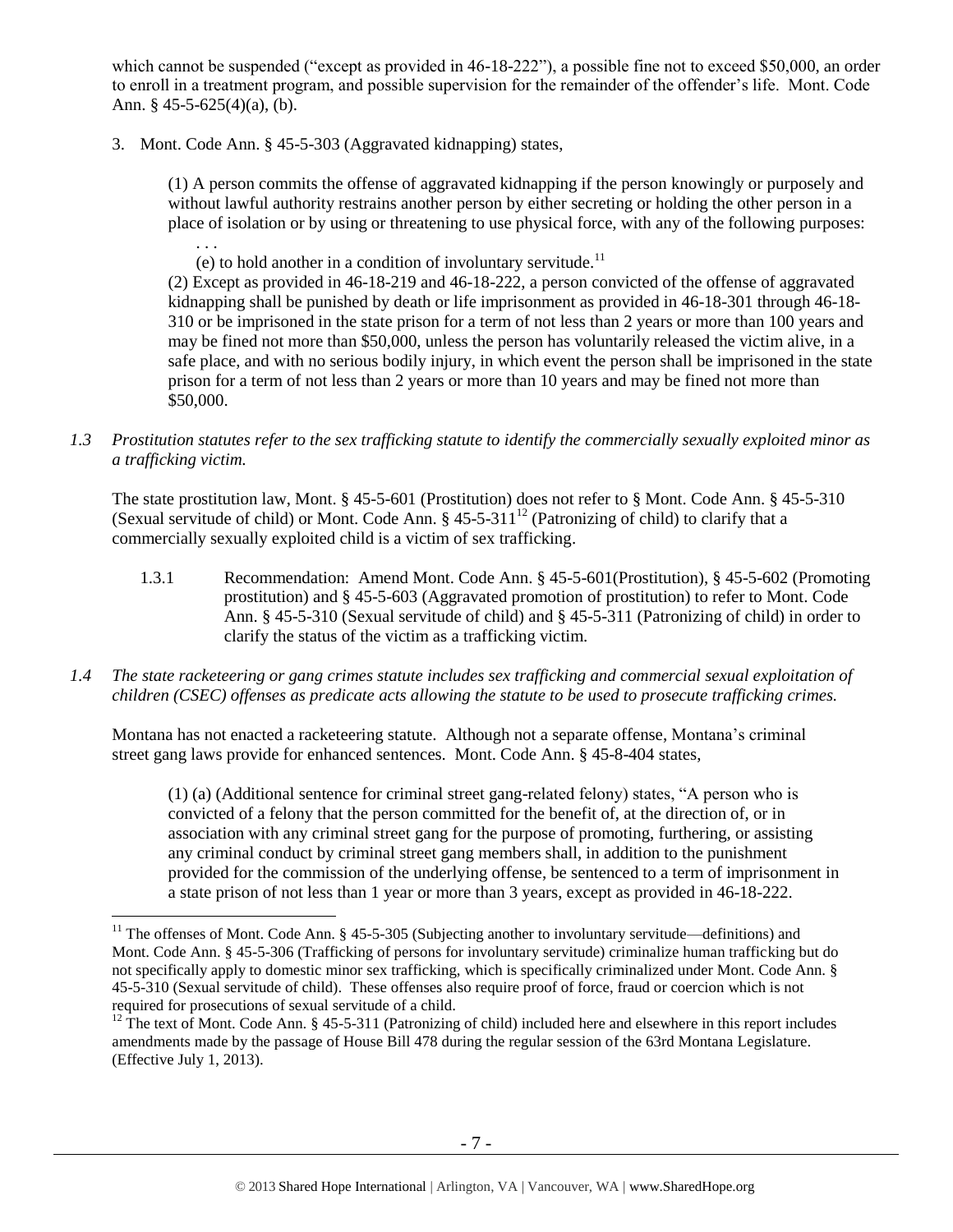(b) If the underlying felony described in subsection (1)(a) is committed on the grounds of, or within 1,000 feet of, a public school, as defined in 20-6-501, during hours when the facility is open for classes or school-related programs or when minors are using the facility, the additional term provided for in subsection (1) is 2 to 4 years.

(2) The imposition or execution of the minimum sentences prescribed by this section may not be deferred or suspended, except as provided in 46-18-222.

(3) An additional sentence prescribed by this section shall run consecutively to the sentence provided for the underlying offense.

Pursuant to Mont. Code Ann. § 45-8-405(2)(h) (Pattern of criminal street gang activity), "The offenses that form a pattern of criminal street gang activity include . . . aggravated promotion of prostitution, as defined in 45-5-603. . . ."

1.4.1 Recommendation: Enact a racketeering statute that includes CSEC offenses of Mont. Code Ann. § 45-5-601 (Prostitution), § 45-5-602 (Promoting prostitution), § 45-5-603 (Aggravated promotion of prostitution), § 45-5-625(1) (Sexual abuse of children), as well as trafficking offenses under Mont. Code Ann. § 45-5-310 (Sexual servitude of child) and § 45-5-311 (Patronizing of child) as predicate crimes so it may be used to prosecute trafficking enterprises.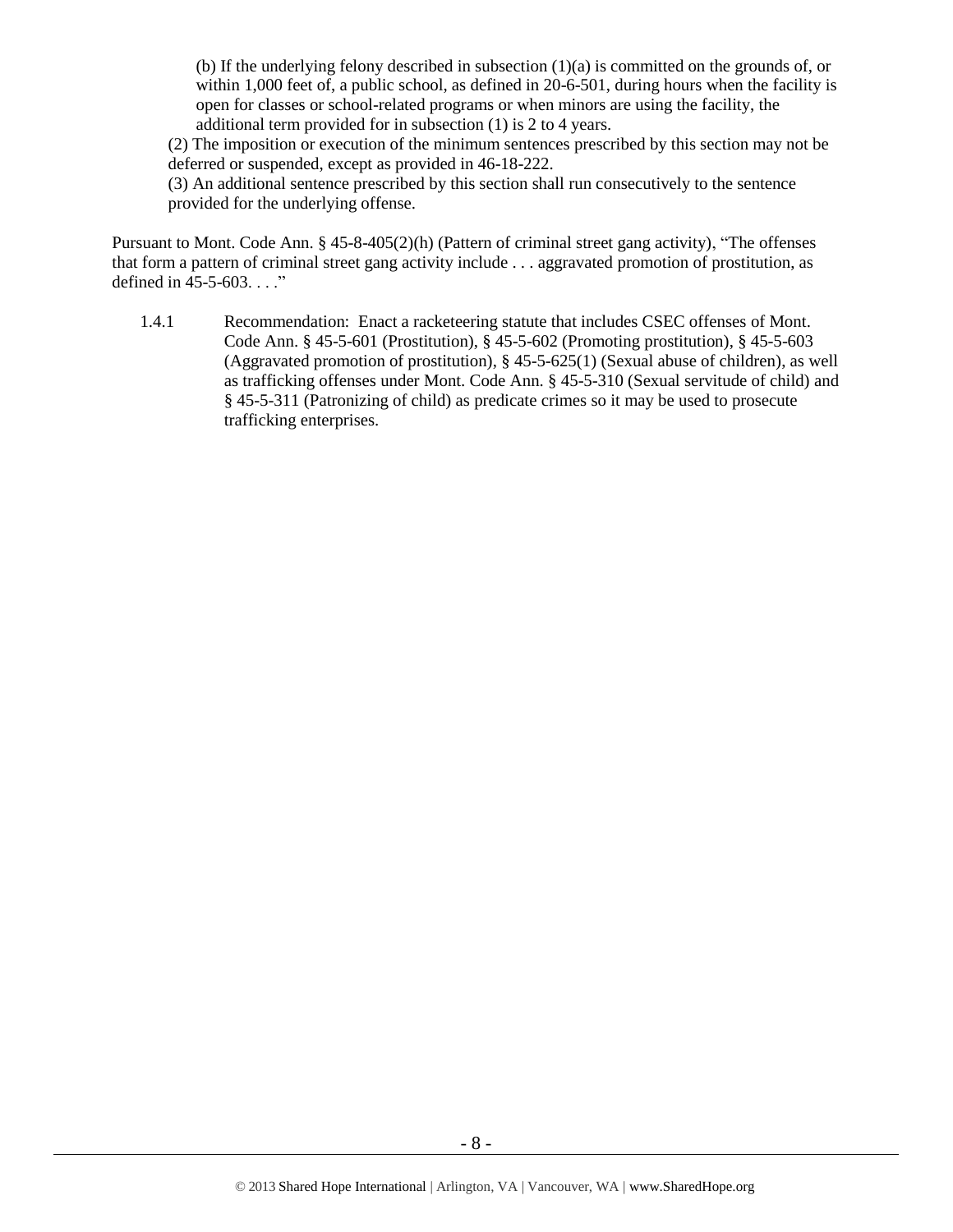## **FRAMEWORK ISSUE 2: CRIMINAL PROVISIONS ADDRESSING DEMAND**

## *Legal Components:*

- *2.1 The state sex trafficking law can be applied to the buyers of commercial sex acts with a victim of domestic minor sex trafficking.*
- *2.2 Buyers of commercial sex acts with a minor can be prosecuted under commercial sexual exploitation of children (CSEC) laws.*
- *2.3 Solicitation laws differentiate buying sex acts with an adult and buying sex acts with a minor under 18.*
- *2.4 Penalties for buyers of commercial sex acts with minors are as high as federal penalties.*
- *2.5 Using the Internet to lure, entice, or purchase, or attempt to lure, entice, or purchase commercial sex acts with a minor is a separate crime or results in an enhanced penalty for buyers.*
- *2.6 No age mistake defense is permitted for a buyer of commercial sex acts with any minor under 18.*
- *2.7 Base penalties for buying sex acts with a minor under 18 are sufficiently high and not reduced for older minors.*
- *2.8 Financial penalties for buyers of commercial sex acts with minors are sufficiently high to make it difficult for buyers to hide the crime.*
- *2.9 Buying and possessing child pornography carries penalties as high as similar federal offenses.*
- *2.10 Convicted buyers of commercial sex acts with minors and child pornography are required to register as sex offenders.*

\_\_\_\_\_\_\_\_\_\_\_\_\_\_\_\_\_\_\_\_\_\_\_\_\_\_\_\_\_\_\_\_\_\_\_\_\_\_\_\_\_\_\_\_\_\_\_\_\_\_\_\_\_\_\_\_\_\_\_\_\_\_\_\_\_\_\_\_\_\_\_\_\_\_\_\_\_\_\_\_\_\_\_\_\_\_\_\_\_\_\_\_\_\_

## *Legal Analysis:*

 $\overline{a}$ 

*2.1 The state sex trafficking law can be applied to the buyers of commercial sex acts with a victim of domestic minor sex trafficking.*

Buyers of commercial sex acts with a child in Montana face prosecution and equivalent penalties under two provisions of the state human trafficking law: Mont. Code Ann.  $\S 45-5-310^{13}$  (Sexual servitude of child) following federal precedent<sup>14</sup> based on use of the term "obtains" and Mont. Code Ann.  $\frac{1}{5}$  45-5-311<sup>15</sup> (Patronizing of child) which applies directly to buyers.<sup>16</sup> Mont. Code Ann. § 45-5-311 (Patronizing of child) states,

<sup>13</sup> *See supra* note [2.](#page-0-0)

<sup>&</sup>lt;sup>14</sup> See United States v. Jungers, 702 F.3d 1066 (8th Cir. 2013). In this case, the Eighth Circuit specifically addressed whether the federal sex trafficking law, 18 U.S.C. § 1591 (Sex trafficking of children or by force, fraud, or coercion) applies to buyers when it reversed a District of South Dakota ruling that Congress did not intend the string of verbs constituting criminal conduct under 18 U.S.C. § 1591(a)(1) ("recruits, entices, harbors, transports, provides, obtains, or maintains") to reach the conduct of buyers. United States v. Jungers, 834 F. Supp. 2d 930, 931 (D.S.D. 2011). Holding that the conduct of buyers who obtain a child for commercial sex can violate 18 U.S.C. § 1591(a)(1), the Eighth Circuit illustrated through hypothetical buyer scenarios that, under certain circumstances, most of the terms in the string of verbs constituting criminal conduct under 18 U.S.C. § 1591(a)(1) could apply to buyers. While other terms may apply to buyers' conduct under state law as well, the analysis here focuses on the term "obtains" which is most likely to apply in the majority of buyer cases.

<sup>15</sup> *See supra* note [12.](#page-6-0)

<sup>&</sup>lt;sup>16</sup> The Eighth Circuit decision in Jungers clarified that a buyer who "entices" or "obtains" a minor for purposes of commercial sex could violate both the sex trafficking law as well as other statutes that criminalize engaging in commercial sex with a minor. Id. at 1074. ("[W]e do not conclude § 1591 criminalizes the act of engaging in a commercial sex act with a minor. Rather, we conclude a purchaser may be convicted for committing an act prohibited by § 1591 without ever engaging in a sex act.") See also, id. at 1072. ("While the defendants are correct that § 1591 does not criminalize engaging in a commercial sex act with a minor, it does not necessarily follow that the statute only applies to suppliers. The defendants fail to explain why a purchaser who entices, transports, or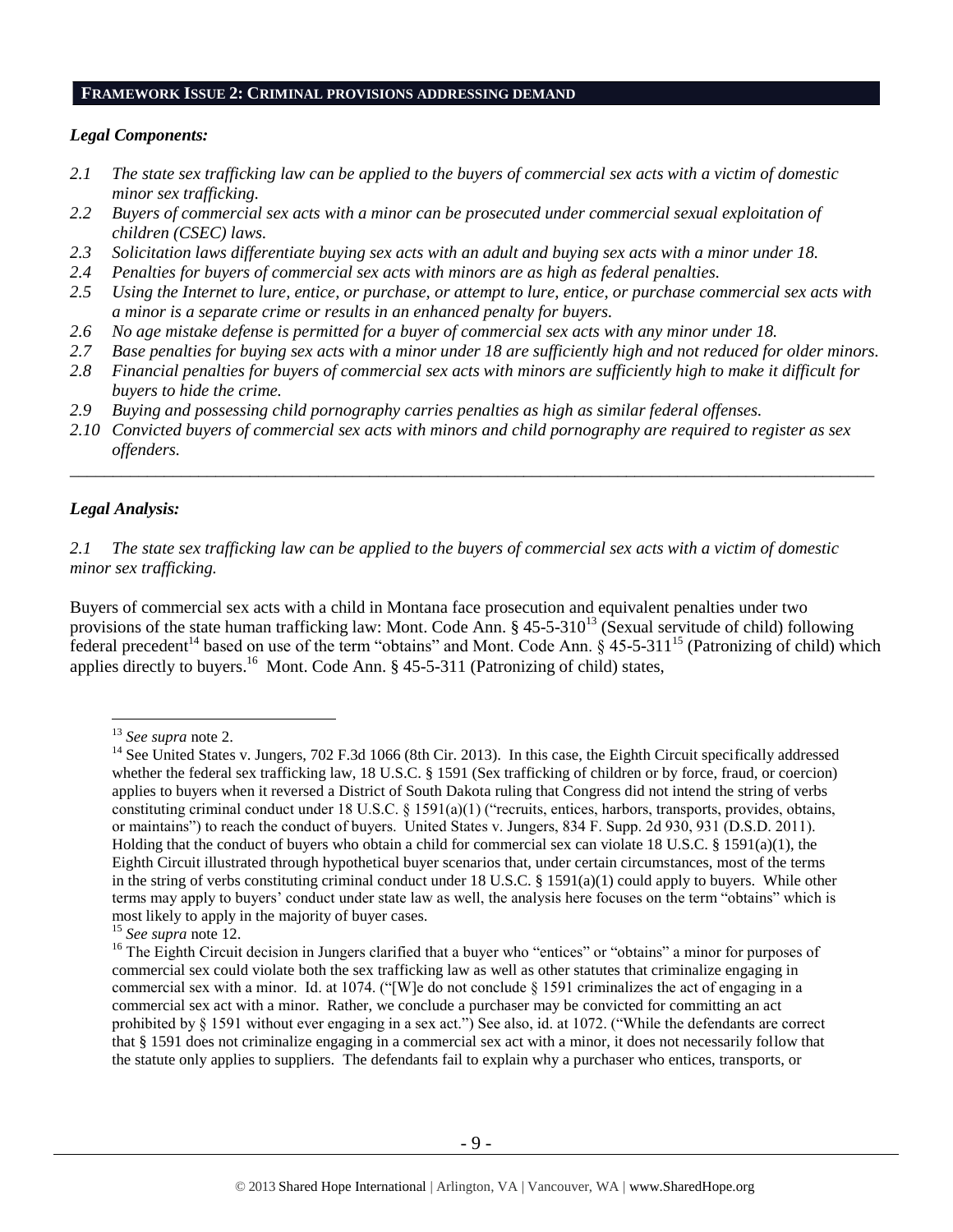(1) A person commits the offense of patronizing a child if the person purposely or knowingly engages in commercial sexual activity with a child while knowing or negligently disregarding that the child is a victim of the offense of sexual servitude of a child as provided in [section 3]. (2) (a) A person convicted of the offense of patronizing a child, whether or not the person is aware of the child's age:

(i) shall be punished by imprisonment in a state prison for a term of 100 years. The court may not suspend execution or defer imposition of the first 25 years of a sentence of imprisonment imposed under this subsection (2)(a)(i) except as provided in 46–18–222, and during the first 25 years of imprisonment, the person is not eligible for parole. (ii) may be fined an amount not to exceed \$50,000; and

(iii) shall be ordered to enroll in and successfully complete the educational phase and the cognitive and behavioral phase of a sexual offender treatment program provided or approved by the department of corrections.

(b) If the person is released after the mandatory minimum period of imprisonment, the person is subject to supervision by the department of corrections for the remainder of the person's life and shall participate in the program for continuous, satellite-based monitoring provided for in 46–23– 1010.

## *2.2 Buyers of commercial sex acts with a minor can be prosecuted under commercial sexual exploitation of children (CSEC) laws.*

A buyer of sex with a minor may be charged under Mont. Code Ann. § 45-5-601(1)<sup>17</sup> (Prostitution). A conviction under Mont. Code Ann. § 45-5-601 (Prostitution) is punishable by imprisonment up to 1 year, a fine not to exceed \$1,000, or both. Mont. Code Ann. § 45-5-601(2)(b). Subsequent offenses are punishable by imprisonment up to 5 years, a fine not to exceed \$10,000, or both. Mont. Code Ann. § 45-5-601(2)(b). If the victim is a minor and the offender is at least 18, a conviction under Mont. Code Ann. § 45-5-601 is punishable by imprisonment for 100 years, 25 years of which cannot be suspended or deferred ("except as provided in 46- 18-222<sup>"18</sup>), and during which time the offender is not eligible for parole, is subject to a possible fine not to exceed \$50,000 and to an order to enroll in a treatment program, and may be subject to supervision for the remainder of the offender's life. Mont. Code Ann.  $\frac{6}{5}$  45-5-601(3)(a)(i), (ii), (iii), (b).

*2.3 Solicitation laws differentiate buying sex acts with an adult and buying sex acts with a minor under 18.*

Montana's prostitution statute, Mont. Code Ann.  $\S$  45-5-601(3)(a) (Prostitution), which includes the crime of soliciting prostitution, heightens the penalties for soliciting a minor under  $18<sup>19</sup>$  Buyers convicted of soliciting prostitution from an adult face a \$1,000 fine and one year imprisonment under Mont. Code Ann. § 45-5-  $601(2)(b)$ , while buyers convicted under § 45-5-601(3) of soliciting prostitution of a child face 100 years imprisonment and a possible fine up to  $$50,000.<sup>20</sup>$ 

obtains a child 'for the purpose of a commercial sex act' cannot be guilty of both sex trafficking under § 1591 and subsequently engaging in the commercial sex act prohibited by another applicable statute.")

<sup>17</sup> *See supra* note [4.](#page-2-0)

<sup>&</sup>lt;sup>18</sup> See supra note [5](#page-2-1) for the substantive provision of Mont. Code Ann. § 46-18-222 (Exceptions to mandatory minimum sentences, restrictions on deferred imposition and suspended execution of sentence, and restrictions on parole eligibility).

<sup>&</sup>lt;sup>19</sup> See supra Section 1.2 for substantive provisions of Mont. Code Ann. § 45-5-601.

<sup>&</sup>lt;sup>20</sup> *See* Section 2.1 for further explanation of penalties for buyers under Mont. Code Ann. § 45-5-601(1) (Prostitution).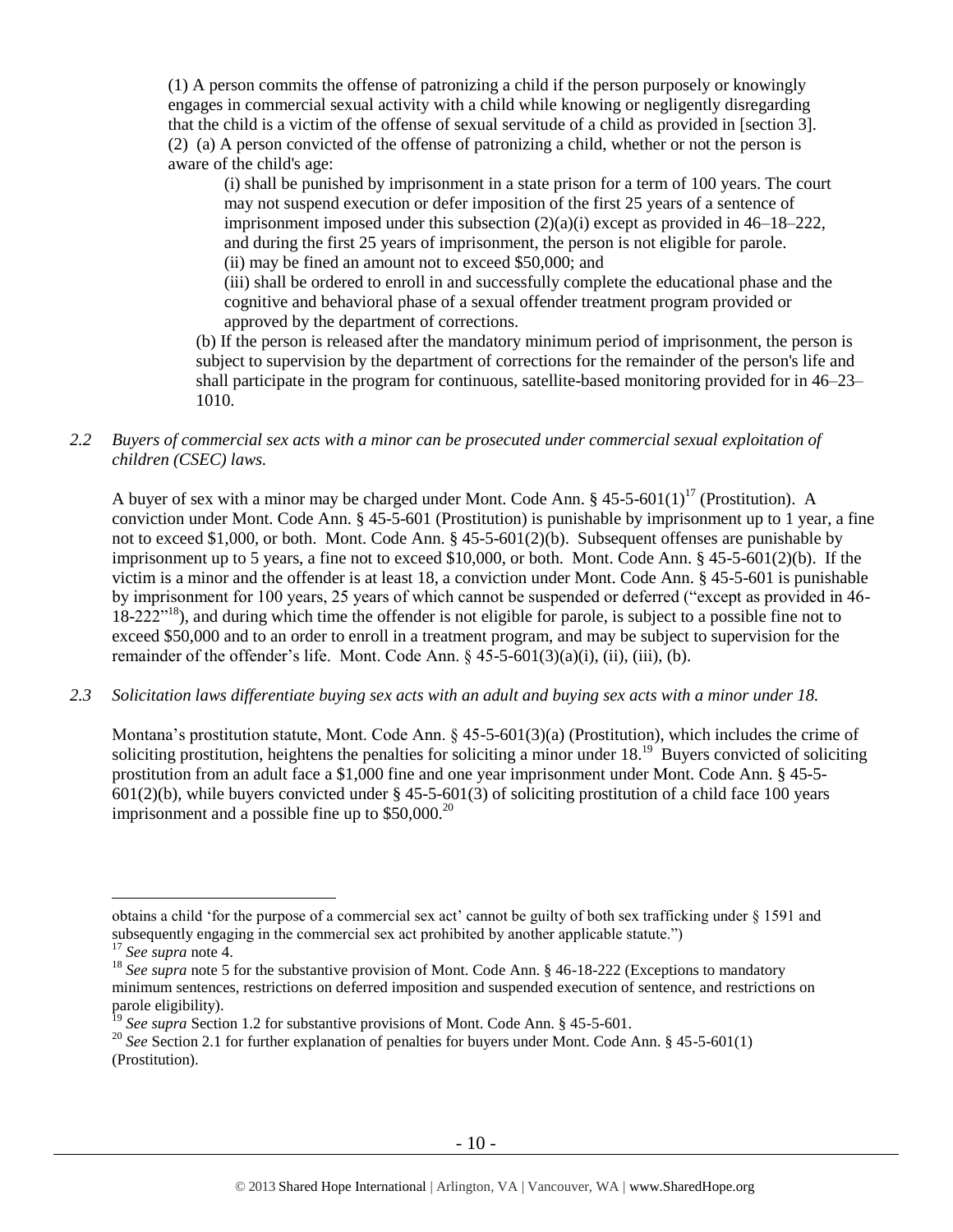# *2.4 Penalties for buyers of commercial sex acts with minors are as high as federal penalties.*

A conviction under Mont. Code Ann. § 45-5-310 (Sexual servitude of child), § 45-5-311 (Patronizing of child) or § 45-5-601(3)(a) (Prostitution) is punishable by imprisonment for 100 years, 25 years of which cannot be suspended or deferred ("except as provided in 46-18-222"), and during which time the offender is not eligible for parole, is subject to a possible fine not to exceed \$50,000 and to an order to enroll in a treatment program, and may be subject to supervision for the remainder of the offender's life. Mont. Code Ann. § 45-5-  $601(3)(a)(i)$ , (ii), (iii), (b).

In comparison, a conviction under the TVPA for child sex trafficking is punishable by 15 years to life imprisonment and a fine not to exceed \$250,000, if the victim is under the age of 14. 18 U.S.C. §§ 1591(b)(1), 3559(a)(1), 3571(b)(3). If the victim is between the ages of 14–17, a conviction is punishable by 10 years to life imprisonment and a fine not to exceed \$250,000. 18 U.S.C. §§ 1591(b)(2), 3559(a)(1), 3571(b)(3). A conviction is punishable by mandatory life imprisonment, however, if the buyer has a prior conviction for a federal sex offense<sup>21</sup> against a minor. 18 U.S.C. § 3559(e)(1). To the extent buyers can be prosecuted under other federal  $CSEC$  laws,<sup>22</sup> a conviction is punishable by penalties ranging from a fine of up to \$250,000 to life imprisonment plus a fine not to exceed \$250,000.<sup>23</sup>

*2.5 Using the Internet to lure, entice, or purchase, or attempt to lure, entice, or purchase commercial sex acts with a minor is a separate crime or results in an enhanced penalty for buyers.*

Mont. Code Ann. § 45-5-625 (Sexual abuse of children) states in part,

(1) A person commits the offense of sexual abuse of children if the person:

<span id="page-10-0"></span>. . . (c) knowingly, by any means of communication, including electronic communication,  $^{24}$  persuades, entices, counsels, or procures a child under 16 years of age or a person the offender believes to be a child under 16 years of age to engage in sexual conduct,  $^{25}$  actual or simulated; <sup>26</sup> . . . .

<sup>24</sup> See supra note [9](#page-4-0) for the definition of "electronic communication."

<sup>25</sup> See supra note [7](#page-3-0) for the definition of "sexual conduct."

<sup>26</sup> See supra note [8](#page-3-1) for the definition of "simulated."

 $\overline{a}$ <sup>21</sup> Pursuant to 18 U.S.C. § 3559(e)(2), "federal sex offense" is defined as

an offense under section 1591 [18 USCS § 1591] (relating to sex trafficking of children), 2241 [18 USCS § 2241] (relating to aggravated sexual abuse),  $2242$  [18 USCS § 2242] (relating to sexual abuse),  $2244(a)(1)$ [18 USCS § 2244(a)(1)] (relating to abusive sexual contact), 2245 [18 USCS § 2245] (relating to sexual abuse resulting in death), 2251 [18 USCS § 2251] (relating to sexual exploitation of children), 2251A [18 USCS § 2251A] (relating to selling or buying of children), 2422(b) [18 USCS § 2422(b)] (relating to coercion and enticement of a minor into prostitution), or  $2423(a)$  [18 USCS § 2423(a)] (relating to transportation of minors).

<sup>&</sup>lt;sup>22</sup> 18 U.S.C. §§ 2251A(b) (Selling or buying of children), 2251(a) (Sexual exploitation of children), 2423(a) (Transportation of a minor with intent for minor to engage in criminal sexual activity), 2422(a) (Coercion and enticement), 2252(a)(2), (a)(4) (Certain activities relating to material involving the sexual exploitation of minors).

<sup>&</sup>lt;sup>23</sup> 18 U.S.C. §§ 2251A(b) (conviction punishable by imprisonment for 30 years to life and a fine), 2251(e) (conviction punishable by imprisonment for 15–30 years and a fine), 2423(a) (conviction punishable by imprisonment for 10 years to life and a fine), 2422(a) (conviction punishable by a fine, imprisonment up to 20 years, or both),  $2252(a)(2)$ , (4) (stating that a conviction under subsection (a)(2) is punishable by imprisonment for  $5-20$ years and a fine, while a conviction under subsection (a)(4) is punishable by imprisonment up to 10 years, a fine, or both); *see also* 18 U.S.C. §§ 3559(a)(1) (classifying all of the above listed offenses as felonies), 3571(b)(3) (providing a fine up to \$250,000 for any felony conviction).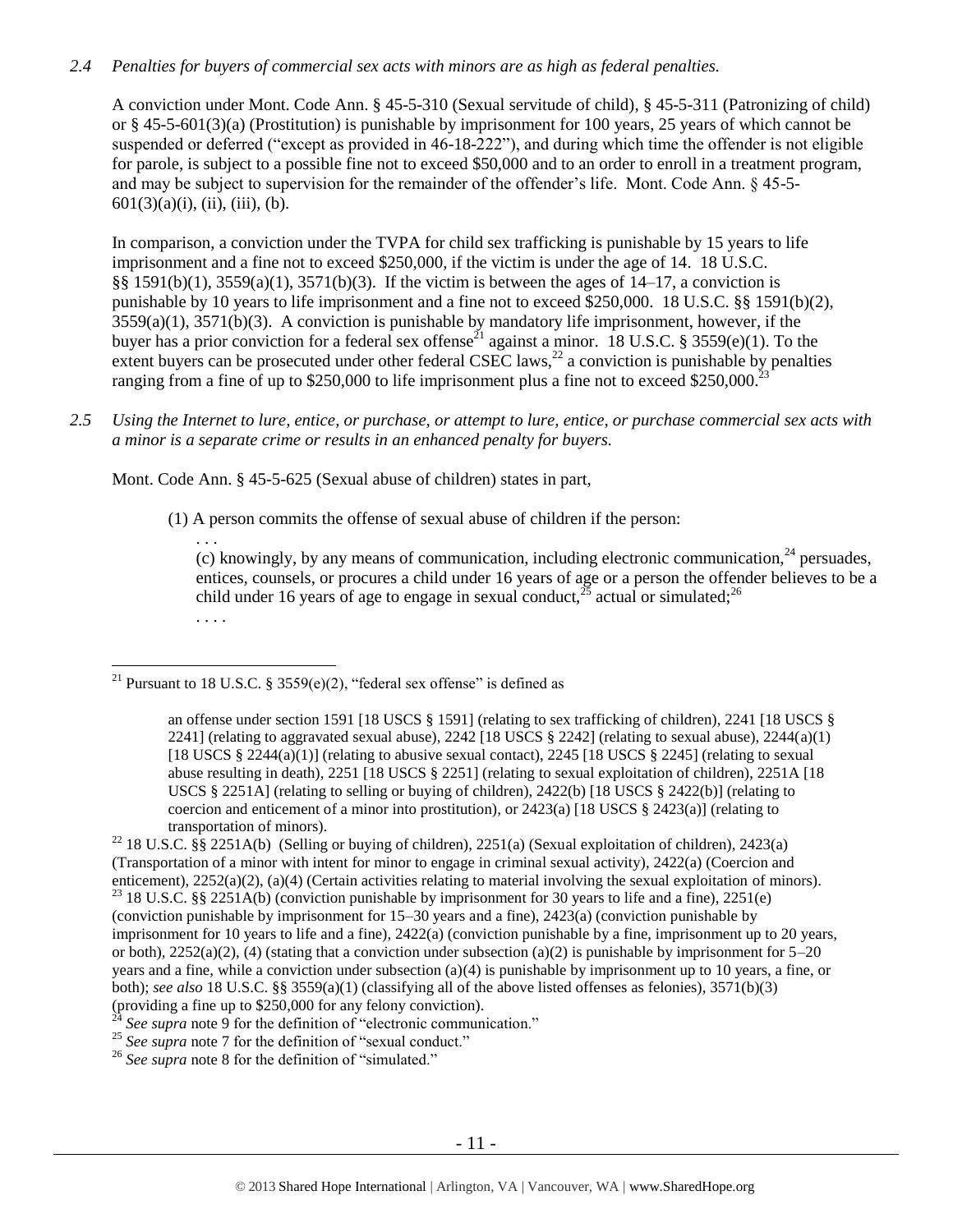A conviction under Mont. Code Ann. § 45-5-625(1)(a) is punishable by life imprisonment or a term of imprisonment up to 100 years and a possible fine not to exceed \$10,000. Mont. Code Ann. § 45-5-625(2)(a). However, if the victim is under 16, unless punished under Mont. Code Ann.  $\S$  46-18-219,<sup>27</sup> a conviction for sexual abuse of children is punishable by life imprisonment or by imprisonment for 4 –100 years and a possible fine not to exceed \$ 10,000. Mont. Code Ann. § 45-5-625(2)(b). Penalties are enhanced when the child is under 13 and the offender is 18 or older to imprisonment for 100 years, 25 years of which cannot be suspended ("except as provided in 46-18-222"), a possible fine not to exceed \$50,000, an order to enroll in a treatment program, and possible supervision for the remainder of the offender's life. Mont. Code Ann. § 45-5-625(4)(a), (b).

2.5.1 Recommendation: Amend Mont. Code Ann. § 45-5-625 (Sexual abuse of children) to specifically include use of the Internet for the purpose of purchasing commercial sex acts with a minor under 18.

## *2.6 No age mistake defense is permitted for a buyer of commercial sex acts with any minor under 18.*

Under Mont. Code Ann. § 45-5-601(3)(a) (Prostitution), buyers are not allowed a mistake of age defense. This section is violated "[i]f the person patronized was a child and the patron was 18 years of age or older at the time of the offense, whether or not the patron was aware of the child's age." Mont. Code Ann. § 45-5-601(3)(a). A mistake of age defense is also prohibited under Mont. Code Ann. § 45-5-311(2)(a) (Patronizing of child) which applies to "[a] person convicted of the offense of patronizing a child, whether or not the person is aware of the child's age," and under Mont. Code Ann. § 45-5-310(2)(a) (Sexual servitude of child) which applies to "[a] person convicted of the offense of sexual servitude of a child, whether or not the person is aware of the child's age."

Mont. Code Ann. § 45-5-511(1) (Provisions generally applicable to sexual crimes) provides, "When criminality depends on the victim being less than 16 years old, it is a defense for the offender to prove that the offender reasonably believed the child to be above that age. The belief may not be considered reasonable if the child is less than 14 years old." As the heading of this statute indicates, this defense likely only applies to offenses under Part 5 (Sexual crimes).

# *2.7 Base penalties for buying sex acts with a minor under 18 are sufficiently high and not reduced for older minors.*

The penalties for violating Mont. Code Ann. § 45-5-601 (Prostitution) are equally high for all victims under 18. If the victim is under 18 and the offender is at least 18, a conviction under Mont. Code Ann. § 45-5-601 is punishable by imprisonment for 100 years, 25 years of which cannot be suspended or deferred ("except as provided in 46-18-222"), and during which time the offender is not eligible for parole, is subject to a possible fine not to exceed \$50,000 and to an order to enroll in a treatment program, and may be subject to supervision for the remainder of the offender's life. Mont. Code Ann. § 45-5-601(3)(a)(i), (ii), (iii), (b). Similarly, Mont. Code Ann. § 45-5-310 (Sexual servitude of child) and Mont. Code Ann. § 45-5-311 (Patronizing of child) apply equally high penalties to all offenses against a minor victim under 18.

*2.8 Financial penalties for buyers of commercial sex acts with minors are sufficiently high to make it difficult for buyers to hide the crime.* 

A conviction under Mont. Code § 45-5-601(3)(a) (Prostitution), § 45-5-310 (Sexual servitude of child) or § 45- 5-311 (Patronizing of child) is punishable by a possible fine not to exceed \$50,000. Mont. Code Ann. §§ 45-5-  $601(3)(a)(ii)$ ,  $45-5-310(2)(a)(ii)$ ,  $45-5-311(2)(a)(ii)$ .

<sup>&</sup>lt;sup>27</sup> See supra note [10](#page-4-1) for the substantive provision of Mont. Code Ann. § 46-18-219 (Life sentence without possibility of release).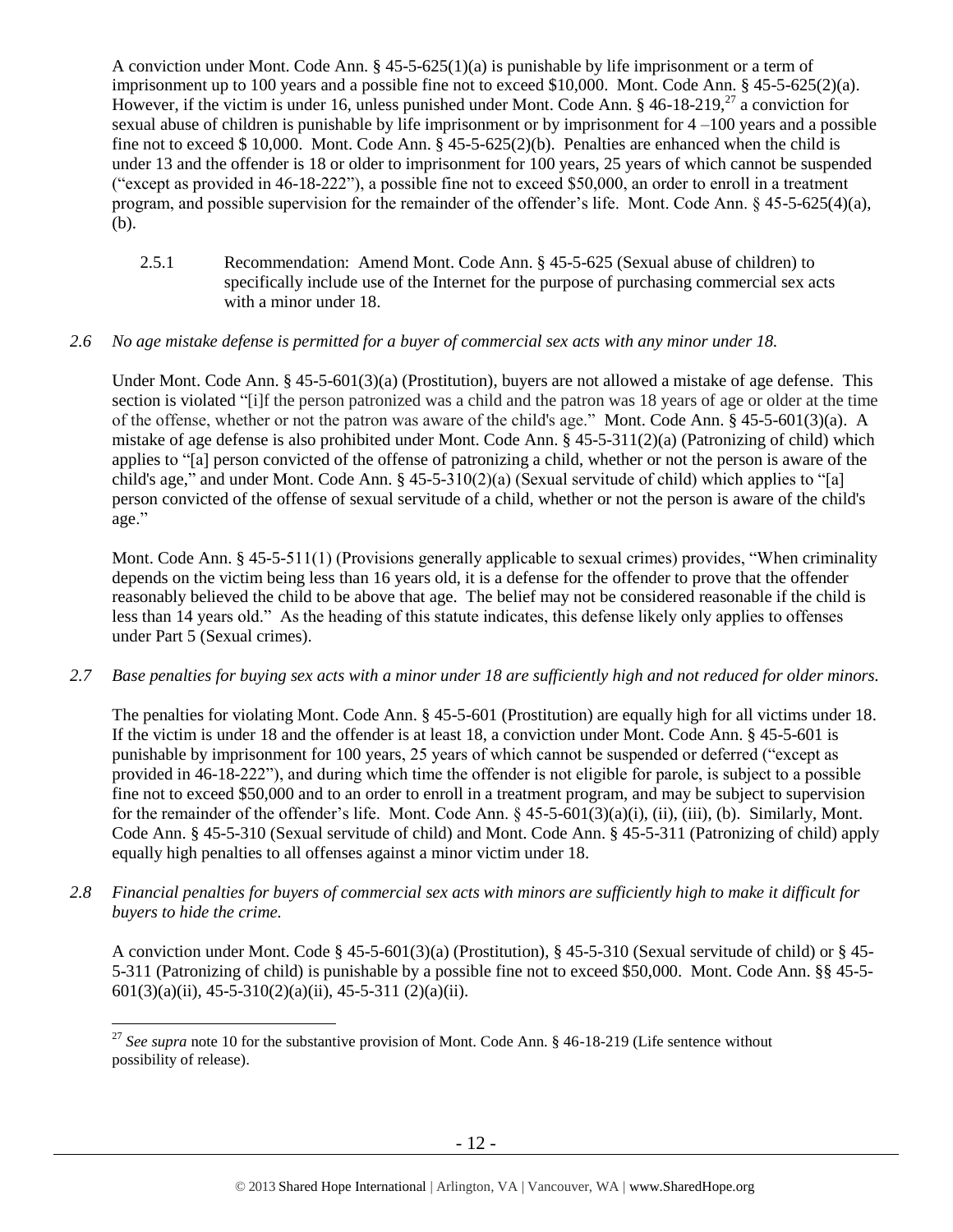Buyers are subject to a mandatory order of restitution in any case that the victim suffers "an economic loss," pursuant to Mont. Code Ann.  $\S$  46-18-241(1)<sup>28</sup> (Condition of restitution), which states,

<span id="page-12-0"></span>As provided in  $46-18-201$ ,<sup>29</sup> a sentencing court shall, as part of the sentence, require an offender to make full restitution to any victim who has sustained pecuniary loss, including a person suffering an economic loss. The duty to pay full restitution under the sentence remains with the offender or the offender's estate until full restitution is paid, whether or not the offender is under state supervision. If the offender is under state supervision, payment of restitution is a condition of any probation or parole.

2.8.1 Recommendation: Enact an asset forfeiture law to reach the assets of convicted buyers.

## *2.9 Buying and possessing child pornography carries penalties as high as similar federal offenses.*

Mont. Code Ann. § 45-5-625 (Sexual abuse of children) states,

(1) A person commits the offense of sexual abuse of children if the person:

(e) knowingly possesses any visual or print medium,<sup>30</sup> including a medium by use of electronic communication in which a child is engaged in sexual conduct, actual or simulated;

In addition to any other penalties imposed, if a person has been found guilty of an offense upon a verdict of guilty or a plea of guilty or nolo contendere and the sentencing judge finds that a victim, as defined in 46- 18-243, has sustained a pecuniary loss, the sentencing judge shall, as part of the sentence, require payment of full restitution to the victim, as provided in 46-18-241 through 46-18-249, whether or not any part of the sentence is deferred or suspended.

Mont. Code Ann. § 46-18-243(2)(a)(i) states,

 $(2)(a)$  "Victim" means:

. . . .

. . . .

 $\overline{a}$ 

(i) a person who suffers loss of property, bodily injury, or death as a result of: (A) the commission of an offense; . . . .

(i) any film, photograph, videotape, negative, slide, or photographic reproduction that contains or incorporates in any manner any film, photograph, videotape, negative, or slide; or

(ii) any disk, diskette, or other physical media that allows an image to be displayed on a computer or other video screen and any image transmitted to a computer or other video screen by telephone line, cable, satellite transmission, or other method.

<sup>&</sup>lt;sup>28</sup> Mont. Code Ann. § 46-18-241 contains one set of provisions that terminates on June 30, 2015 and another set of provisions that become effective July 1, 2015. Here and elsewhere in this report that Mont. Code Ann. § 46-18-241 is mentioned, the current provisions have been used for citations and quotations.

<sup>&</sup>lt;sup>29</sup> The text of Mont. Code Ann. § 46-18-201 included here and elsewhere in this report includes amendments made by the passage of House Bill 478, House Bill 233, House Bill 72, and House Bill 168 during the regular session of the 63rd Montana Legislature. (H.B. 478 effective July 1, 2013, H.B. 168 effective Oct. 1, 2013, H.B. 72 effective April 14, 2013, and H.B. 233 effective April 26, 2013). Mont. Code Ann. § 46-18-201(5) (Sentences that may be imposed) provides,

Mont. Code Ann. § 46-18-243(2)(b) further provides, "Victim does not include a person who is accountable for the crime or accountable for a crime arising from the same transaction."  $30$  Mont. Code Ann. § 45-5-625(5)(d) defines "visual medium" as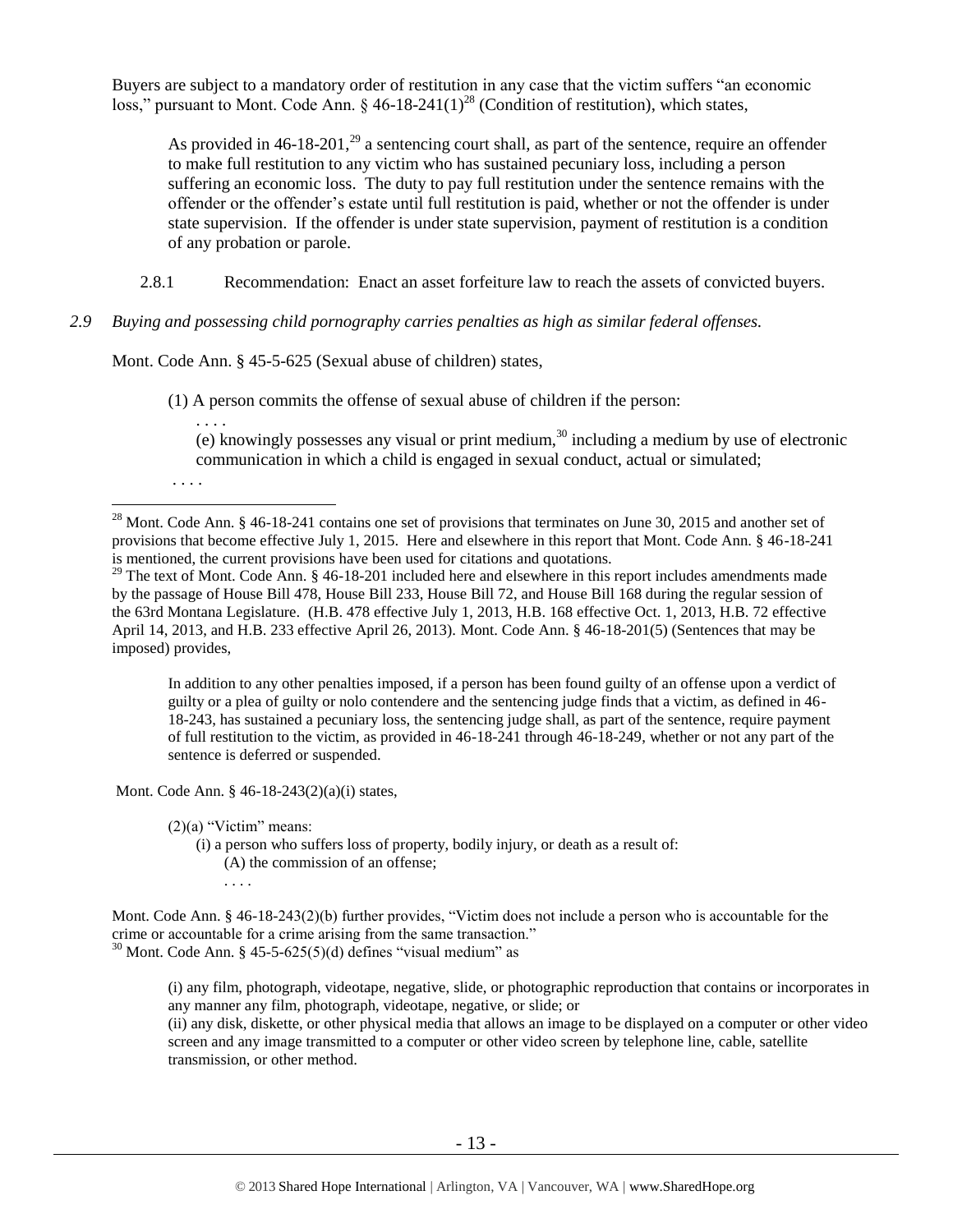A conviction under Mont. Code Ann. § 45-5-625(1)(e) is punishable by imprisonment up to 10 years, a fine not to exceed \$10,000, or both. Mont. Code Ann. § 45-5-625(2)(c). However, if the victim is under 13 and the offender is 18 or older, a conviction under Mont. Code Ann. §  $45-5-625(1)(e)$  is punishable by imprisonment for 100 years, 25 years of which cannot be suspended ("except as provided in 46-18-222"), a possible fine not to exceed \$50,000, an order to enroll in a treatment program, and possible supervision for the remainder of the offender's life. Mont. Code Ann. § 45-5-625(4)(a), (b).

In comparison, a federal conviction for possession of child pornography<sup>31</sup> is generally punishable by imprisonment for 5–20 years and a fine not to exceed \$250,000.<sup>32</sup> Subsequent convictions, however, are punishable by imprisonment up to 40 years and a fine not to exceed  $$250,000.<sup>33</sup>$ 

*2.10 Convicted buyers of commercial sex acts with minors and child pornography are required to register as sex offenders.* 

Under the Sexual or Violent Offender Registration Act, Mont. Code Ann. § 46-23-504(1) (Persons required to register—procedure) states,

(1) Except as provided in 41-5-1513 [Disposition—delinquent youth—restrictions], a sexual or violent offender:

(a) shall register immediately upon conclusion of the sentencing hearing if the offender is not sentenced to confinement or is not sentenced to the department and placed in confinement by the department;

(b) must be registered as provided in 46-23-503 [Release of sexual or violent offender from place of confinement--duties of official in charge] at least 10 days prior to release from confinement if sentenced to confinement or sentenced to the department and placed in confinement by the department;

(c) shall register within 3 business days of entering a county of this state for the purpose of residing or setting up a temporary residence for 10 days or more or for an aggregate period exceeding 30 days in a calendar year; and

(d) who is a transient shall register within 3 business days of entering a county of this state.

 $31$  18 U.S.C. §§ 2252(a)(2), (a)(4) (Certain activities relating to material involving the sexual exploitation of minors),  $2252A(a)(2)$ –(3) (Certain activities relating to material constituting or containing child pornography), 1466A(a), (b) (Obscene visual representations of the sexual abuse of children).

 $32$  18 U.S.C. §§ 2252(b) (stating that a conviction under subsection (a)(2) is punishable by imprisonment for 5–20 years and a fine, while a conviction under subsection (a)(4) is punishable by imprisonment up to 10 years, a fine, or both),  $2252A(b)(1)$  (a conviction is punishable by imprisonment for 5–20 years and a fine),  $1466A(a)$ , (b) (stating that a conviction under subsection (a) is "subject to the penalties provided in section  $2252A(b)(1)$ ," imprisonment for 5–20 years and a fine, while a conviction under subsection (b) is "subject to the penalties provided in section 2252A(b)(2)," imprisonment up to 10 years, a fine, or both); *see also* 18 U.S.C. §§ 3559(a)(1) (classifying all of the above listed offenses as felonies), 3571(b)(3) (providing a fine up to \$250,000 for any felony conviction).

 $33$  18 U.S.C. §§ 2252(b) (stating if a person has a prior conviction under subsection (a)(2), or a list of other statutes, a conviction is punishable by a fine and imprisonment for 15–40 years, but if a person has a prior conviction under subsection (a)(4), or a list of other statutes, a conviction is punishable by a fine and imprisonment for  $10-20$  years),  $2252A(b)(1)$  (stating if a person has a prior conviction under subsection (a)(2), (a)(3), or a list of other statutes, a conviction is punishable by a fine and imprisonment for  $15-40$  years),  $1466A(a)$ , (b) (stating that the penalty scheme for section 2252A(b) applies); *see also* 18 U.S.C. §§ 3559(a)(1) (classifying all of the above listed offenses as felonies), 3571(b)(3) (providing a fine up to \$250,000 for any felony conviction).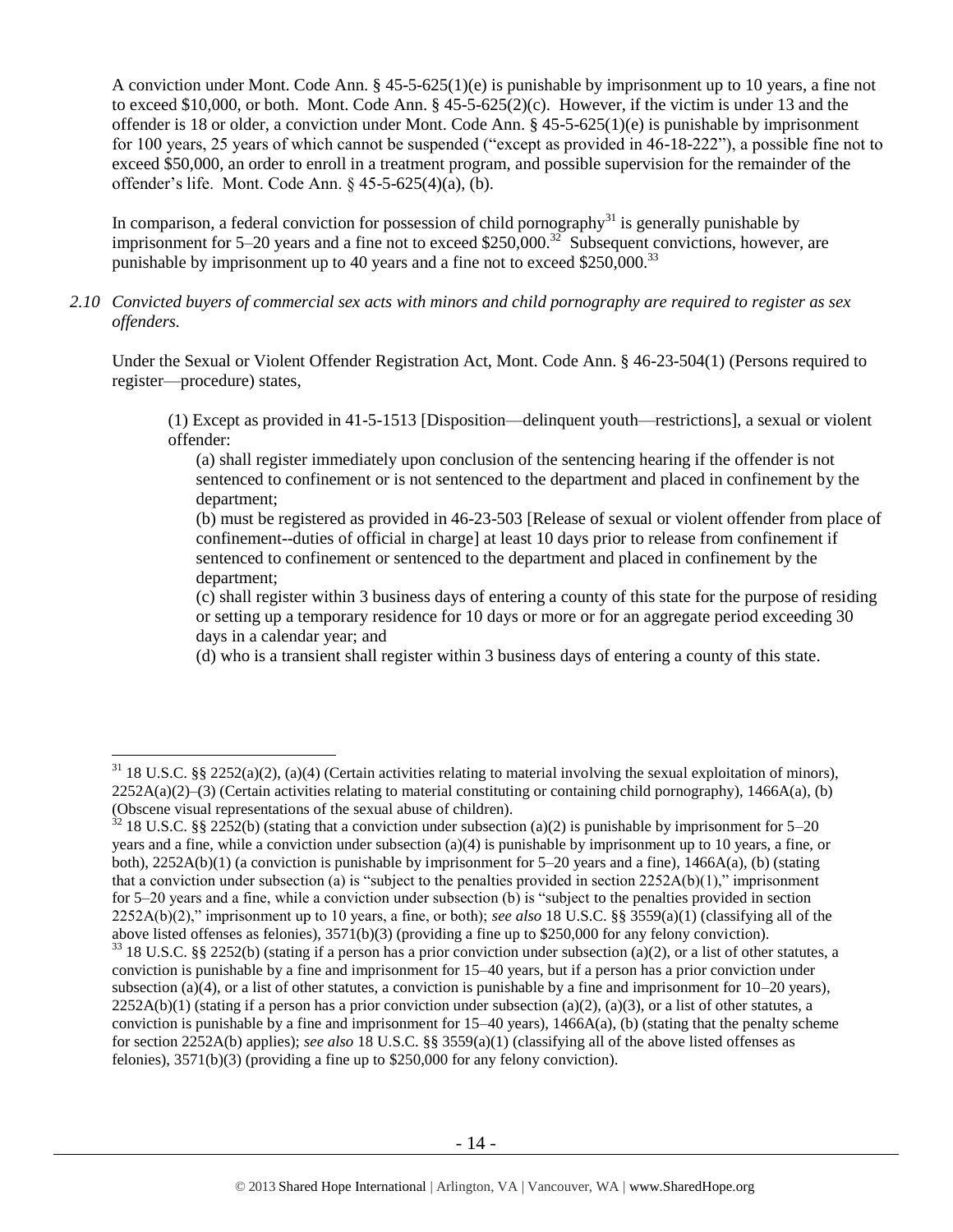Mont. Code Ann. § 46-23-502(10)<sup>34</sup> (Definitions) defines "sexual or violent offender" as "a person who has been convicted of or, in youth court, found to have committed or been adjudicated for a sexual or violent offense." Pursuant to Mont. Code Ann. § 46-23-502(9), "sexual offense" is defined as the following:

<span id="page-14-0"></span>(a) any violation of or attempt, solicitation, or conspiracy to commit a violation of . . . 45-5-310 [Sexual servitude of a child], 45-5-311 [Patronizing a child], 45-5-502(3) [Sexual assault] (if the victim is less than 16 years of age and the offender is 3 or more years older than the victim), 45-5-503 [Sexual intercourse without consent], . . . 45-5-601(3) [Prostitution], . . . or 45-5-625 [Sexual abuse of children]; or

(b) any violation of a law of another state, a tribal government, or the federal government that is reasonably equivalent to a violation listed in subsection (9)(a) or for which the offender was required to register as a sexual offender after an adjudication or conviction.

 $34$  The text of Mont. Code Ann. § 46-23-502 included here and elsewhere in this report includes amendments made by the passage of House Bill 478 during the regular session of the 63rd Montana Legislature. (Effective July 1, 2013).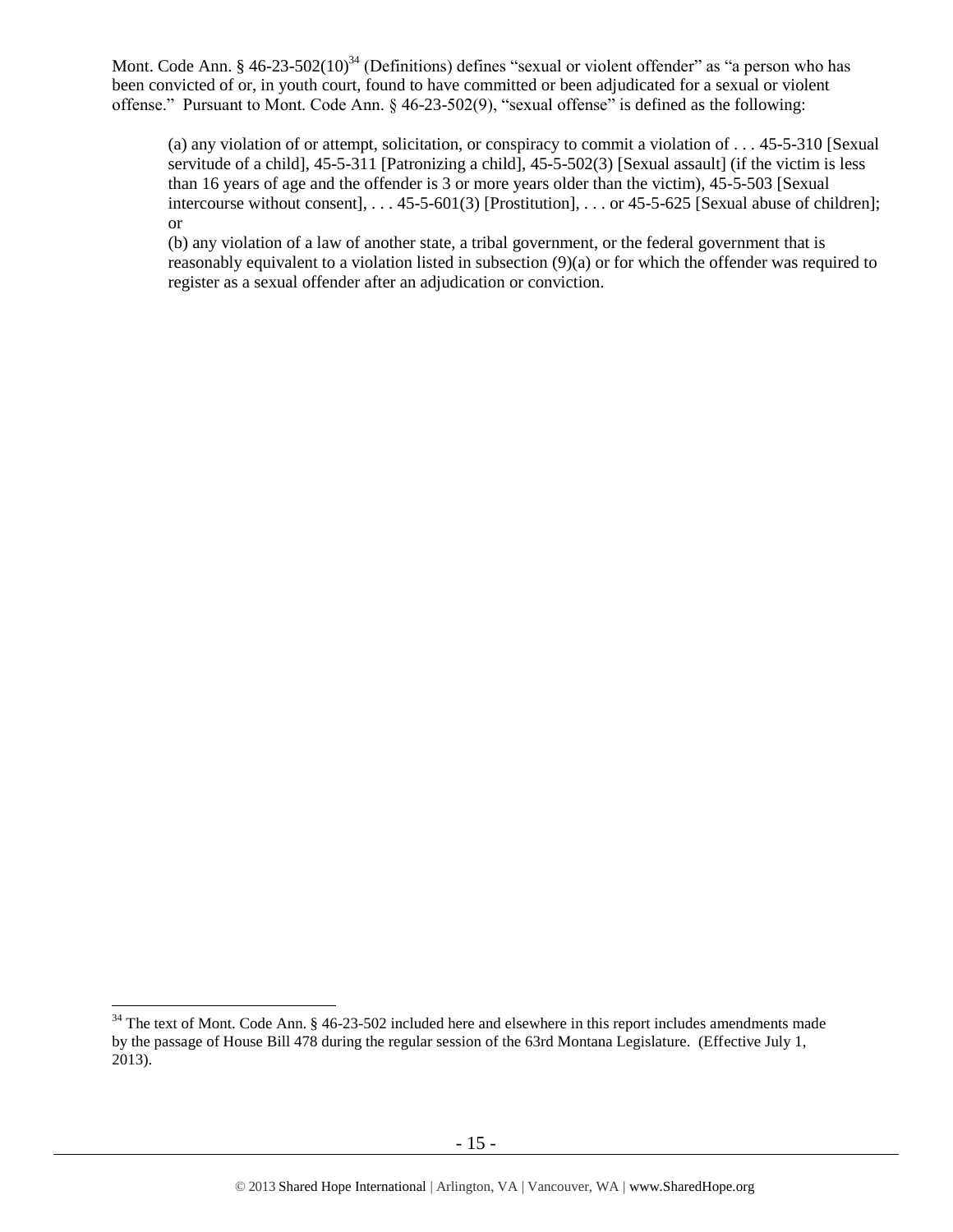## **FRAMEWORK ISSUE 3: CRIMINAL PROVISIONS FOR TRAFFICKERS**

## *Legal Components:*

- *3.1 Penalties for trafficking a child for sexual exploitation are as high as federal penalties.*
- *3.2 Creating and distributing child pornography carries penalties as high as similar federal offenses.*
- *3.3 Using the Internet to lure, entice, recruit or sell commercial sex acts with a minor is a separate crime or results in an enhanced penalty for traffickers.*
- *3.4 Financial penalties for traffickers, including asset forfeiture, are sufficiently high.*
- *3.5 Convicted traffickers are required to register as sex offenders.*
- *3.6 Laws relating to termination of parental rights for certain offenses include sex trafficking or commercial sexual exploitation of children (CSEC) offenses in order to remove the children of traffickers from their control and potential exploitation.*

*\_\_\_\_\_\_\_\_\_\_\_\_\_\_\_\_\_\_\_\_\_\_\_\_\_\_\_\_\_\_\_\_\_\_\_\_\_\_\_\_\_\_\_\_\_\_\_\_\_\_\_\_\_\_\_\_\_\_\_\_\_\_\_\_\_\_\_\_\_\_\_\_\_\_\_\_\_\_\_\_\_\_\_\_\_\_\_\_\_\_\_\_\_\_*

## *Legal Analysis:*

*3.1 Penalties for trafficking a child for sexual exploitation are as high as federal penalties.* 

Traffickers convicted under Mont. Code Ann. § 45-5-310<sup>35</sup> (Sexual servitude of child) face imprisonment up to 100 years and possible fine not to exceed \$50,000. Mont. Code Ann. § 45-5-310(2)(a)(i), (ii).

A conviction under Mont. Code Ann. § 45-5-602<sup>36</sup> (Promoting prostitution) is punishable by imprisonment up to 10 years, a fine not to exceed \$50,000, or both. Mont. Code Ann. § 45-5-602(2). If the child being prostituted was 18 or younger and the buyer is at least 18 or older, then a conviction under Mont. Code § 45-5- 602 is punishable by imprisonment for 100 years, the first 25 of which cannot be suspended or eligible for parole, a possible fine not to exceed \$50,000, an order to complete a sexual offender treatment program, and may be subject to supervision for the remainder of the offender's life. Mont. Code Ann. §  $45-5-602(3)(a)(i)$  $(iii), (b).$ 

A conviction under Mont. Code Ann. § 45-5-603(1)(b)<sup>37</sup> (Aggravated promotion of prostitution) is punishable by imprisonment for 100 years, the first 25 of which cannot be suspended or eligible for parole, a possible fine not to exceed \$50,000, an order to complete a sexual offender treatment program, and may be subject to supervision for the remainder of the offender's life. Mont. Code Ann. § 45-5-603(2)(b)(i)(A)–(C), (ii).

A conviction under Mont. Code Ann. § 45-5-625(1)(a) (Sexual abuse of children) is punishable by life imprisonment or a term of imprisonment up to 100 years and a possible fine not to exceed \$10,000. Mont. Code Ann. § 45-5-625(2)(a). However, if the victim is under 16, unless punished under Mont. Code Ann. § 46-18-  $219<sup>38</sup>$  a conviction for sexual abuse of children is punishable by life imprisonment or by imprisonment for 4– 100 years and a possible fine not to exceed \$10,000. Mont. Code Ann. § 45-5-625(2)(b). Penalties are enhanced when the child is under 13 and the offender is 18 or older to imprisonment for 100 years, 25 years of which cannot be suspended ("except as provided in 46-18-222"<sup>39</sup>), a possible fine not to exceed \$50,000, an

<sup>35</sup> *See supra* note [2.](#page-0-0)

<sup>36</sup> *See supra* note [6.](#page-3-2)

<sup>37</sup> *See supra* note [3.](#page-1-0)

<sup>38</sup> *See supra* note [10](#page-4-1) for the substantive provision of Mont. Code Ann. § 46-18-219 (Life sentence without possibility of release).

<sup>&</sup>lt;sup>39</sup> See supra note [5](#page-2-1) for the substantive provision of Mont. Code Ann. § 46-18-222 (Exceptions to mandatory minimum sentences, restrictions on deferred imposition and suspended execution of sentence, and restrictions on parole eligibility).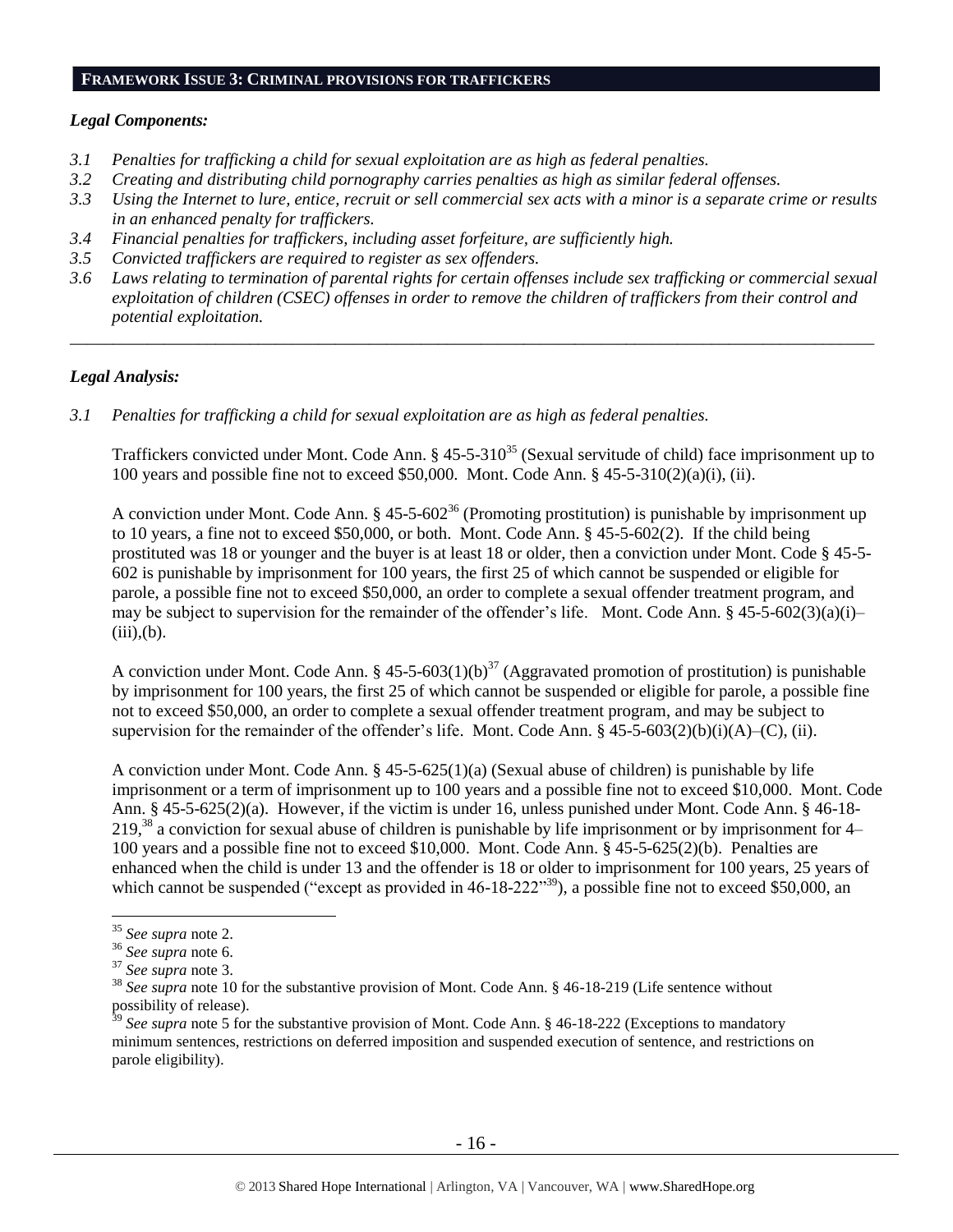order to enroll in a treatment program, and possible supervision for the remainder of the offender's life. Mont. Code Ann. § 45-5-625(4)(a), (b).

Traffickers may also face prosecution for money laundering pursuant to Mont. Code Ann. § 45-6-341(1), (2) (Money laundering), for receiving, acquiring or engaging in transactions involving the proceeds of any unlawful activity. A conviction under Mont. Code Ann. § 45-6-341(1) is punishable by a fine not to exceed \$1,500, up to 6 months imprisonment, or both. However, "if the money laundering is part of a common scheme or if the value of the proceeds or item of value exceeds \$1,500, the person shall be fined not to exceed \$50,000 or be imprisoned in the state prison for a term not to exceed 20 years, or both." Mont. Code Ann. § 45-6-341(2).

In comparison, if the victim is under the age of 14, a conviction under the Trafficking Victims Protection Act (TVPA) for child sex trafficking is punishable by 15 years to life imprisonment and a fine not to exceed \$250,000. 18 U.S.C. §§ 1591(b)(1), 3559(a)(1), 3571(b)(3). If the victim is between the ages of 14–17, a conviction is punishable by 10 years to life imprisonment and a fine not to exceed \$250,000. 18 U.S.C. §§ 1591(b)(2), 3559(a)(1), 3571(b)(3). A conviction is punishable by mandatory life imprisonment, however, if the trafficker has a prior conviction for a federal sex offense<sup>40</sup> against a minor.

# *3.2 Creating and distributing child pornography carries penalties as high as similar federal offenses.*

Creating and distributing child pornography is contained within the same statute of other forms of commercial sex abuse of a minor. Mont. Code Ann. § 45-5-625 (Sexual abuse of children) states,

(1) A person commits the offense of sexual abuse of children if the person: (a) knowingly employs, uses, or permits the employment or use of a child in an exhibition of sexual conduct, $41$  actual or simulated; $42$ 

(b) knowingly photographs, films, videotapes, develops or duplicates the photographs, films, or videotapes, or records a child engaging in sexual conduct, actual or simulated;

(d) knowingly processes, develops, prints, publishes, transports, distributes, sells, exhibits, or advertises any visual or print medium, including a medium by use of electronic communication<sup>43</sup> in which a child is engaged in sexual conduct, actual or simulated;

. . . .

 $\overline{a}$ 

. . . .

(g) possesses with intent to sell any visual or print medium, including a medium by use of electronic communication in which a child is engaged in sexual conduct, actual or simulated; . . . .

A conviction under Mont. Code Ann. § 45-5-625(1)(a) (Sexual abuse of children) is punishable by life imprisonment or a term of imprisonment up to 100 years and a possible fine not to exceed \$10,000. Mont. Code Ann. § 45-5-625(2)(a). However, if the victim is under 16, unless punished under Mont. Code Ann. § 46-18- 219, a conviction for sexual abuse of children is punishable by life imprisonment or by imprisonment for 4–100 years and a possible fine not to exceed \$10,000. Mont. Code Ann. § 45-5-625(2)(b). Penalties are enhanced when the child is under 13 and the offender is 18 or older to imprisonment for 100 years, 25 years if which cannot be suspended ("except as provided in 46-18-222"), a possible fine not to exceed \$50,000, an order to enroll in a treatment program, and possible supervision for the remainder of the offender's life. Mont. Code Ann. § 45-5-625(4)(a), (b).

<sup>40</sup> *See supra* note [21](#page-10-0) for the definition of "federal sex offense."

<sup>&</sup>lt;sup>41</sup> See supra note [7](#page-3-0) for the definition of "sexual conduct."

<sup>42</sup> *See supra* note [8](#page-3-1) for the definition of "simulated."

<sup>43</sup> *See supra* note [9](#page-4-0) for the definition of "electronic communication."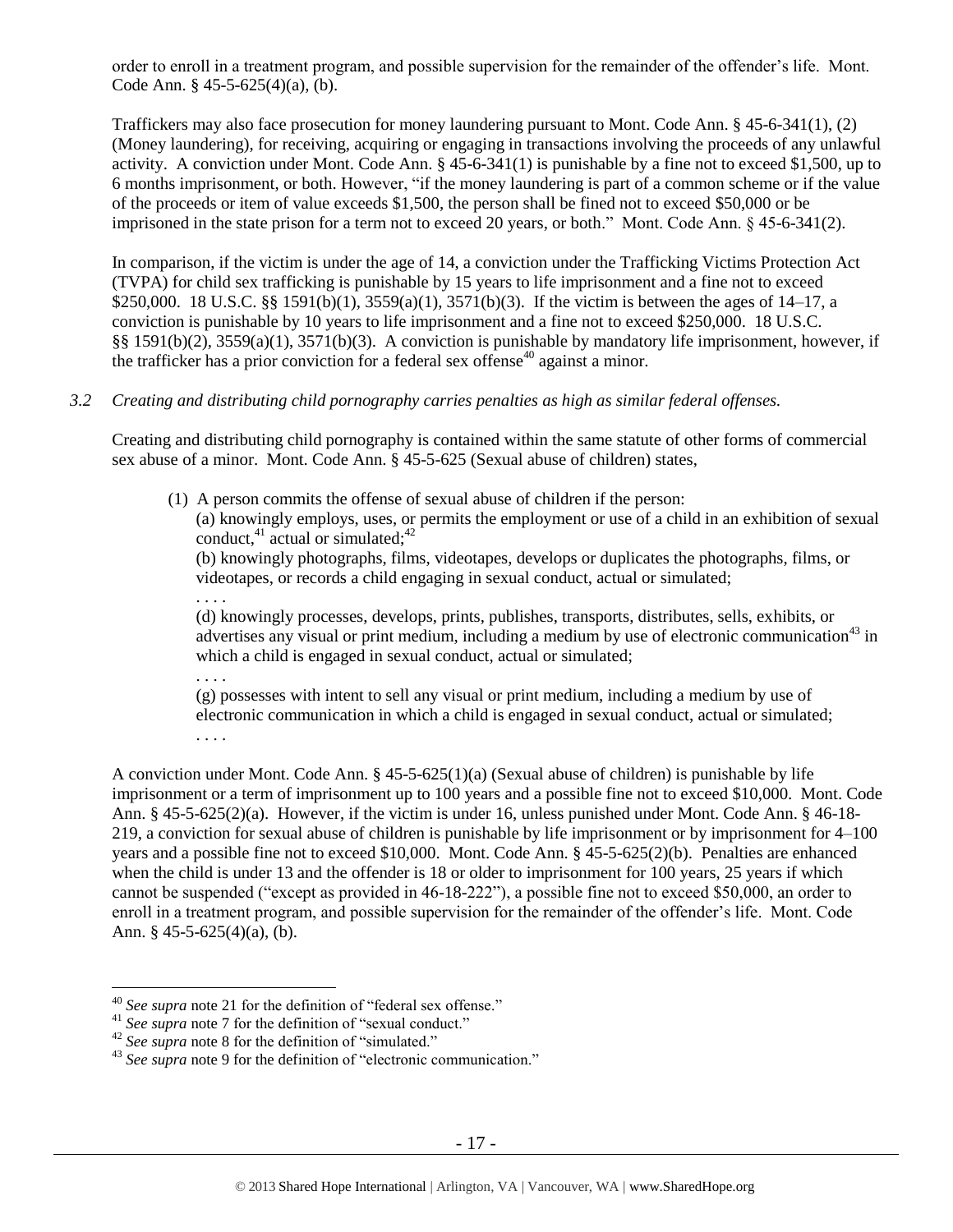In comparison, a conviction under the TVPA for child sex trafficking is punishable by 15 years to life imprisonment and a fine not to exceed \$250,000, if the victim is under the age of 14. 18 U.S.C. §§ 1591(b)(1),  $3559(a)(1)$ ,  $3571(b)(3)$ . If the victim is between the ages of  $14-17$ , a conviction is punishable by 10 years to life imprisonment and a fine not to exceed \$250,000. 18 U.S.C. §§ 1591(b)(2), 3559(a)(1), 3571(b)(3). A conviction is punishable by mandatory life imprisonment, however, if the trafficker has a prior conviction for a federal sex offense<sup>44</sup> against a minor. Additionally, a federal conviction for distribution of child pornography<sup>45</sup> is generally punishable by imprisonment for  $5-20$  years and a fine not to exceed \$250,000.<sup>46</sup> Subsequent convictions, however, are punishable by imprisonment up to 40 years and a fine not to exceed \$250,000.<sup>47</sup>

*3.3 Using the Internet to lure, entice, recruit or sell commercial sex acts with a minor is a separate crime or results in an enhanced penalty for traffickers.*

Use of the Internet to lure, entice, recruit, or purchase commercial sex acts with a minor is not a separate crime and does not result in an enhanced penalty for traffickers. Use of the Internet may be criminalized, however, under Mont. Code Ann. § 45-5-625(1) (Sexual abuse of children), which provides in part,

(1) A person commits the offense of sexual abuse of children if the person:

. . . .

 $\overline{a}$ 

(c) knowingly, by any means of communication, including electronic communication, persuades, entices, counsels, or procures a child under 16 years of age or a person the offender believes to be a child under 16 years of age to engage in sexual conduct, actual or simulated; . . . .

A conviction under Mont. Code Ann.  $\S 45-5-625(1)(c)$  (Sexual abuse of children) is punishable by life imprisonment or a term of imprisonment up to 100 years and a possible fine not to exceed \$10,000. Mont. Code Ann. § 45-5-625(2)(a). However, if the victim is under 16, unless punished under Mont. Code Ann. § 46-18- 219, a conviction for sexual abuse of children is punishable by life imprisonment or by imprisonment for 4–100 years and a possible fine not to exceed \$10,000. Mont. Code Ann. § 45-5-625(2)(b). Penalties are enhanced when the child is under 13 and the offender is 18 or older to imprisonment for 100 years, 25 years of which cannot be suspended ("except as provided in 46-18-222"), a possible fine not to exceed \$50,000, an order to enroll in a treatment program, and possible supervision for the remainder of the offender's life. Mont. Code Ann. § 45-5-625(4)(a), (b).

<sup>44</sup> *See supra* note [21](#page-10-0) for the definition of "federal sex offense."

<sup>&</sup>lt;sup>45</sup> 18 U.S.C. §§ 2252(a)(1), (a)(2), (a)(3) (Certain activities relating to material involving the sexual exploitation of minors),  $2252A(a)(2)$ , (a)(3) (Certain activities relating to material constituting or containing child pornography), 1466A(a) (Obscene visual representations of the sexual abuse of children).

<sup>&</sup>lt;sup>46</sup> 18 U.S.C. §§ 2252(b) (stating that a conviction under subsection (a)(1), (a)(2), or (a)(3) is punishable by imprisonment for  $5-20$  years and a fine),  $2252A(b)(1)$  (a conviction is punishable by imprisonment for  $5-20$  years and a fine), 1466A(a), (b) (stating that a conviction under subsection (a) is "subject to the penalties provided in section 2252A(b)(1)," imprisonment for 5–20 years and a fine, while a conviction under subsection (b) is "subject to the penalties provided in section 2252A(b)(2)," imprisonment up to 10 years, a fine, or both); *see also* 18 U.S.C. §§  $3559(a)(1)$  (classifying all of the above listed offenses as felonies),  $3571(b)(3)$  (providing a fine up to \$250,000 for any felony conviction).

<sup>&</sup>lt;sup>47</sup> 18 U.S.C. §§ 2252(b) (stating if a person has a prior conviction under subsection (a)(1), (a)(2), or (a)(3) or a list of other statutes, a conviction is punishable by a fine and imprisonment for  $15-40$  years),  $2252A(b)(1)$  (stating if a person has a prior conviction under subsection (a)(2), (a)(3), or a list of other statutes, a conviction is punishable by a fine and imprisonment for 15–40 years), 1466A(a), (b) (stating that the penalty scheme for section 2252A(b) applies); *see also* 18 U.S.C. §§ 3559(a)(1) (classifying all of the above listed offenses as felonies), 3571(b)(3) (providing a fine up to \$250,000 for any felony conviction).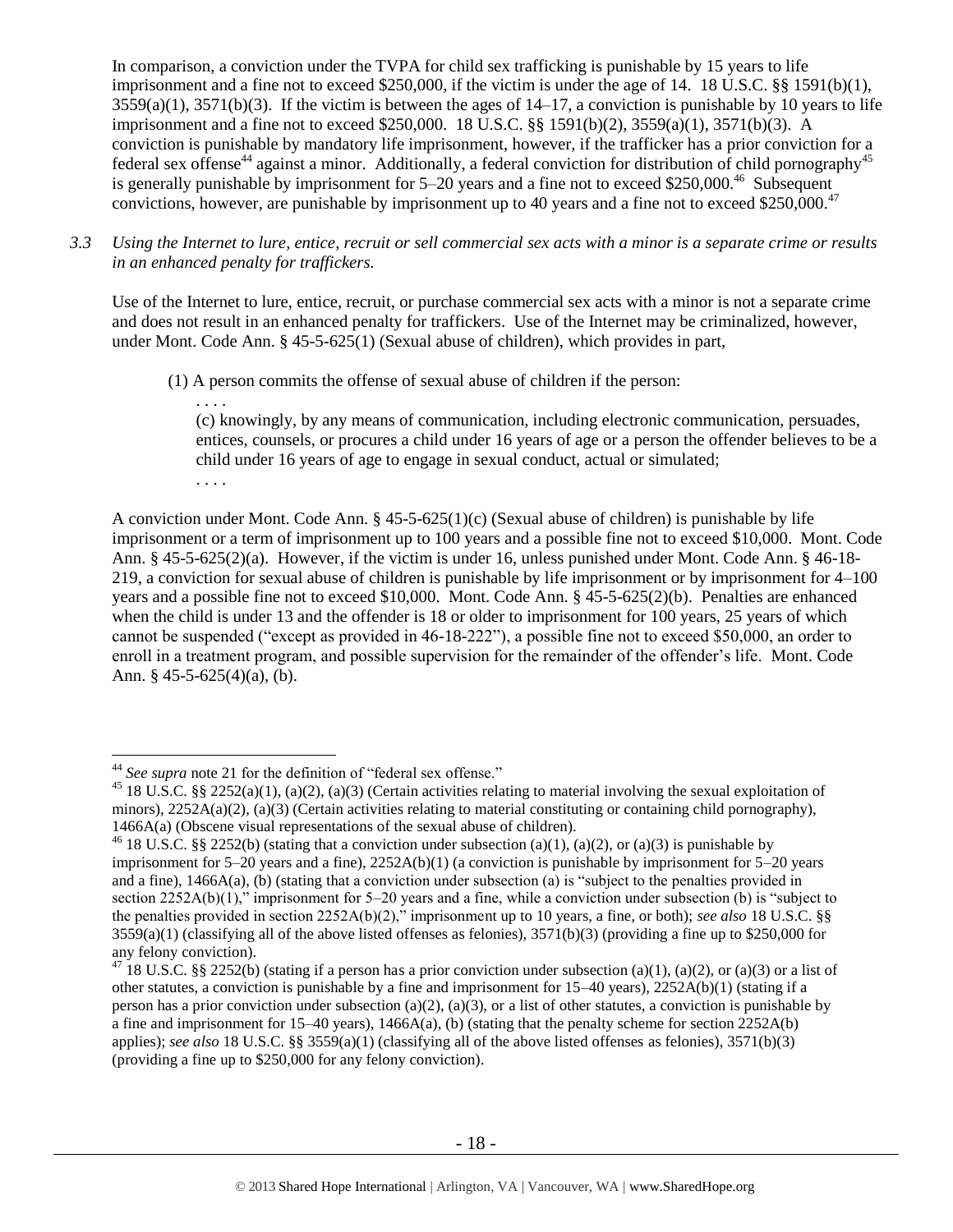3.3.1 Recommendation: Amend Mont. Code Ann. § 45-5-625 (Sexual abuse of children) to specifically include use of the Internet for the purpose of committing sex trafficking or CSEC offenses involving a minor under 18.

# *3.4 Financial penalties for traffickers, including asset forfeiture, are sufficiently high.*

Traffickers convicted under Mont. Code Ann. § 45-5-310 (Sexual servitude of child), § 45-5-602 (Promoting prostitution) or § 45-5-603(1)(b) (Aggravated promotion of prostitution) face a possible fine not to exceed \$50,000. Mont. Code Ann. §§ 45-5-310(2)(a)(i), (ii), 45-5-602(2), (3)(a)(ii), 45-5-603(2)(b)(i)(B).

A conviction under Mont. Code Ann. § 45-5-625 (Sexual abuse of children) is punishable by a possible fine not to exceed \$10,000, but if the child is under 16, then the offense is punishable by a possible fine not to exceed \$10,000. Mont. Code Ann. § 45-5-625(2)(a), (b). A conviction under Mont. Code Ann. § 45-5-625 when the victim was 12 or younger is punishable by a possible fine not to exceed \$50,000. Mont. Code Ann. § 45-5-  $625(4)(a)(ii)$ .

Mandatory restitution must be ordered where the victim suffers "an economic loss," pursuant to Mont. Code Ann. § 46-18-241(1) (Condition of restitution), $48$  which states,

As provided in  $46-18-201$ ,<sup>49</sup> a sentencing court shall, as part of the sentence, require an offender to make full restitution to any victim who has sustained pecuniary loss, including a person suffering an economic loss. The duty to pay full restitution under the sentence remains with the offender or the offender's estate until full restitution is paid, whether or not the offender is under state supervision. If the offender is under state supervision, payment of restitution is a condition of any probation or parole.

If convicted of Mont. Code Ann. § 45-6-341(1) (Money laundering), a trafficker faces a fine not to exceed \$1,500, unless "the money laundering is part of a common scheme or if the value of the proceeds or item of value exceeds \$1,500," in which case the fine is not to exceed \$50,000. Mont. Code Ann. § 45-6-341(2). In addition, pursuant to Mont. Code Ann. § 45-6-341(3)(a), the court shall order a convicted trafficker to forfeit

(i) money, including digital currency, and raw materials, products, equipment of any kind, and any other personal property involved in the money laundering;

(ii) personal property constituting or derived from proceeds obtained directly or indirectly from the money laundering; and

(iii) real property, including any right, title, and interest in any lot or tract of land and any appurtenances or improvements, that is directly used or intended to be used in any manner to commit or facilitate the commission of, or that is derived from or maintained by the proceeds resulting from, the money laundering.

Pursuant to Mont. Code Ann. § 45-6-341(3)(b), "The sheriff of the county where forfeited property is located shall sell the property at auction. The proceeds of the sale must be deposited in the state general fund."

3.4.1 Recommendation: Establish an asset forfeiture law that applies to the assets of traffickers convicted under Mont. Code Ann. § 45-5-310 (Sexual servitude of child), § 45-5-602 (Promoting prostitution) or § 45-5-603(1)(b) (Aggravated promotion of prostitution).

 $48$  The text of Mont. Code Ann. § 46-18-241(1) indicates that this provision will be effective July 1, 2015.

<sup>49</sup> *See supra* note [29](#page-12-0) for the substantive provision of Mont. Code Ann. § 46-18-201 (Sentences that may be imposed).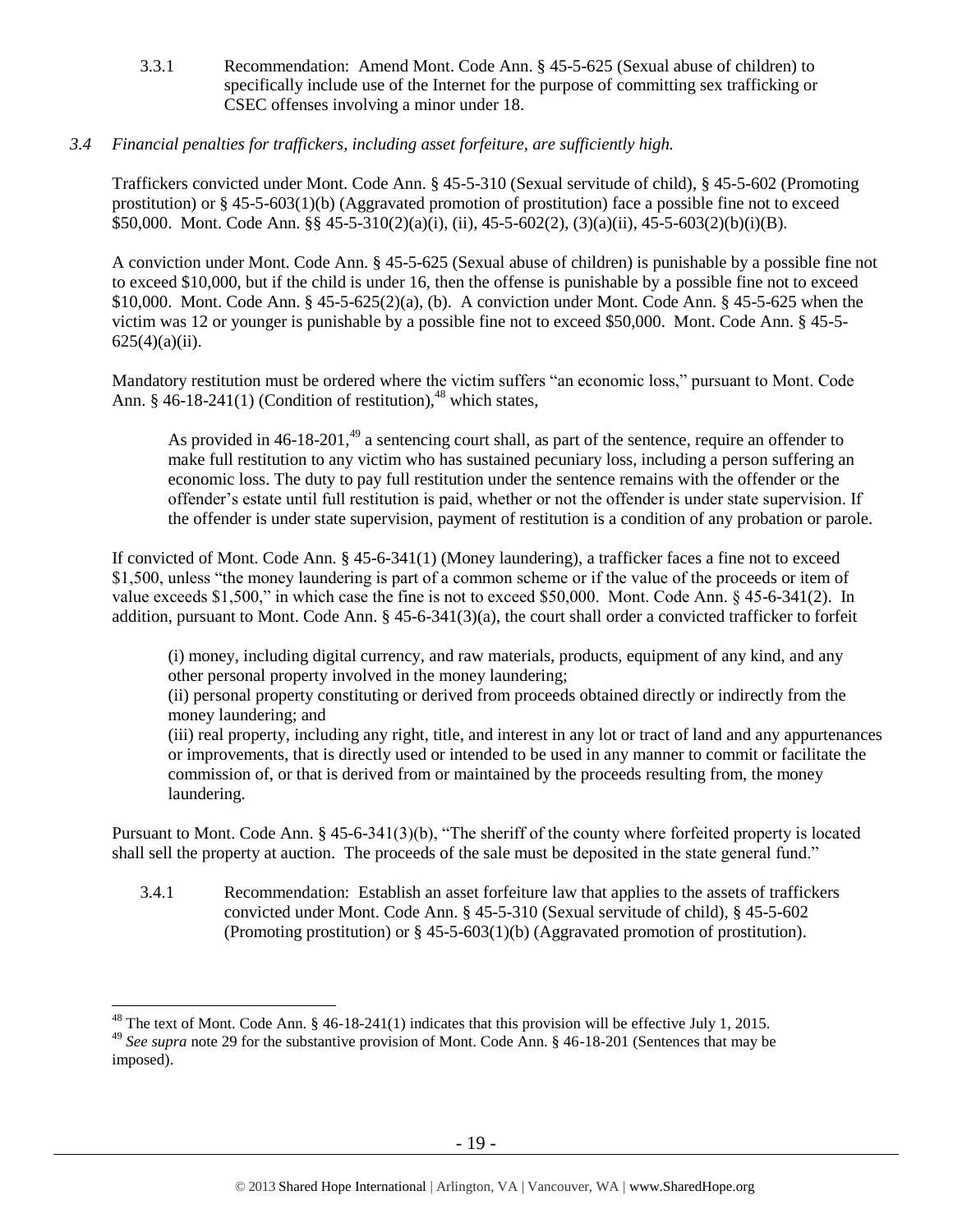# *3.5 Convicted traffickers are required to register as sex offenders.*

Under the Sexual or Violent Offender Registration Act, Mont. Code Ann. § 46-23-504(1) (Persons required to register—procedure) requires that a sex offender,

(1) Except as provided in 41-5-1513 [Disposition—delinquent youth—restrictions], a sexual or violent offender:

(a) shall register immediately upon conclusion of the sentencing hearing if the offender is not sentenced to confinement or is not sentenced to the department and placed in confinement by the department;

(b) must be registered as provided in 46-23-503 [Release of sexual or violent offender from place of confinement--duties of official in charge] at least 10 days prior to release from confinement if sentenced to confinement or sentenced to the department and placed in confinement by the department;

(c) shall register within 3 business days of entering a county of this state for the purpose of residing or setting up a temporary residence for 10 days or more or for an aggregate period exceeding 30 days in a calendar year; and

(d) who is a transient shall register within 3 business days of entering a county of this state.

Mont. Code Ann. § 46-23-502(10)<sup>50</sup> (Definitions) defines "sexual or violent offender" as "a person who has been convicted of or, in youth court, found to have committed or been adjudicated for a sexual or violent offense." Pursuant to Mont. Code Ann. § 46-23-502(9), "sexual offense" is defined as the following:

(a) any violation of or attempt, solicitation, or conspiracy to commit a violation of 45-5-301 [Unlawful restraint] (if the victim is less than 18 years of age and the offender is not a parent of the victim), 45-5- 302 [Kidnapping] (if the victim is less than 18 years of age and the offender is not a parent of the victim), 45-5-303 [Aggravated kidnapping] (if the victim is less than 18 years of age and the offender is not a parent of the victim), [section 3] [Sexual servitude of a child], [section 4] [Patronizing a child], 45-5-502(3) [Sexual assault] (if the victim is less than 16 years of age and the offender is 3 or more years older than the victim),  $45-5-503$  [Sexual intercourse without consent], ...  $45-5-601(3)^{51}$ [Prostitution if the prostitute was a child and the patron was 18 years of age or older], 45-5-602(3) [Promoting prostitution], 45-5-603(1)(b) or (2)(b) [Aggravated promotion of prostitution], or 45-5-625 [Sexual abuse of children]; or

(b) any violation of a law of another state, a tribal government, or the federal government that is reasonably equivalent to a violation listed in subsection (9)(a) or for which the offender was required to register as a sexual offender after an adjudication or conviction.

*3.6 Laws relating to termination of parental rights for certain offenses include sex trafficking or commercial sexual exploitation of children (CSEC) offenses in order to remove the children of traffickers from their control and potential exploitation.* 

Pursuant to Mont. Code Ann. § 41-3-609(1) (Criteria for termination),

(1) The court may order a termination of the parent-child legal relationship upon a finding established by clear and convincing evidence, except as provided in the federal Indian Child Welfare Act, if applicable, that any of the following circumstances exist:

. . .

<sup>50</sup> *See supra* note [34.](#page-14-0) 

<sup>51</sup> *See supra* note [4.](#page-2-0)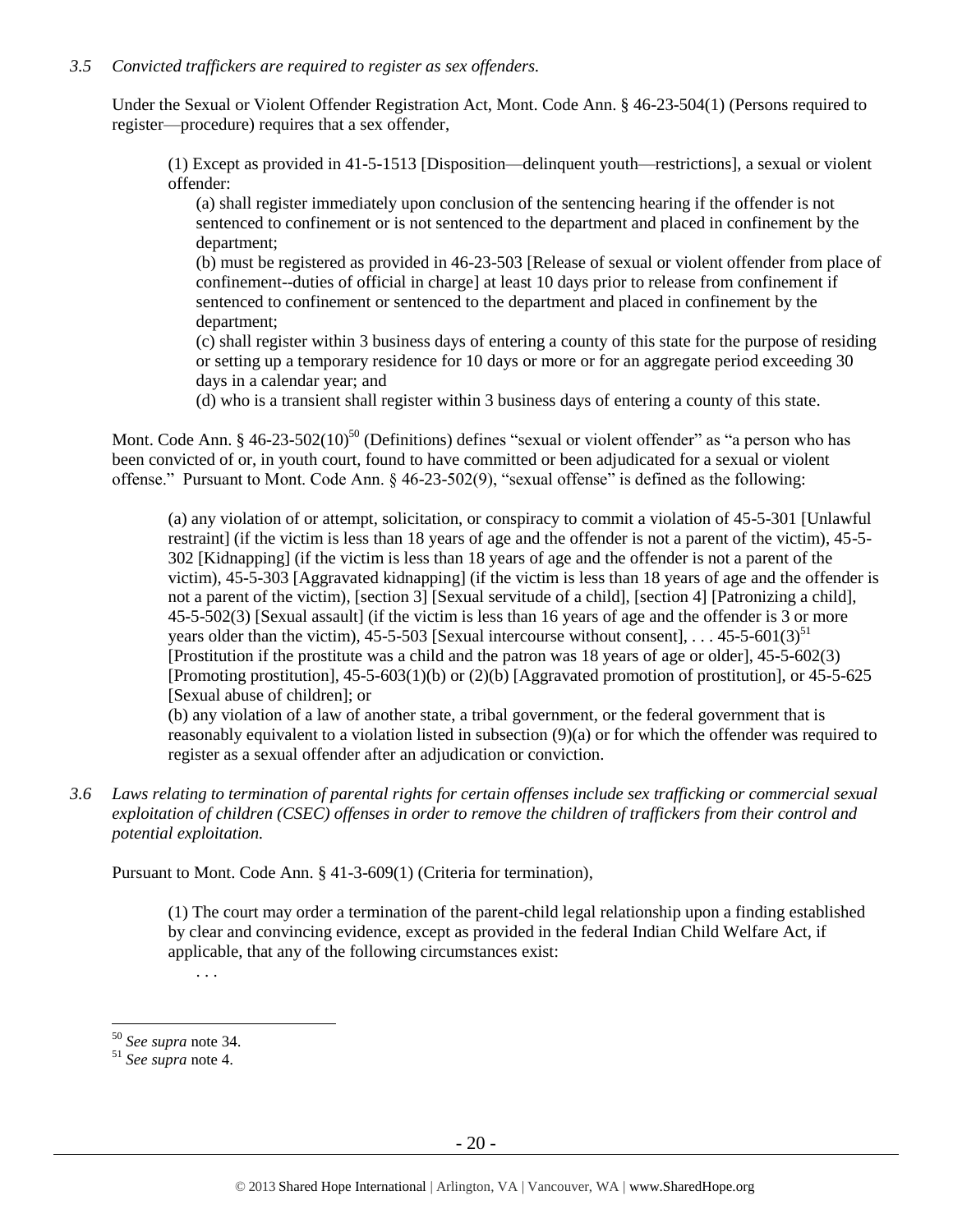(c) the parent is convicted of a felony in which sexual intercourse occurred or is a minor adjudicated a delinquent youth because of an act that, if committed by an adult, would be a felony in which sexual intercourse occurred and, as a result of the sexual intercourse, the child is born; (d) the parent has subjected a child to any of the circumstances listed in  $41-3-423(2)(a)$  [Reasonable efforts required to prevent removal of child or to return -- exemption -- findings -- permanency plan] through  $(2)(e)$ ;

. . . .

The grounds provided pursuant to Mont. Code Ann. § 41-3-423(2)(a) include when a parent has "subjected a child to aggravated circumstances, including but not limited to abandonment, torture, chronic abuse, or sexual abuse or chronic, severe neglect of a child."

Mont. Code Ann. § 41-3-102(27)(a) (Definitions) states, "(a) 'Sexual abuse' means the commission of sexual assault, sexual intercourse without consent, indecent exposure, deviate sexual conduct, sexual abuse, ritual abuse, or incest, as described in Title 45, chapter 5." Pursuant to Mont. Code Ann. § 41-3-102(7)(a), (b)(i)(A) (Definitions),

- (a) "Child abuse or neglect" means:
	- (i) actual physical or psychological harm to a child;
	- (ii) substantial risk of physical or psychological harm to a child; or
	- (iii) abandonment.
- (b) (i) The term includes:

(A) actual physical or psychological harm to a child or substantial risk of physical or psychological harm to a child by the acts or omissions of a person responsible for the child's welfare; . . .

Mont. Code Ann. § 41-3-102(21)(a) states,

"Physical or psychological harm to a child" means the harm that occurs whenever the parent or other person responsible for the child's welfare:

(i) inflicts or allows to be inflicted upon the child physical abuse, physical neglect, or psychological abuse or neglect;

- (ii) commits or allows sexual abuse or exploitation of the child;
- . . . .

 $\overline{a}$ 

Mont. Code Ann. § 41-3-102(28) defines "sexual exploitation" as "allowing, permitting, or encouraging a child to engage in a prostitution offense, as described in 45-5-601 through 45-5-603 [Prostitution, Promoting prostitution, Aggravated promotion of prostitution], or allowing, permitting, or encouraging sexual abuse of children as described in 45-5-625."

Additionally if a victim of domestic minor sex trafficking has a child as a result of sexual intercourse without consent, the offender forfeits and terminates all parental rights. Mont. Code §  $45-5-503^{52}$  (Sexual intercourse without consent) states,

(7) If as a result of sexual intercourse without consent a child is born, the offender who has been convicted of an offense under this section, and who is the biological parent of the child resulting from the sexual intercourse without consent, forfeits all parental and custodial rights to the child if the provisions of 46–1–401 have been followed.

 $52$  The text of Mont. Code Ann. § 45-5-503 included here and elsewhere in this report includes amendments made by the passage of Senate Bill 326 during the regular session of the 63rd Montana Legislature. (Effective April 4, 2013).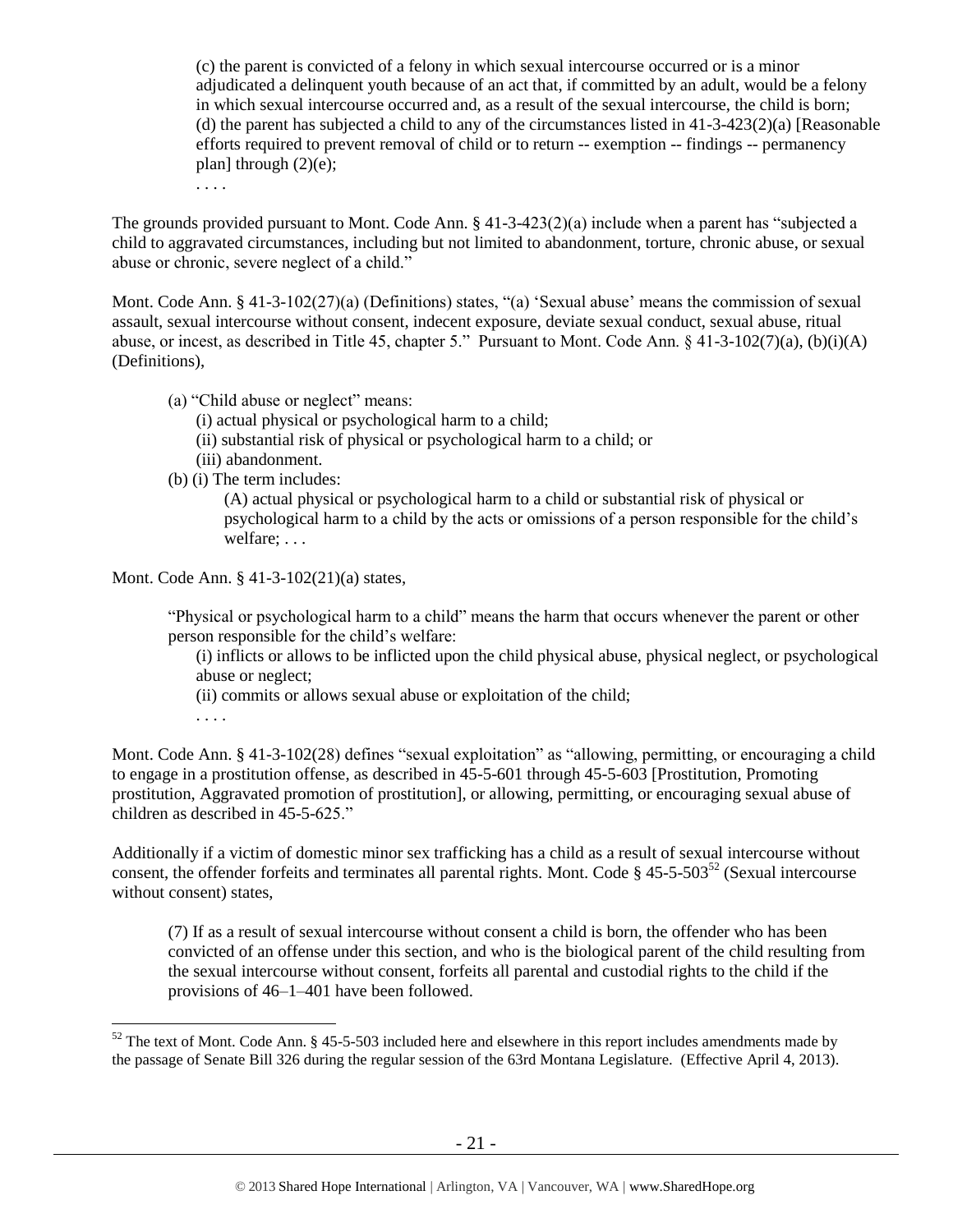Parenting plans may be altered and subject to court ordered mediation when trafficking occurs. However, termination of parental rights is still not specifically listed in these provisions. Pursuant to Mont. Code Ann. § 40-4-219 (Amendment of parenting plan—mediation),

The court may in its discretion amend a prior parenting plan if it finds, upon the basis of facts that have arisen since the prior plan or that were unknown to the court at the time of entry of the prior plan, that a change has occurred in the circumstances of the child and that the amendment is necessary to service the best interest of the child. In determining the child's best interest under this section, the court may, in addition to the criteria in 40-4-212 [Best interest of the child], also consider whether . . . a parent or other person residing in that parent's household has been convicted of any of the crimes listed in subsection  $8(b)$ .<sup>53</sup>

The crimes included in Mont. Code Ann. § 40-4-219 subsection 8(b) include (iii) sexual assault, as described in 45-5-502, (iv) sexual intercourse without consent, as described in 45-5-503, (vii) aggravated promotion of prostitution of a child, as described in  $45-5-603(1)(b)$ ; (viii) engendering the welfare of children, as described in 45-5-622, and (x) sexual abuse of children, as described in 45-5-625.

 $53$  The text of Mont. Code Ann. § 40-4-219 included here and elsewhere in this report includes amendments made by the passage of House Bill 555 during the regular session of the 63rd Montana Legislature. (Effective April 30, 2013).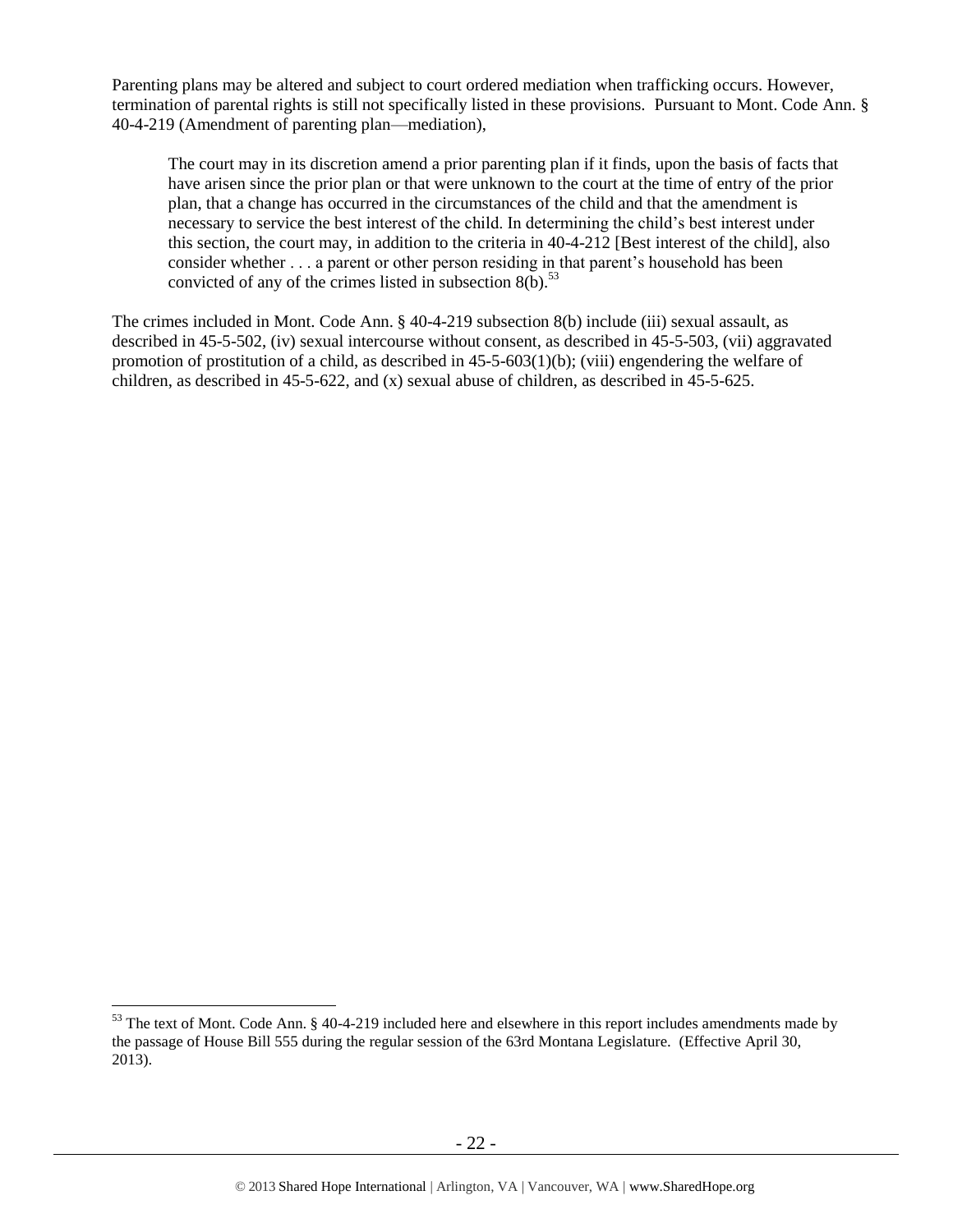#### **FRAMEWORK ISSUE 4: CRIMINAL PROVISIONS FOR FACILITATORS**

## *Legal Components:*

- *4.1 The acts of assisting, enabling, or financially benefitting from child sex trafficking are included as criminal offenses in the state sex trafficking statute.*
- *4.2 Financial penalties, including asset forfeiture laws, are in place for those who benefit financially from or aid and assist in committing domestic minor sex trafficking.*

*\_\_\_\_\_\_\_\_\_\_\_\_\_\_\_\_\_\_\_\_\_\_\_\_\_\_\_\_\_\_\_\_\_\_\_\_\_\_\_\_\_\_\_\_\_\_\_\_\_\_\_\_\_\_\_\_\_\_\_\_\_\_\_\_\_\_\_\_\_\_\_\_\_\_\_\_\_\_\_\_\_\_\_\_\_\_\_\_\_\_\_\_\_\_*

- *4.3 Promoting and selling child sex tourism is illegal.*
- *4.4 Promoting and selling child pornography is illegal.*

## *Legal Analysis:*

*4.1 The acts of assisting, enabling, or financially benefitting from child sex trafficking are included as criminal offenses in the state sex trafficking statute.*

The state sex trafficking law includes financially benefitting from domestic minor sex trafficking under Mont. Code Ann. §  $45-5-310^{54}$  (Sexual servitude of child) which provides,

(1) A person commits the offense of sexual servitude of a child if the person purposely or knowingly:

. . . . (b) benefits, financially or by receiving anything of value, from participation in a venture that has engaged in the offense of sexual servitude of a child.

(2) (a) A person convicted of the offense of sexual servitude of a child, whether or not the person is aware of the child's age:

(i) shall be punished by imprisonment in a state prison for a term of 100 years. The court may not suspend execution or defer imposition of the first 25 years of a sentence of imprisonment imposed under this subsection  $(2)(a)(i)$  except as provided in 46-18-222, and during the first 25 years of imprisonment, the person is not eligible for parole.

(ii) may be fined an amount not to exceed \$50,000; and

(iii) shall be ordered to enroll in and successfully complete the educational phase and the cognitive and behavioral phase of a sexual offender treatment program provided or approved by the department of corrections.

(b) If the person is released after the mandatory minimum period of imprisonment, the person is subject to supervision by the department of corrections for the remainder of the person's life and shall participate in the program for continuous, satellite-based monitoring provided for in 46-23- 1010.

Mont. Code Ann. § 45-5-602<sup>55</sup> (Promoting prostitution) is also applicable to facilitators who participate in transporting minors or provide premises for domestic minor sex trafficking. A conviction under Mont. Code Ann. § 45-5-602 (Promoting prostitution) is punishable by imprisonment up to 10 years, a fine not to exceed \$50,000, or both. Mont. Code Ann. § 45-5-602(2). If the person being prostituted was a child and the patron is at least 18 or older, then a conviction under Mont. Code Ann. § 45-5-602 is punishable by imprisonment for 100 years, 25 years of which cannot be suspended, a possible fine not to exceed \$50,000, an order to complete a sexual offender treatment program, and may be subject to supervision for the remainder of the offender's life Mont. Code Ann. § 45-5-602(3)(a)(i)–(iii), (b).

<sup>54</sup> *See supra* note [2.](#page-0-0)

<sup>55</sup> *See supra* note [6.](#page-3-2)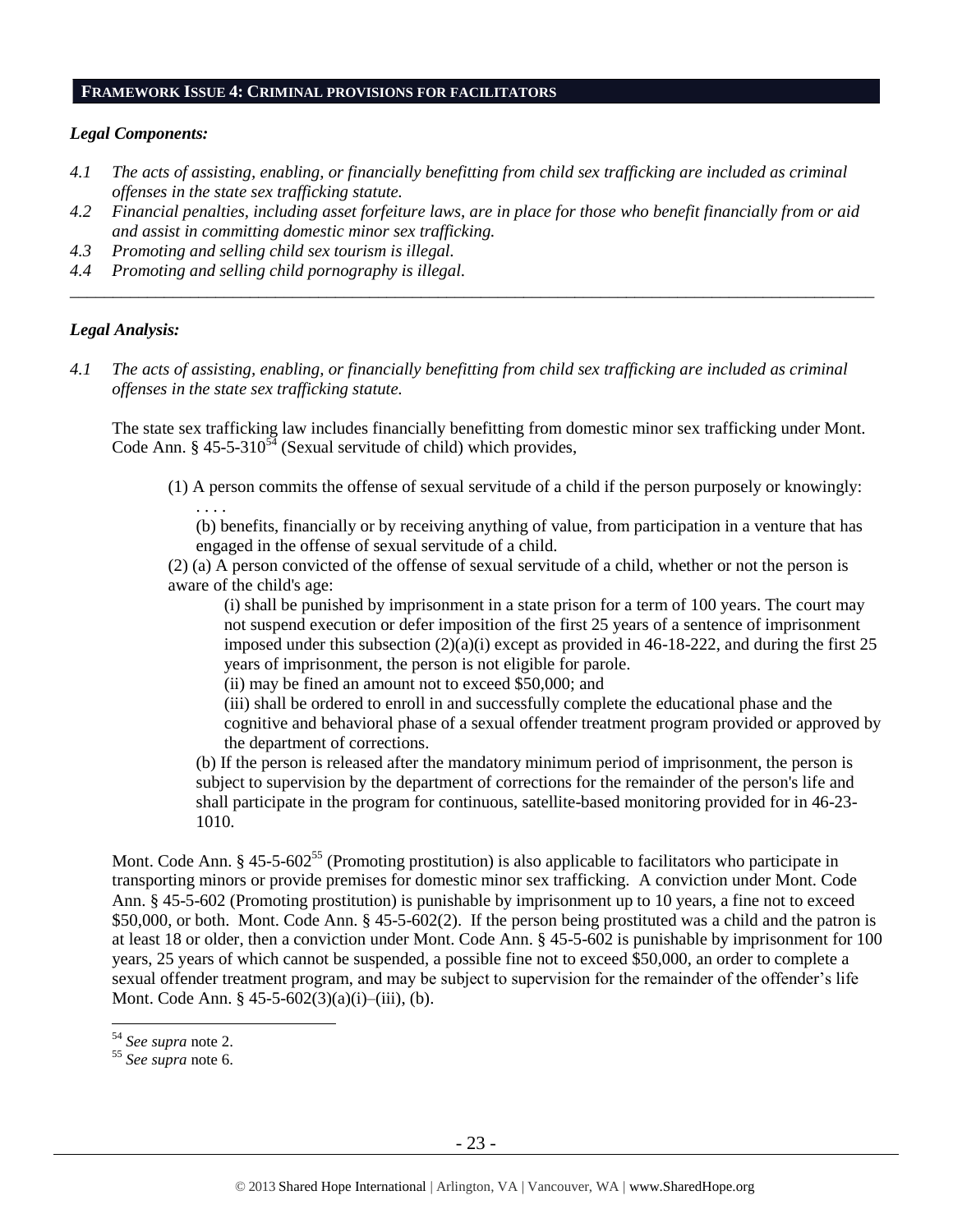Mont. Code Ann. §45-5-603(1)(b)-(c)<sup>56</sup> (Aggravated promotion of prostitution) may also be applicable to facilitation. Subsections (b)-(c) state,

(1) A person commits the offense of aggravated promotion of prostitution if the person purposely or knowingly commits any of the following acts:

(b) promotes prostitution of a child, whether or not the person is aware of the child's age; (c) promotes the prostitution of one's spouse, child, ward, or any person for whose care, protection, or support the person is responsible.

As discussed above, promotion of prostitution includes the keeping a house of prostitution, procuring an individual for prostitution, transporting an individual with the purpose to promote that individual's engaging prostitution, leases or permits a place to be used for prostitution. Mont. Code Ann.  $§45-5-602(1)(a)-(g)$ .

A facilitator may also face charges under Mont. Code Ann. § 45-5-625(1)(i) (Sexual abuse of children), assuming it encompasses transporting a child to engage in sexual conduct with a third party.<sup>57</sup> A conviction under Mont. Code Ann. § 45-5-625(1)(a) (Sexual abuse of children) is punishable by life imprisonment or a term of imprisonment up to 100 years and a possible fine not to exceed \$10,000. Mont. Code Ann. § 45-5- 625(2)(a). However, if the victim is under 16, unless punished under Mont. Code Ann.  $8\,46-18-219$ ,  $^{58}$  a conviction for sexual abuse of children is punishable by life imprisonment or by imprisonment for 4–100 years and a possible fine not to exceed \$ 10,000. Mont. Code Ann. § 45-5-625(2)(b). Penalties are enhanced when the child is under 13 and the offender is 18 or older to imprisonment for 100 years, 25 years of which cannot be suspended ("except as provided in 46-18-222"<sup>59</sup>), a possible fine not to exceed \$50,000, an order to enroll in a treatment program, and possible supervision for the remainder of the offender's life. Mont. Code Ann. § 45-5-625(4)(a), (b).

Pursuant to Mont. Code Ann. § 45-6-341(1), (2) (Money laundering),

(1) A person commits the offense of money laundering if the person knowingly:

(a) receives or acquires the proceeds of, or engages in transactions involving proceeds of, any activity that is unlawful under the laws of the United States or the state in which the activity occurred;

(b) gives, sells, transfers, trades, invests, conceals, transports, or otherwise makes available anything of value that the person knows is intended to be used for the purpose of committing or furthering the commission of any activity that is unlawful under the laws of the United States or the state in which the committing or furthering of the commission of the activity occurs; (c) directs, plans, organizes, initiates, finances, manages, supervises, or facilitates the transportation or transfer of proceeds that the person knows are derived from any activity that is unlawful under the laws of the United States or the state in which the activity occurred; or (d) conducts a financial transaction involving proceeds that the person knows are derived from any activity that is unlawful under the laws of the United States or the state in which the activity occurred when the transaction is designed in whole or in part to conceal or disguise the nature,

 $\overline{a}$ 

. . .

<sup>56</sup> *See* supra note [3.](#page-1-0)

<sup>&</sup>lt;sup>57</sup> See supra Section 1.2 for the relevant text of Mont. Code Ann. § 45-5-625(1)(i) (Sexual abuse of children). <sup>58</sup> *See supra* note [10](#page-4-1) for the substantive provision of Mont. Code Ann. § 46-18-219 (Life sentence without possibility of release).

<sup>&</sup>lt;sup>59</sup> See supra note [5](#page-2-1) for the substantive provision of Mont. Code Ann. § 46-18-222 (Exceptions to mandatory minimum sentences, restrictions on deferred imposition and suspended execution of sentence, and restrictions on parole eligibility).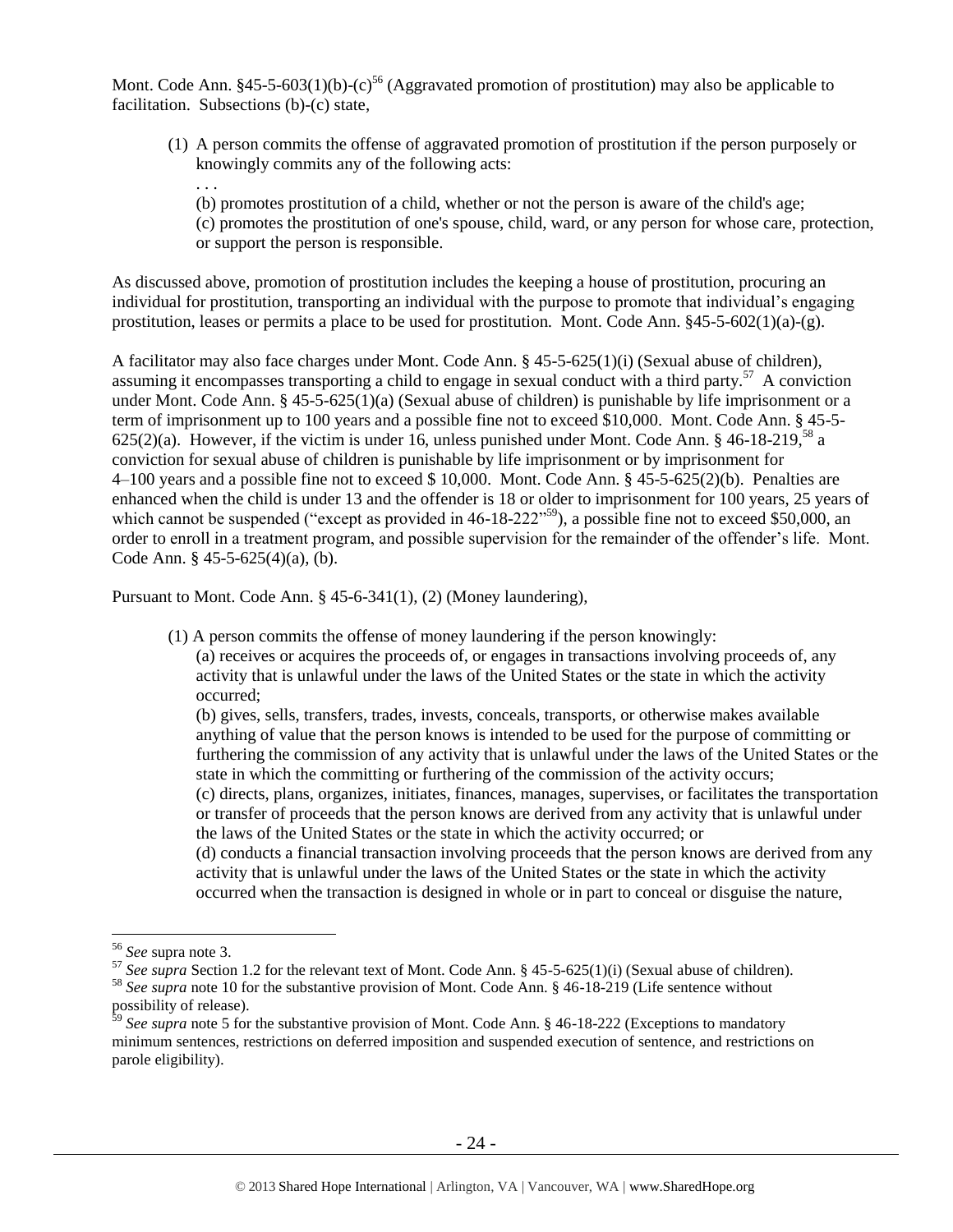location, source, ownership, or control of the proceeds or to avoid a transaction reporting requirement under federal law.

(2) A person convicted of money laundering shall be fined an amount not to exceed \$1,500 or be imprisoned in the county jail for a term not to exceed 6 months, or both. If the money laundering is part of a common scheme or if the value of the proceeds or item of value exceeds \$1,500, the person shall be fined not to exceed \$50,000 or be imprisoned in the state prison for a term not to exceed 20 years, or both.

*4.2 Financial penalties, including asset forfeiture laws, are in place for those who benefit financially from or aid and assist in committing domestic minor sex trafficking.*

Facilitators convicted under Mont. Code Ann. § 45-5-310(1)(b) (Sexual servitude of child), face fines up to \$50,000. Mont. Code Ann. § 45-5-306(2)(b). A facilitator convicted under Mont. Code Ann. § 45-5-602(1)(g) (Promoting prostitution) faces a fine of up to \$50,000. Mont. Code Ann. § 45-5-602(2).

Restitution must be ordered by the court in any case that the victim suffers "an economic loss," pursuant to Mont. Code Ann. § 46-18-241(1) (Condition of restitution), which states,

As provided in  $46-18-201$ ,<sup>60</sup> a sentencing court shall, as part of the sentence, require an offender to make full restitution to any victim who has sustained pecuniary loss, including a person suffering an economic loss. The duty to pay full restitution under the sentence remains with the offender or the offender's estate until full restitution is paid, whether or not the offender is under state supervision. If the offender is under state supervision, payment of restitution is a condition of any probation or parole.

Forfeiture may also be available to the extent that trafficker is found guilty of money laundering under Mont. Code Ann. § 45-6-341(1) (Money laundering).<sup>61</sup> If convicted, a facilitator faces a fine not to exceed \$1,500, unless "the money laundering is part of a common scheme or if the value of the proceeds or item of value exceeds \$1,500," in which case the fine is not to exceed \$50,000. Mont. Code Ann. § 45-6-341(2). In addition, pursuant to Mont. Code Ann. § 45-6-341(3)(a), the court shall order a convicted trafficker to forfeit

(i) money, including digital currency, and raw materials, products, equipment of any kind, and any other personal property involved in the money laundering;

(ii) personal property constituting or derived from proceeds obtained directly or indirectly from the money laundering; and

(iii) real property, including any right, title, and interest in any lot or tract of land and any appurtenances or improvements, that is directly used or intended to be used in any manner to commit or facilitate the commission of, or that is derived from or maintained by the proceeds resulting from, the money laundering.

Pursuant to Mont. Code Ann. § 45-6-341(3)(b), "The sheriff of the county where forfeited property is located shall sell the property at auction. The proceeds of the sale must be deposited in the state general fund."

4.2.1 Recommendation: Establish an asset forfeiture law to reach the assets of facilitators convicted of Mont. Code Ann. § 45-5-310 (Sexual servitude of child), § 45-5-602 (Promoting prostitution) or § 45-5-603(1)(b) (Aggravated promotion of prostitution).

<sup>60</sup> *See supra* note [29](#page-12-0) for the substantive provision of Mont. Code Ann. § 46-18-201 (Sentences that may be imposed).

<sup>&</sup>lt;sup>61</sup> See supra Section 3.4 for the relevant provisions of Mont. Code Ann. § 45-6-341(1) (Money laundering).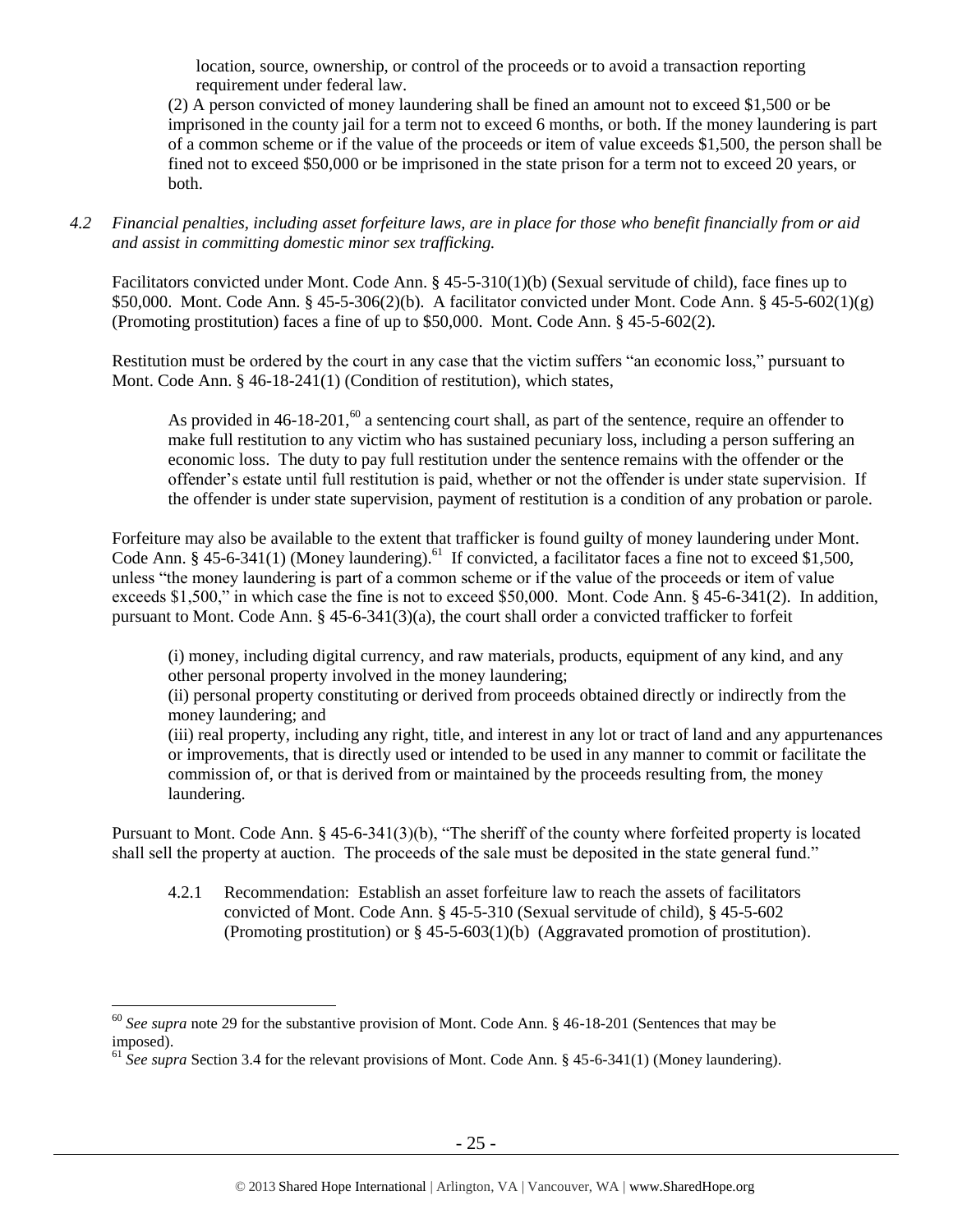# *4.3 Promoting and selling child sex tourism is illegal.*

Montana has no specific provision expressly prohibiting the promoting or selling of child sex tourism in Montana.

4.3.1 Recommendation: Enact a law that prohibits selling or offering to sell travel services that include or facilitate travel in or outside of Montana for the purpose of engaging in commercial sexual exploitation of a minor under the age of 18.

# *4.4 Promoting and selling child pornography is illegal.*

Mont. Code Ann. § 45-5-625(1) (Sexual abuse of children) states,

(1) A person commits the offense of sexual abuse of children if the person:

. . . . (d) knowingly processes, develops, prints, publishes, transports, distributes, sells, exhibits, or advertises any visual or print medium, including a medium by use of electronic communication in which a child is engaged in sexual conduct, actual or simulated;

. . . .

(f) finances any of the activities described in subsections  $(1)(a)$  through  $(1)(d)$  and  $(1)(g)$ , knowing that the activity is of the nature described in those subsections;

(g) possesses with intent to sell any visual or print medium, including a medium by use of electronic communication in which a child is engaged in sexual conduct, actual or simulated;

. . . .

A conviction under Mont. Code Ann. § 45-5-625(1)(a) (Sexual abuse of children) is punishable by life imprisonment or a term of imprisonment up to 100 years and a possible fine not to exceed \$10,000. Mont. Code Ann. § 45-5-625(2)(a). However, if the victim is under 16, unless punished under Mont. Code Ann. § 46-18- 219, a conviction for sexual abuse of children is punishable by life imprisonment or by imprisonment for 4–100 years and a possible fine not to exceed \$10,000. Mont. Code Ann. § 45-5-625(2)(b). Penalties are enhanced when the child is under 13 and the offender is 18 or older to imprisonment for 100 years, 25 years of which cannot be suspended ("except as provided in 46-18-222"), a possible fine not to exceed \$50,000, an order to enroll in a treatment program, and possible supervision for the remainder of the offender's life. Mont. Code Ann.  $§$  45-5-625(4)(a), (b).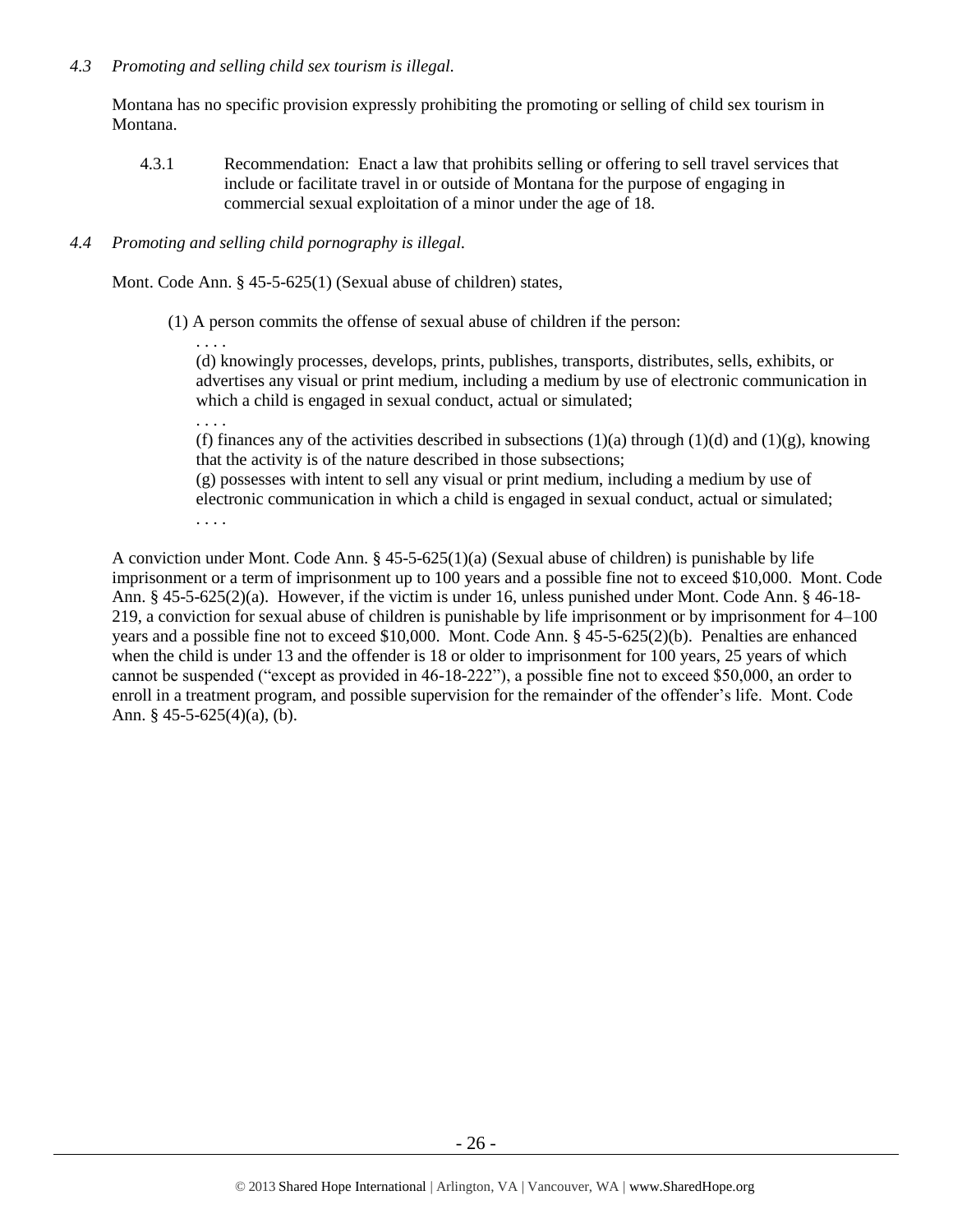#### **FRAMEWORK ISSUE 5: PROTECTIVE PROVISIONS FOR THE CHILD VICTIMS**

#### *Legal Components:*

- *5.1 Statutorily-mandated victim services define "victim" to specifically include victims of domestic minor sex trafficking or commercial sexual exploitation of children (CSEC) to ensure prompt identification and access to victims' rights and services.*
- *5.2 The state sex trafficking statute expressly prohibits a defendant from raising consent of the minor to the commercial sex acts as a defense.*
- *5.3 Prostitution laws apply only to adults, making minors under 18 specifically immune from this offense.*
- *5.4 Child victims of sex trafficking or commercial sexual exploitation are provided with a child protection response, including specialized shelter and services, and are not detained in juvenile detention facilities.*
- *5.5 Commercial sexual exploitation is identified as a type of abuse and neglect within child protection statutes.*
- *5.6 The definition of "caregiver" (or similar term) in the child welfare statutes is broad enough to include a trafficker who has custody or control of a child in order to bring a trafficked child into protection of child protective services.*
- *5.7 Crime victims' compensation is specifically available to a child victim of sex trafficking or commercial sexual exploitation of children (CSEC) without regard to ineligibility factors.*
- *5.8 Victim-friendly procedures and protections are provided in the trial process for minors under 18.*
- *5.9 Expungement or sealing of juvenile delinquency records resulting from arrests or adjudications for prostitution-related offenses committed as a result of, or in the course of, the commercial sexual exploitation of a minor is available within a reasonable time after turning 18.*
- *5.10 Victim restitution and civil remedies for victims of domestic minor sex trafficking or commercial sexual exploitation of children (CSEC) are authorized by law.*
- *5.11 Statutes of limitations for civil and criminal actions for child sex trafficking or commercial sexual exploitation of children (CSEC) offenses are eliminated or lengthened sufficiently to allow prosecutors and victims a realistic opportunity to pursue criminal action and legal remedies.*

*\_\_\_\_\_\_\_\_\_\_\_\_\_\_\_\_\_\_\_\_\_\_\_\_\_\_\_\_\_\_\_\_\_\_\_\_\_\_\_\_\_\_\_\_\_\_\_\_\_\_\_\_\_\_\_\_\_\_\_\_\_\_\_\_\_\_\_\_\_\_\_\_\_\_\_\_\_\_\_\_\_\_\_\_\_\_\_\_\_\_\_\_\_\_*

## *Legal Analysis:*

 $\overline{a}$ 

*5.1 Statutorily-mandated victim services define "victim" to specifically include victims of domestic minor sex trafficking or commercial sexual exploitation of children (CSEC) to ensure prompt identification and access to victims' rights and services.* 

For purposes of Montana's Crime Victims Compensation Act,  $62$  "victim" as defined in Mont. Code Ann.  $\S$  53-9-103(6) (Definitions) means,

<span id="page-26-0"></span>(a) a person who suffers bodily injury or death as a result of:  $(i)$  criminally injurious conduct; $<sup>63</sup>$ </sup> (ii) the person's good faith effort to prevent criminally injurious conduct; or

(3) "Criminally injurious conduct" means conduct that:

(a) occurs or is attempted in this state or an act of international terrorism, as defined in 18 U.S.C. 2331, committed outside of the United States against a resident of this state;

(b) results in bodily injury or death or involves domestic violence in a home where minor children were present; and

(c) is punishable by fine, imprisonment, or death or would be so punishable except that the person

<sup>62</sup> Mont. Code Ann. §§ 53-9-101 through 133.

<sup>63</sup> Mont. Code Ann. § 53-9-103(3) states,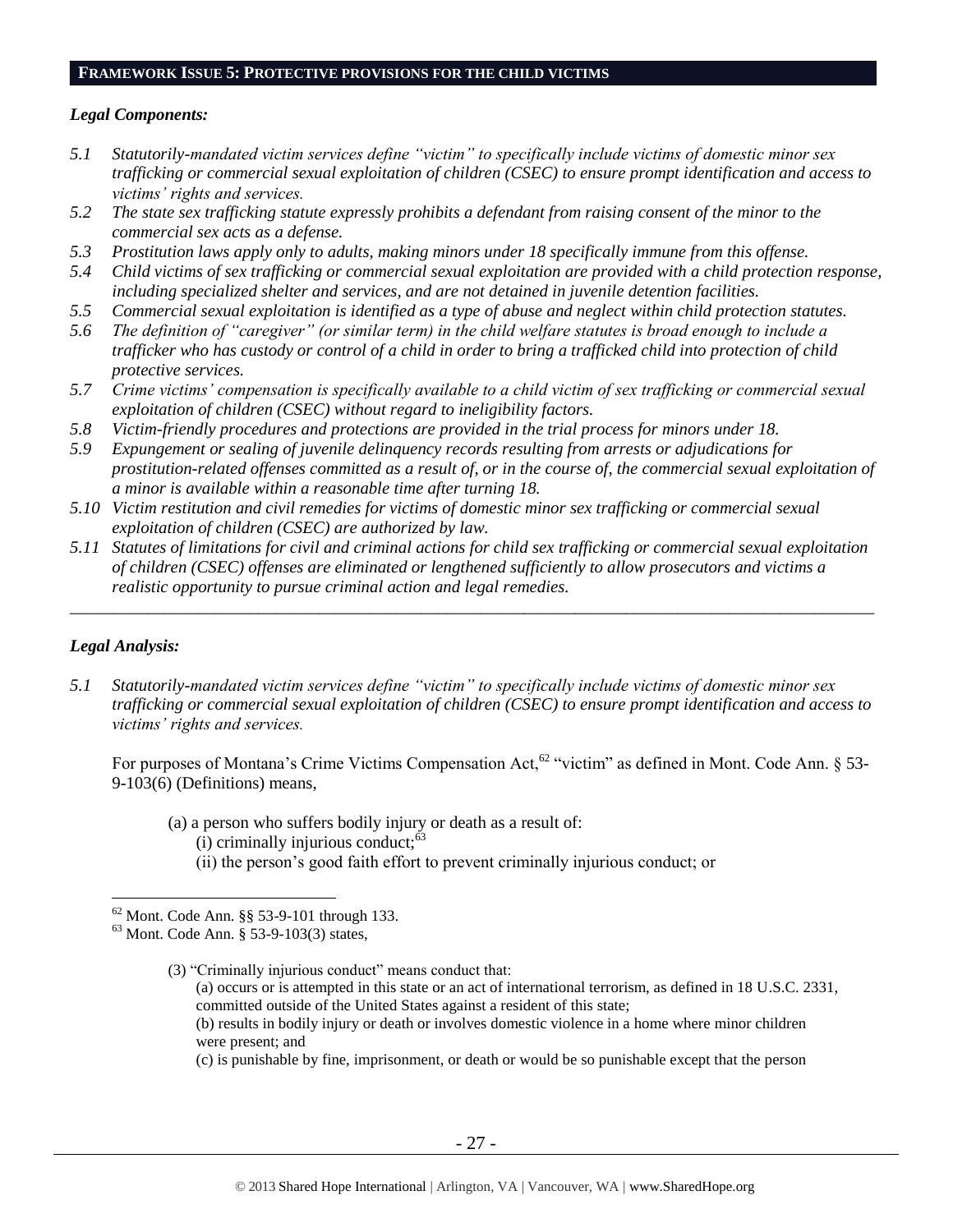(iii) the person's good faith effort to apprehend a person reasonably suspected of engaging in criminally injurious conduct; or

(b) a minor child present in a home where domestic violence occurred.

Under this definition, a sexually exploited child who suffers bodily injury or death as the result of a crime that is punishable by fine, imprisonment, or death could be a victim though victims of trafficking and CSEC offenses are not expressly included.

For purposes of crime victim advocate services, under Mont. Code § 26-1-812 (Advocate privilege.),

(a) "Advocate" means an employee or volunteer of a domestic violence shelter, crisis line, or victim's services provider that provides services for victims of sexual assault, stalking, or any assault on a partner or family member.

(b) "Victim" means a person seeking assistance because of partner or family member assault, any sexual assault, or stalking, whether or not the victim seeks or receives services within the criminal justice system.

This limited definition does not readily identify CSEC and trafficking victims for confidential and privileged information with a victim advocate.

For purposes of sentencing and victim restitution, under Mont. Code Ann. § 46-18-243(2)

(a) "Victim" means:

 $\overline{a}$ 

- (i) a person who suffers loss of property, bodily injury, or death as a result of:
	- (A) the commission of an offense;
	- (B) the good faith effort to prevent the commission of an offense; or
	- (C) the good faith effort to apprehend a person reasonably suspected of committing an offense;

. . . . (b) Victim does not include a person who is accountable for the crime or accountable for a crime arising from the same transaction.

While this broad definition may include domestic minor sex trafficking and CSEC victims, it may preclude recovery for victims who have been charged with prostitution arising out of the same transaction as the CSEC offenses (Mont. Code Ann. § 45-5-601 (Prostitution); Mont. Code Ann. § 45-5-602 (Promoting prostitution); Mont. Code Ann. § 45-5-603 (Aggravated promotion of prostitution); Mont. Code Ann. § 45-5-625(1) (Sexual abuse of children)).

For purposes of restitution payments under the Youth Court Act, "'Victim' means: (a) a person who suffers property, physical, or emotional injury as a result of an offense committed by a youth that would be a criminal offense if committed by an adult . . . ." Mont. Code Ann. § 41-5-103(44). This would indirectly include CSEC and trafficking victims.

engaging in the conduct lacked capacity to commit the crime under the laws of this state; however, criminally injurious conduct does not include conduct arising out of the ownership, maintenance, or use of a motor vehicle unless the bodily injury or death occurred during the commission of an offense defined in Title 45 that requires the mental state of purposely as an element of the offense or the injury or death was inflicted by the driver of a motor vehicle who is found by the office, by a preponderance of the evidence, to have been operating the motor vehicle while under the influence, as that term is defined in 61-8-401; or

<sup>(</sup>d) is committed in a state without a crime victims compensation program that covers a resident of this state if the conduct meets the requirements in subsections  $(3)(b)$  and  $(3)(c)$ .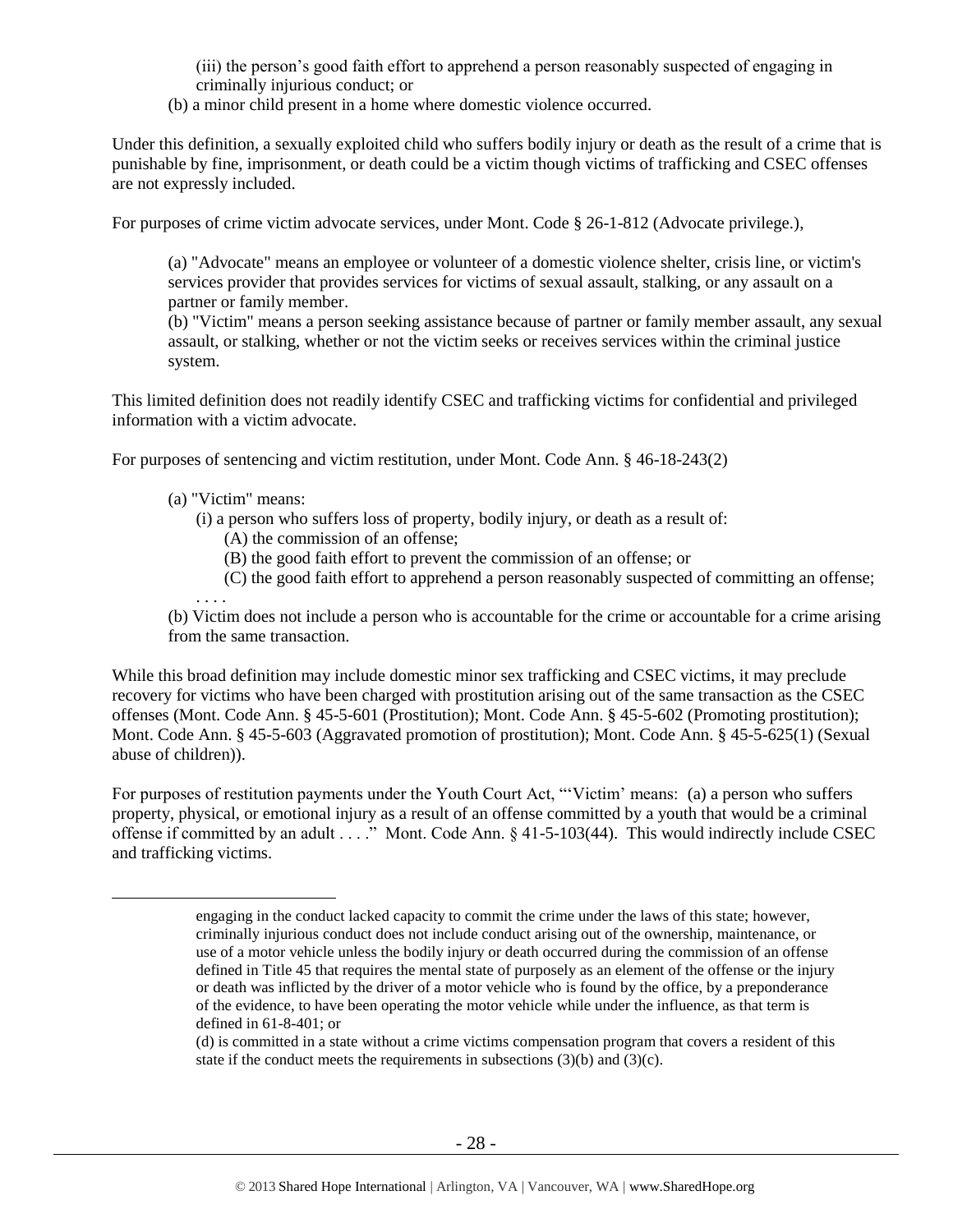Under Title 46, Chapter 24, Part 2 (Services to victims and witnesses), the term victim is not defined, though several types of services are made available to crime victims pursuant to Mont. Code Ann. § 46-24-201 (Services to victims of crime.) $<sup>64</sup>$ </sup>

- 5.1.1 Recommendation: Amend the definitions of victim in Mont. Code Ann. § 53-9-103(6) (Crime victims compensation act definitions), § 26-1-812 (Advocate privilege), § 46-18- 243(2) (Relating to sentencing and restitution) and § 41-5-103(44) (Youth Court Act Definitions) to expressly include trafficking and CSEC offenses.
- 5.1.2 Recommendation: Amend Mont. Code Ann. § 46-24-201 (Services to victims of crime) to include a definition of victim as used for Title 46, Chapter 24, Part 2 (Services to victims of crimes) that expressly includes CSEC offenses and trafficking offenses.
- *5.2 The state sex trafficking statute expressly prohibits a defendant from raising consent of the minor to the commercial sex acts as a defense.*

Neither the state sex trafficking laws nor the CSEC laws expressly prohibit a defense based on the consent of the victim.

- 5.2.1 Recommendation: Amend Mont. Code Ann. § 45-5-310 (Sexual servitude of child), § 45-5-311 (Patronizing of child), § 45-5-601 (Prostitution), § 45-5-602 (Promoting prostitution), § 45-5-603 (Aggravated promotion of prostitution), and § 45-5-625 (Sexual abuse of children) to expressly prevent a defense based upon the consent of the victim.
- *5.3 Prostitution laws apply only to adults, making minors under 18 specifically immune from this offense.*

Mont. Code Ann. § 45-5-601 (Prostitution) does not expressly make minors immune from the offense.

5.3.1 Recommendation: Amend Mont. Code Ann. § 45-5-601 (Prostitution) to make minors expressly immune from prosecution for prostitution.

<sup>64</sup> Services provided pursuant to Mont. Code Ann. § 46-24-201 include:

<sup>(1)</sup> Law enforcement personnel shall ensure that a victim of a crime receives emergency social and medical services as soon as possible and that the victim is given written notice, in the form supplied by the attorney general, of the following:

<sup>(</sup>a) the availability of crime victim compensation;

<sup>(</sup>b) access by the victim and the defendant to information about the case, including the right to receive documents under [46-24-106;](http://data.opi.mt.gov/bills/mca/46/24/46-24-106.htm)

<sup>(</sup>c) the role of the victim in the criminal justice process, including what the victim can expect from the system, as well as what the system expects from the victim, and including the right to be accompanied during interviews as provided in [46-24-106;](http://data.opi.mt.gov/bills/mca/46/24/46-24-106.htm) and

<sup>(</sup>d) stages in the criminal justice process of significance to a crime victim and the manner in which information about the stages may be obtained.

<sup>(2)</sup> In addition to the information supplied under subsection (1), law enforcement personnel shall provide the victim with written information on community-based victim treatment programs, including medical, housing, counseling, and emergency services available in the community.

<sup>(3)</sup> As soon as possible, law enforcement personnel shall give to the victim the following information:

<sup>(</sup>a) the name, office address, and telephone number of a law enforcement officer assigned to investigate the case; and

<sup>(</sup>b) the prosecuting attorney's name, office address, and telephone number.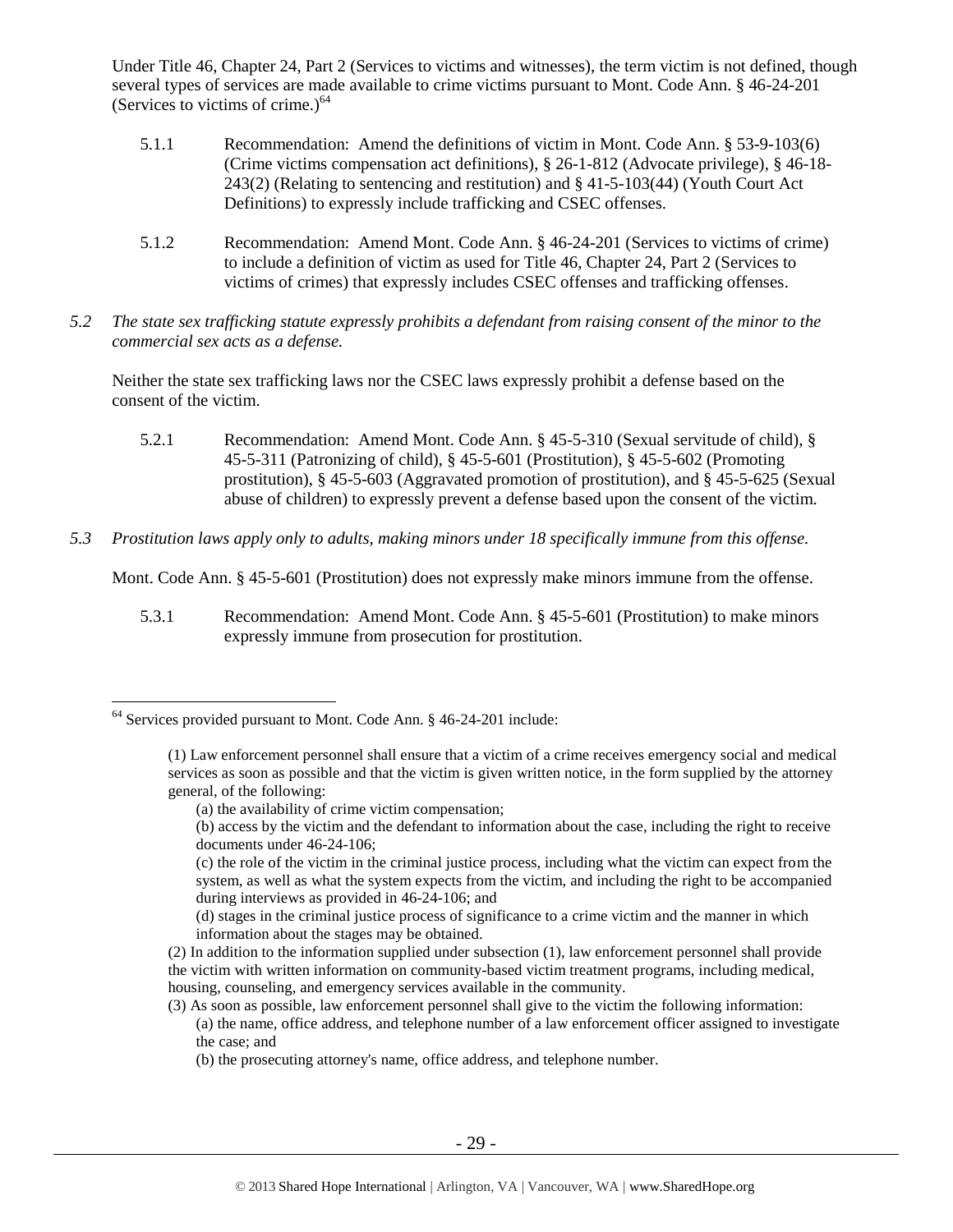*5.4 Child victims of sex trafficking or commercial sexual exploitation are provided with a child protection response, including specialized shelter and services, and are not detained in juvenile detention facilities.*

## **Child Identified as Youth in Need of Care (Abused/Neglected)**

Pursuant to Mont. Code Ann. § 41-3-102(21)(a) (Definitions)<sup>65</sup>, a sexually exploited child is likely to be identified as abused or neglected. Montana does not specifically use the term "caregiver" in its child welfare statutes, and if a child is identified as abused or neglected under Mont. Code Ann. § 41-3-102(21)(a), the definition of the person responsible for the child under Mont. Code Ann.  $\S 41-3-102(2)(a)^{66}$  is not sufficiently broad to involve Child Protective Services in investigations where the child is in the custody or control of a nonfamily trafficker.

No special services are statutorily mandated for minor victims of sex trafficking or CSEC offenses. A victim of child sex trafficking may receive child protective services if reported as abused through a mandatory report made pursuant to Mont. Code Ann.  $\S$  41-3-201<sup>67</sup> (Reports).

Under Mont. Code Ann. § 41-3-201(1),

 $\overline{a}$ 

When the professionals and officials listed in subsection  $(2)^{68}$  know or have reasonable cause to suspect, as a result of information they receive in their professional or official capacity, that a child is abused or neglected by anyone regardless of whether the person suspected of causing the abuse or neglect is a parent or other person responsible for the child's welfare, they shall report the matter promptly to the department of public health and human services.

Additionally, Mont. Code Ann. § 41-3-201(5) further expands child protection reporting requirements, stating,

(a) When a professional or official required to report under subsection (2) makes a report, the department may share information with:

(i) that professional or official; or

<sup>66</sup> See *infra* section 5.6 for a full analysis of the definition of "caregiver."

 $68$  Pursuant to Mont. Code Ann. 41-3-201(2) (Reports).

Professionals and officials required to report are:

(a) a physician, resident, intern, or member of a hospital's staff engaged in the admission, examination, care, or treatment of persons;

(b) a nurse, osteopath, chiropractor, podiatrist, medical examiner, coroner, dentist, optometrist, or any other health or mental health professional;

(c) religious healers;

(d) school teachers, other school officials, and employees who work during regular school hours; (e) a social worker, operator or employee of any registered or licensed day-care or substitute care facility, staff of a resource and referral grant program organized under 52-2-711 or of a child and adult food care program, or an operator or employee of a child-care facility;

(f) a foster care, residential, or institutional worker;

(g) a peace officer or other law enforcement official;

(h) a member of the clergy, as defined in  $15-6-201(2)(b)$ ;

(i) a guardian ad litem or a court-appointed advocate who is authorized to investigate a report of alleged abuse or neglect; or

(j) an employee of an entity that contracts with the department to provide direct services to children.

<sup>&</sup>lt;sup>65</sup> See *infra* section 5.5 for a full analysis of the definition of "abuse" as it relates to identification of sexually exploited children.

 $67$  The text of Mont. Code Ann. § 41-3-201 included here and elsewhere in this report includes amendments made by the passage of House Bill 131 during the regular session of the 63rd Montana Legislature.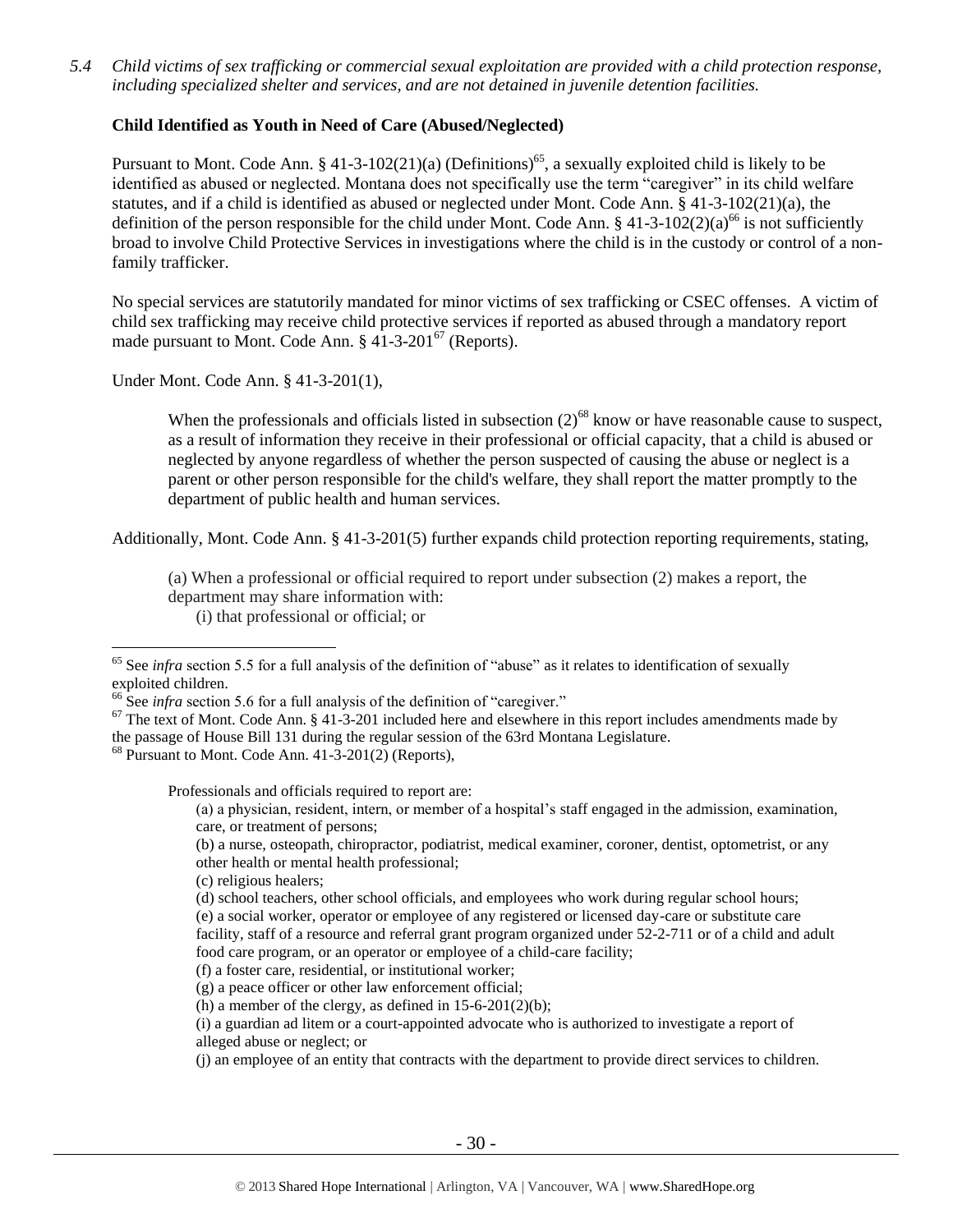(ii) other individuals with whom the professional or official works in an official capacity if the individuals are part of a team that responds to matters involving the child or the person about whom the report was made and the professional or official has asked that the information be shared with the individuals.

(b) The department may provide information in accordance with  $41-3-202(8)$  [as amended by Ch. 61, L. 2013] and also share information about the investigation, limited to its outcome and any subsequent action that will be taken on behalf of the child who is the subject of the report. (c) Individuals who receive information pursuant to this subsection (5) shall maintain the confidentiality of the information as required by 41–3–205.

Additionally, pursuant to Mont. Code Ann. § 41-3-202(1),  $(5)(a)$ ,  $(8)^{69}$  (Action on reporting),

(1) Upon receipt of a report that a child is or has been abused or neglected, the department shall promptly assess the information contained in the report and make a determination regarding the level of response required and the timeframe within which action must be initiated. If the department determines that an investigation is required, a social worker, the county attorney, or a peace officer shall promptly conduct a thorough investigation into the circumstances surrounding the allegations of abuse or neglect of the child.

. . .

(5) (a) If from the investigation the department has reasonable cause to suspect that the child suffered abuse or neglect, the department may provide emergency protective services to the child, pursuant to 41-3-301, or voluntary protective services pursuant to 41-3-302, and may provide protective services to any other child under the same care.

. . .

 $\overline{a}$ 

(8) The department shall, upon request from any reporter of alleged child abuse or neglect, verify whether the report has been received, describe the level of response and timeframe for action that the department has assigned to the report, and confirm that it is being acted upon.<sup>70</sup>

*I. Initial Custody* 

## a. Authority for initial custody and placement

In exigent circumstances, Mont. Code Ann. § 41-3-301(1) (Emergency protective service) permits "[a]ny child protective social worker of the department, a peace officer, or the county attorney who has reason to believe any youth is in immediate or apparent danger of harm . . . [to] immediately remove the child and place the child in a protective facility."

## *II. Process following initial custody*

Mont. Code. Ann. § 41-3-427(1)(a) (Petition for immediate protection and emergency protective services order—service) provides that "[i]n a case in which it appears that a child is abused or neglected or is in danger of being abused or neglected, the county attorney, the attorney general, or an attorney hired by the county may

 $69$  The text of Mont. Code Ann. § 41-3-202 included here and elsewhere in this report includes amendments made by the passage of Senate Bill 65 during the regular session of the 63rd Montana Legislature. (Effective March 1, 2013).

 $^{70}$  In addition to reporting requirements, pursuant to Mont. Code Ann. § 44-4-1501 (Human trafficking hotline), a human trafficking hotline must be operated  $24/7$ .<sup>70</sup> Under Mont. Code Ann. § 60-2-244 (Human trafficking hotline—posted notice required at rest areas) notification of this human trafficking hotline is to be included on posters "at each rest area within the limits of the right-of-way of interstate highways and other state highways" in Montana. The text of Mont. Code Ann. § 44-4-1501 and 60-2-244 and elsewhere in this report includes amendments made by the passage of House Bill 488 during the regular session of the 63rd Montana Legislature. (Effective April 18, 2013).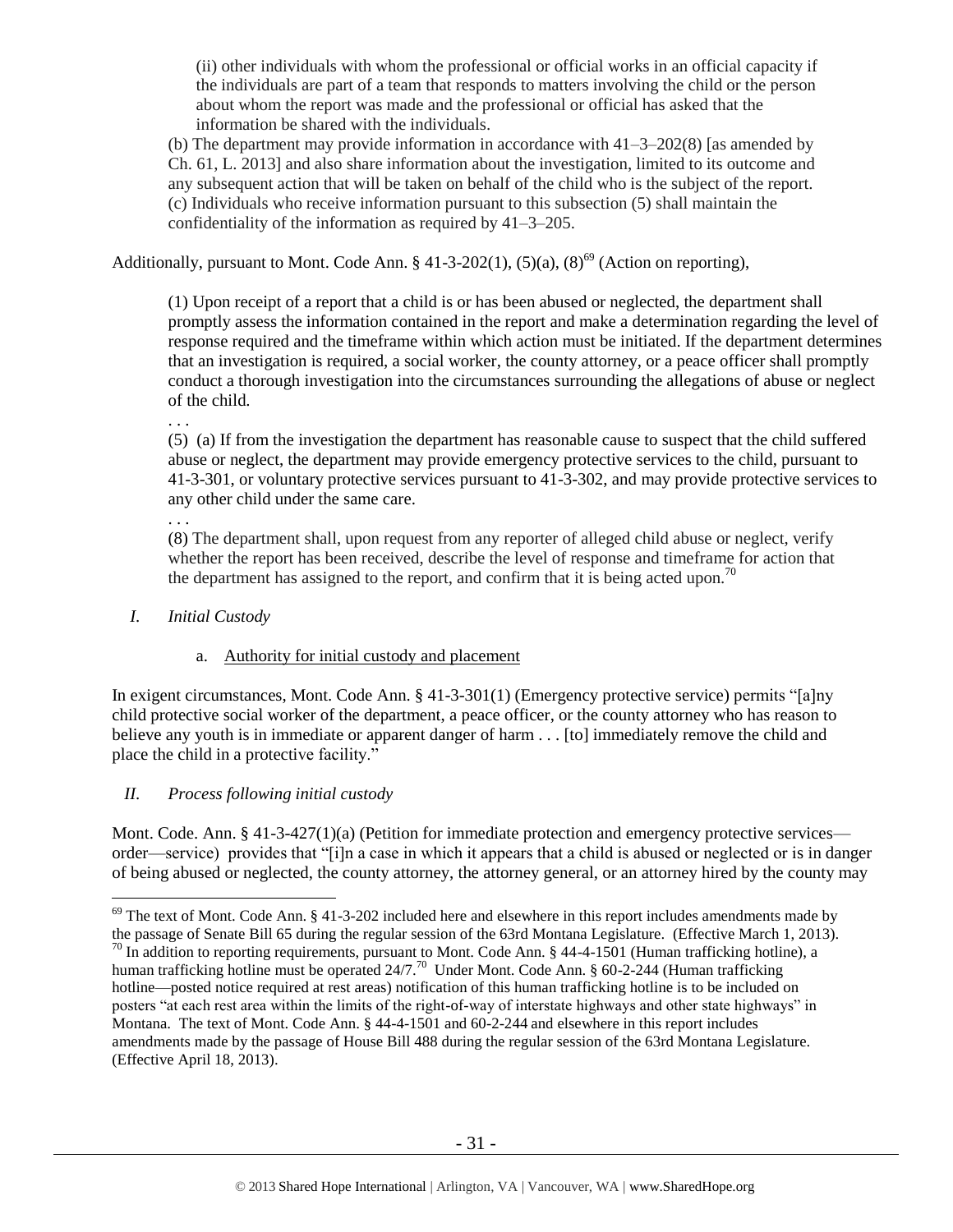file a petition for immediate protection and emergency protective services. In implementing the policy of this section, the child's health and safety are of paramount concern." A child in need of care may be able to receive services if a child protective team is established as provided in Mont. Code Ann. § 41-3-108 (Child protective teams), which states,

The county attorney, county commissioners, guardian ad litem, or department may convene one or more temporary or permanent interdisciplinary child protective teams. These teams may assist in assessing the needs of, formulating and monitoring a treatment plan for, and coordinating services to the child and the child's family. The supervisor of child protective services in a local service area or the supervisor's designee shall serve as the team's coordinator. Members must include:

(1) a social worker;

(2) a member of a local law enforcement agency;

(3) a representative of the medical profession;

(4) a representative of a public school system;

(5) a county attorney; and

(6) if an Indian child or children are involved, someone, preferably an Indian person, knowledgeable about Indian culture and family matters.

# *III. Placement process pending adjudication/ investigation*

Mont. Code Ann.  $\S$  41-3-427(2) states, "Pursuant to subsection (1), if the court finds probable cause . . . the court may issue an order for immediate protection of the child. The court shall consider the parents' statements, if any, included with the petition and any accompanying affidavit or report to the court." If probable cause is found, the court may grant certain forms of relief, including, in part, "the right of entry by a peace officer or department worker;" "the right to place the child in temporary medical or out-ofhome care, including but not limited to care provided by a noncustodial parent, kinship or foster family, group home, or institution;" and "any other temporary disposition that may be required in the best interests of the child that does not require an expenditure of money by the department unless the court finds after notice and a hearing that the expenditure is reasonable and that resources are available for payment. The department is the payor of last resort after all family, insurance, and other resources have been examined." Mont. Code Ann. § 41-3-427(2).

## *IV. Adjudication*

Mont. Code Ann. § 41-3-422(1)(a) (Abuse and neglect petitions—burden of proof) provides in part that

A petition may request the following relief:

(i) immediate protection and emergency protective services, as provided in 41-3-427;

(ii) temporary investigative authority, as provided in 41-3-433;

(iii) temporary legal custody, as provided in 41-3-442;

(iv) long-term custody, as provided in 41-3-445;

(v) termination of the parent-child legal relationship, as provided in 41-3-607;

(vi) appointment of a guardian pursuant to 41-3-444;

(vii) a determination that preservation or reunification services need not be provided; or

(viii) any combination of the provisions of subsections  $(1)(a)(i)$  through  $(1)(a)(vi)$  or any other relief that may be required for the best interests of the child.

"The court may make an adjudication on a petition under 41-3-422 if the court determines by a preponderance of the evidence . . . that the child is a youth in need of care." Mont. Code § 41-3-437(2). "If the child is adjudicated a youth in need of care, the court shall set a date for a dispositional hearing to be conducted within 20 days, as provided in 41-3-438(1), and order any necessary or required investigations. The court may issue a temporary dispositional order pending the dispositional hearing." Mont. Code Ann. § 41-3-437(6)(b).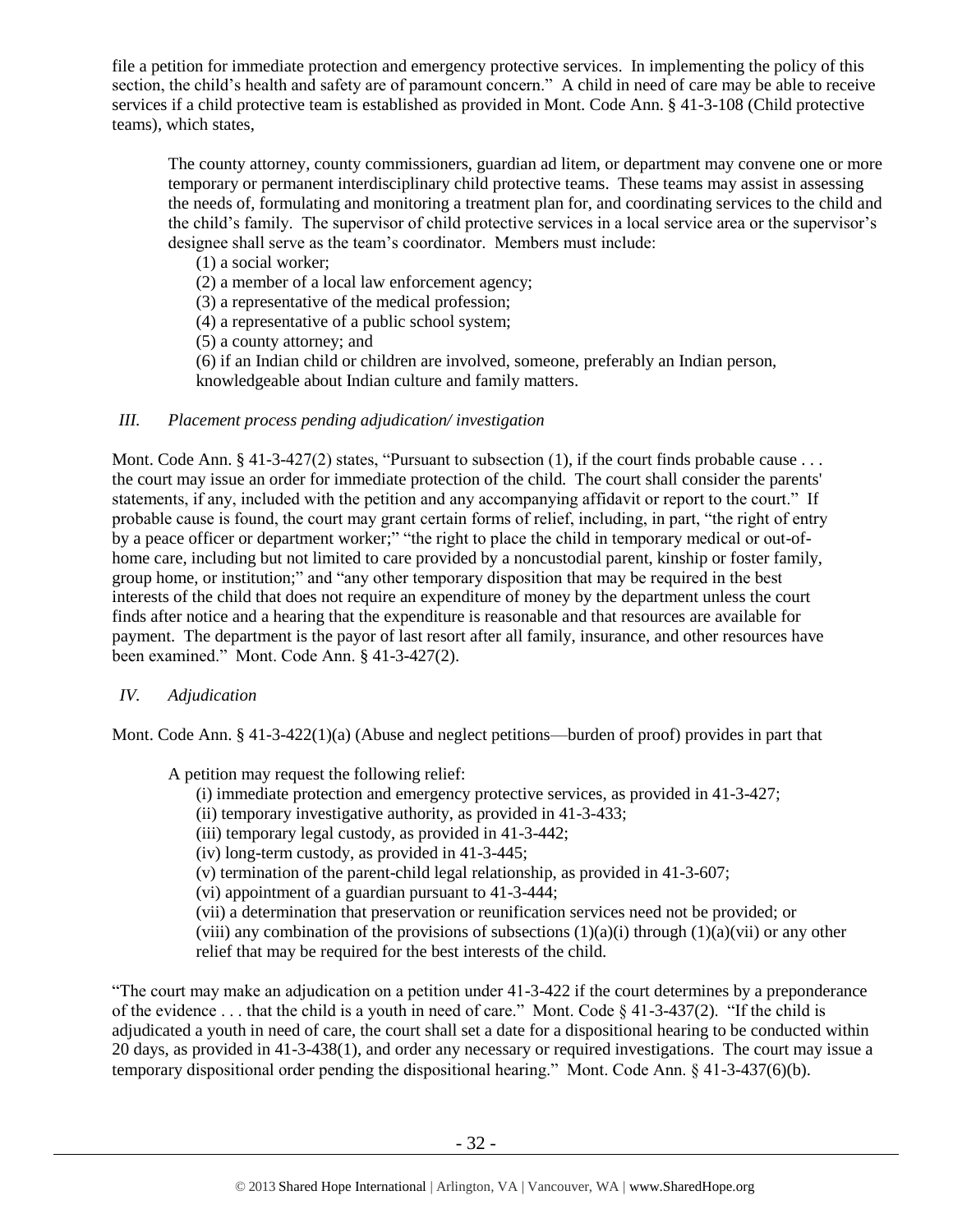# *V. Outcomes*

Pursuant to Mont. Code Ann. § 41-3-438(3) (Disposition—hearing—order), "If a child is found to be a youth in need of care under 41-3-437, the court may enter its judgment, making any of the following dispositions to protect the welfare of the child," including allowing the child to remain with the child's parents subject to certain court-ordered conditions; "order the department to evaluate the noncustodial parent as a possible caretaker;" "order the temporary placement of the child with the noncustodial parent, superseding any existing custodial order, and keep the proceeding open pending completion by the custodial parent of any treatment plan ordered pursuant to 41-3-443;" or "transfer temporary legal custody" of the child to the department, a childplacing agency, or a relative or other person.

# **Child Identified as Delinquent or Youth in Need of Intervention**

When a minor is taken into custody for a juvenile or status offense, Montana's Youth Court  $Act<sup>71</sup>$  does not identify or distinguish "commercially sexually exploited children," but a process is available that makes it possible that a minor victim of commercial sexual exploitation who is a runaway or is habitually truant could be determined to be a "youth in need of intervention" as defined in Mont. Code Ann. § 41-5-103(51)(a) (Definitions).

A domestic minor sex trafficking victim may also be considered a "delinquent youth," which pursuant to Mont. Code Ann. § 41-5-103(11) is defined as

[A] youth who is adjudicated under formal proceedings under the Montana Youth Court Act as a youth: (a) who has committed an offense that, if committed by an adult, would constitute a criminal offense; or

(b) who has been placed on probation as a delinquent youth and who has violated any condition of probation.

Under Mont. Code Ann. § 41-5-103(51)(b), a minor who has committed acts that would qualify him or her as a delinquent youth may also be treated as a "youth in need of intervention" at the court's discretion.

## *I. Initial Custody*

## *a. Authority for Initial Custody*

A youth may be taken into custody by law enforcement for a "violation of the law" or "pursuant to a lawful order or process of any court." Mont. Code Ann. § 41-5-321(1). Within 24 hours (excluding weekends and holidays) of initial custody, the court must hold "a hearing to determine whether there is probable cause to believe the youth is a delinquent youth or a youth in need of intervention" unless "the youth is released" before the 24 hours has passed. Mont. Code Ann. § 41-5-332(1).

## *b. Placement*

During initial custody, the decision immediate placement of the minor are at the discretion of the peace officer. Under Mont. Code Ann. §41-5-322 (Release from custody -- detention -- shelter care):

(1) Whenever a peace officer believes, on reasonable grounds, that a youth can be released to a responsible person, the peace officer may release the youth to that person upon receiving a

 $\overline{a}$  $71$  Mont. Code Ann. §§ 41-5-101-2510.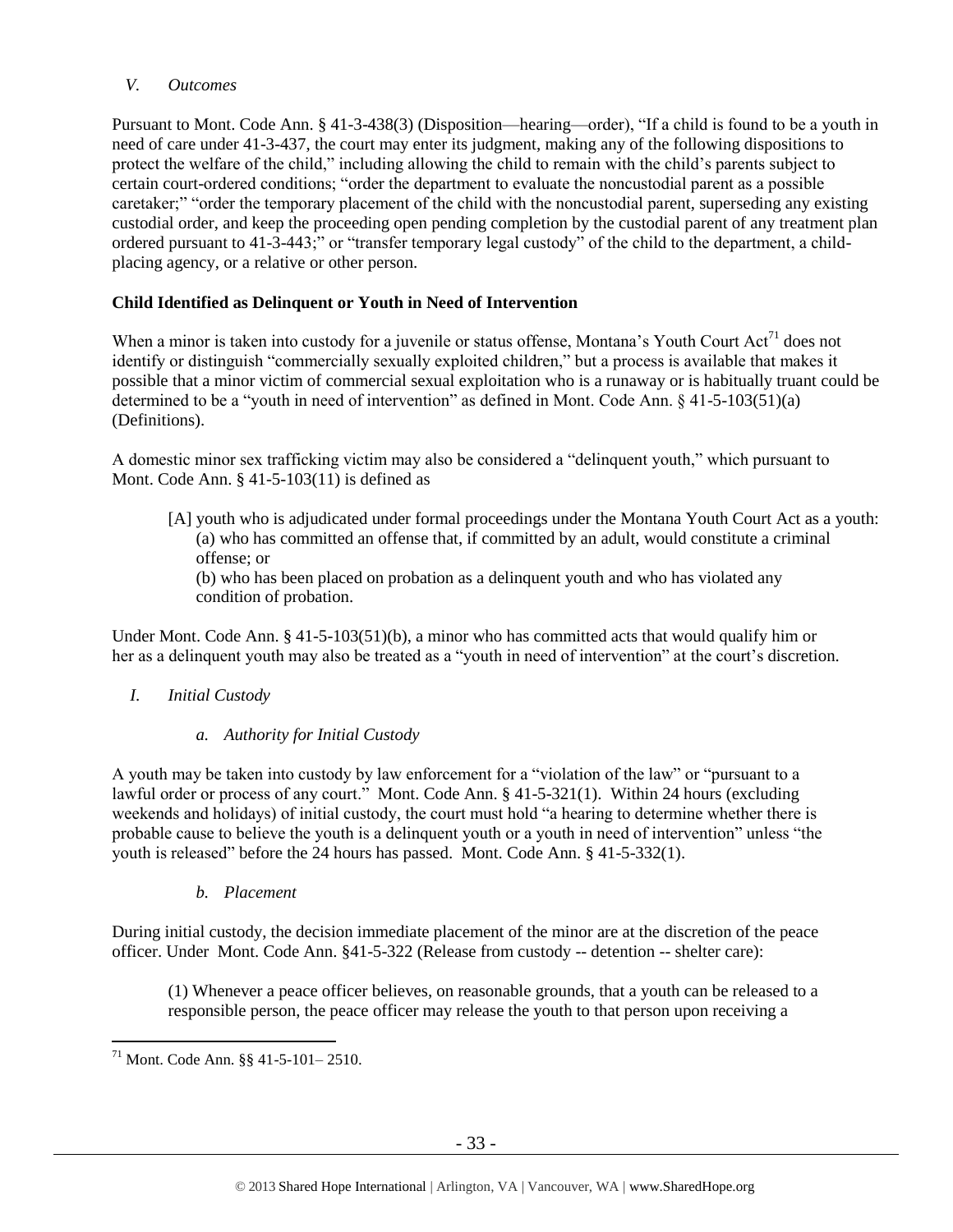written promise from the person to bring the youth before the juvenile probation officer at a time and place specified in the written promise, or a peace officer may release the youth under any other reasonable circumstances.

(2) Whenever the peace officer believes, on reasonable grounds, that the youth must be detained, the peace officer shall notify the juvenile probation officer immediately and shall, as soon as practicable, provide the juvenile probation officer with a written report of the peace officer's reasons for holding the youth in detention. If it is necessary to hold the youth pending appearance before the youth court, then the youth must be held in a place of detention, as provided in 41-5- 348, that is approved by the youth court.

(3) If the peace officer believes that the youth must be sheltered, the peace officer shall notify the juvenile probation officer immediately and shall provide a written report of the peace officer's reasons for placing the youth in shelter care. If the youth is then held, the youth must be placed in a shelter care facility approved by the youth court.

## II. *Process following initial custody*

Montana provides for a process within its juvenile justice response to identify and provide services to minors who are actually victims of abuse and neglect. Under Mont. Code Ann. § 41-5-1201 (Preliminary inquiry -- referral of youth in need of care),

(1) Whenever the court receives information from an agency or person, including a parent or guardian of a youth, based upon reasonable grounds, that a youth is or appears to be a delinquent youth or a youth in need of intervention or that the youth is subject to a court order or consent order and has violated the terms of an order, a juvenile probation officer or an assessment officer shall make a preliminary inquiry into the matter.

(2) If the juvenile probation officer or assessment officer determines that the facts indicate that the youth is a youth in need of care, as defined in 41-3-102, the matter must be immediately referred to the department of public health and human services.

## *II. Placement process pending adjudication*

Mont. Code Ann. § 41-5-334 (Custody—hearing for probable cause—determinations—detention—release) provides,

If, at a probable cause hearing held pursuant to 41-5-332 [Custody-hearing for probable cause], it is determined that there is probable cause to believe that the youth is a delinquent youth or a youth in need of intervention, the court having jurisdiction in the case shall determine whether the youth should be retained in custody. If the court determines that continued custody of the youth is necessary and if the youth meets the criteria in 41-5-341 [Criteria for placement of youth in secure detention facilities] through 41-5-343 [Criteria for placement of youth in youth assessment centers], the youth may be placed in a detention facility, a youth assessment center, or a shelter care facility . . . but may not be placed in a jail or other facility used for the confinement of adults accused or convicted of criminal offenses.

If at this stage, the court elects in its discretion to treat the minor as a Youth In Need of Intervention, detention is not an option under Mont. Code Ann. § 41-5-345 (Limitation on placement of youth in need of intervention):

(1) After a probable cause hearing provided for in 41-5-332, a youth alleged to be a youth in need of intervention may be placed only in shelter care, as provided in 41-5-347.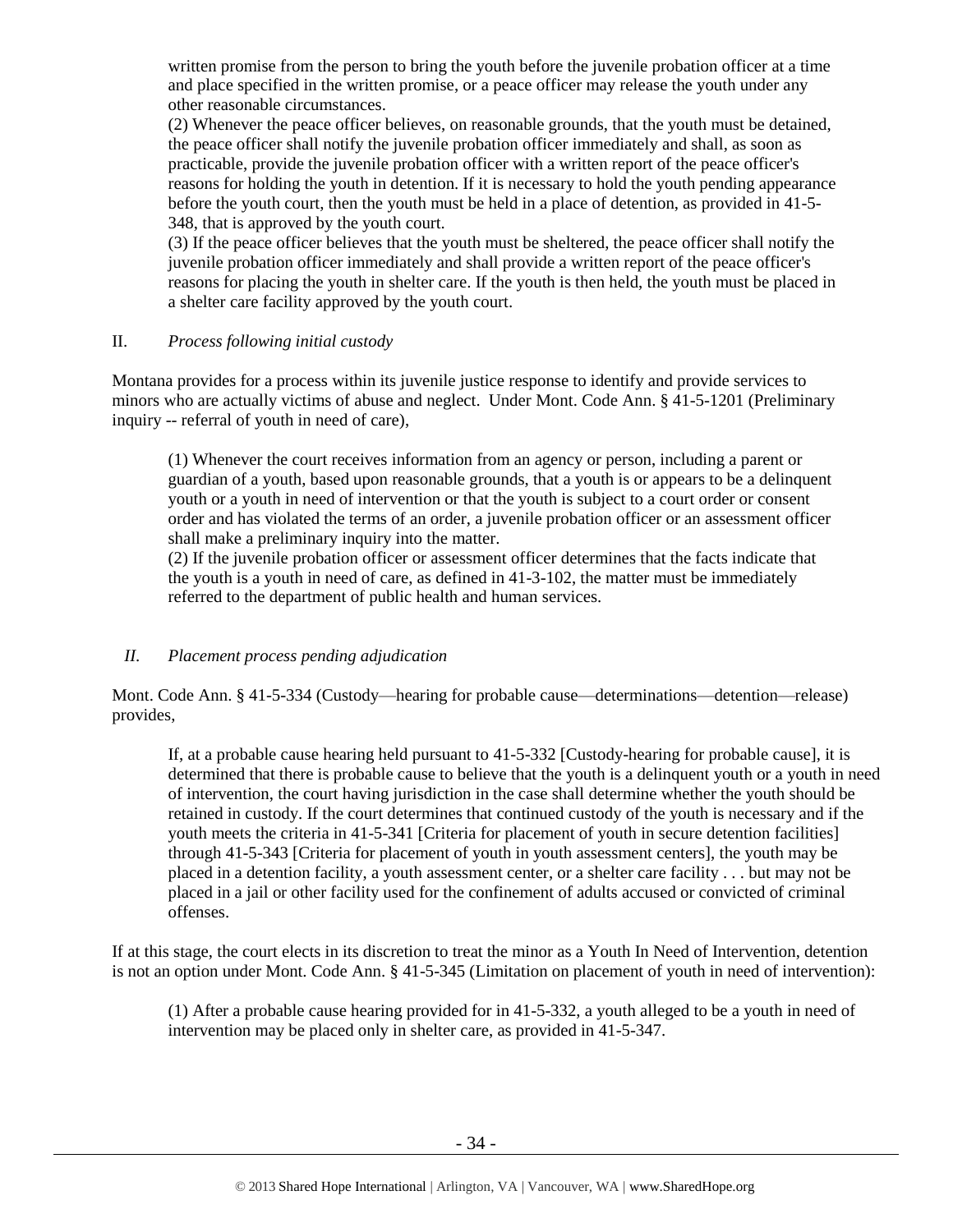(2) A youth alleged or found to be a youth in need of intervention may not be placed in a jail, secure detention facility, or correctional facility.

If a youth is alleged a delinquent or in need of intervention, the youth must admit or deny the offenses. Mont. Code. Ann. § 41-5-1502(1). If the youth denies the offenses, an adjudicatory hearing must be set "to determine whether the contested offenses are supported by proof beyond a reasonable doubt in cases involving a youth alleged to be delinquent or in need of intervention." Mont. Code Ann. § 41-5-1502(2). If the court finds the youth delinquent or in need of intervention by the youth's admissions or through the adjudicatory hearing, a dispositional hearing will occur "as soon as practicable." Mont. Code Ann. §§ 41-5-1502(8).

## *III. Adjudication/Alternative Process*

Before the formal hearing process commences, the county attorney may elect to move through an alternative process under Mont. Code Ann. § 41-5-1302 (Consent adjustment without petition):

(1) Before referring the matter to the county attorney and subject to the limitations in subsection (3), the juvenile probation officer or assessment officer may enter into a consent adjustment and give counsel and advice to the youth, the youth's family, and other interested parties if it appears that:

(a) the admitted facts bring the case within the jurisdiction of the court;

(b) counsel and advice without filing a petition would be in the best interests of the child, the family, and the public; and

(c) the youth may be a youth in need of intervention and the juvenile probation officer or assessment officer believes that the parents, foster parents, physical custodian, or guardian exerted all reasonable efforts to mediate, resolve, or control the youth's behavior and the youth continues to exhibit behavior beyond the control of the parents, foster parents, physical custodian, or guardian.

(2) Any probation or other disposition imposed under this section against a youth must conform to the following procedures:

(a) Every consent adjustment must be reduced to writing and signed by the youth and the youth's parents or the person having legal custody of the youth.

(b) If the juvenile probation officer or assessment officer believes that the youth is a youth in need of intervention, the juvenile probation officer or assessment officer shall determine that the parents, foster parents, physical custodian, or guardian exerted all reasonable efforts to mediate, resolve, or control the youth's behavior and that the youth continues to exhibit behavior beyond the control of the parents, foster parents, physical custodian, or guardian. (c) Approval by the youth court judge is required if the complaint alleges commission of a felony or if the youth has been or will be in any way detained.

(3) A consent adjustment without petition under this section may not be used to dispose of a youth's alleged second or subsequent offense if:

(a) the youth has admitted commission of or has been adjudicated or sentenced for a prior offense that would be a felony if committed by an adult;

(b) the second or subsequent offense would be a felony if committed by an adult and was committed within 3 years of a prior offense; or

(c) the second or subsequent offense would be a misdemeanor if committed by an adult and was committed within 3 years of a prior offense, other than a felony, unless the juvenile probation officer notifies the youth court and obtains written approval from the county attorney and the youth court judge.

(4) For purposes of subsection (3), related offenses committed by a youth during the same 24 hour period must be considered a single offense.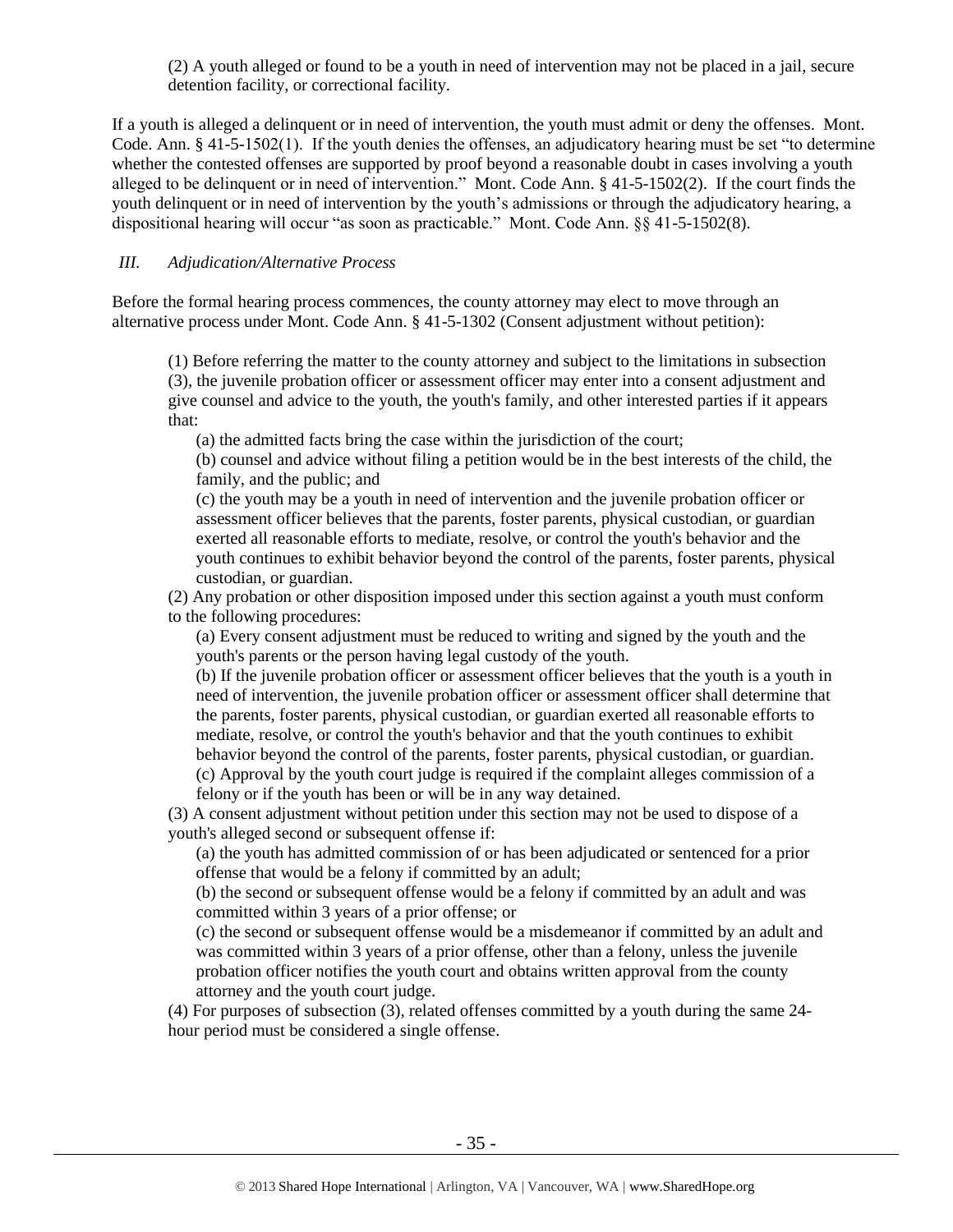## *IV. Outcomes*

Pursuant to Mont. Code Ann. § 41-5-1512(1) (Disposition of youth in need of intervention or youth who violate consent adjustments), a youth in need of intervention may be placed in several dispositions including on probation, committed to a private out-of-home facility, be ordered to perform community service, receive treatment or care the court considers appropriate, placed on house arrest, placed in a "youth assessment center for up to 10 days," or placed "in a residence that ensures the youth is accountable, that provides for rehabilitation, and that protects the public."

The court may give a delinquent youth any disposition the court may order for a youth in need of intervention or "commit the youth to the department for placement in a state youth correctional facility and recommend to the department that the youth not be released until the youth reaches 18 years of age." Mont. Code Ann. § 41-5- 1513(1)(a)–(b). However, pursuant to Mont. Code Ann. § 41-5-1513(1)(b) (Disposition—delinquent youth restrictions), "The court may not place a youth adjudicated to be a delinquent youth in a state youth correctional facility for an act that would be a misdemeanor if committed by an adult unless: (i) the youth committed four or more misdemeanors in the prior 12 months . . . ."

Pursuant to Mont. Code Ann. § 41-5-1522 (Commitment to department—restrictions on placement)

When a youth is committed to the department, the department shall determine the appropriate placement and rehabilitation program for the youth after considering the recommendations made by the youth placement committee. Placement is subject to the following limitations:

(1) A youth may not be held in a state youth correctional facility for a period of time in excess of the maximum period of imprisonment that could be imposed on an adult convicted of the offense or offenses that brought the youth under the jurisdiction of the youth court. This section does not limit the power of the department to enter into a parole agreement with the youth pursuant to 52-5-126. (2) A youth may not be placed in or transferred to a state adult correctional facility or other facility used for the execution of sentences of adults convicted of crimes.

(3) The department may not place a youth in need of intervention, a youth adjudicated delinquent for commission of an act that would not be an offense if committed by an adult, or a youth who violates a consent adjustment in a state youth correctional facility.

The placement outcomes are dependent on whether or not the youth was adjudicated as a Youth in Need of Intervention or a Deliquent Youth.

Under Mont. Code Ann. § 41-5-342 (Criteria for placement of youth in shelter care facilities),

A youth may be placed in a shelter care facility only if:

(1) the youth and the youth's family need shelter care to address their problematic situation and it is not possible for the youth to remain at home;

(2) the youth needs to be protected from physical or emotional harm;

(3) the youth needs to be deterred or prevented from immediate repetition of troubling behavior;

(4) shelter care is necessary to assess the youth and the youth's environment;

(5) shelter care is necessary to provide adequate time for case planning and disposition; or

(6) shelter care is necessary to intervene in a crisis situation and provide intensive services or attention that might alleviate the problem and reunite the family.

A delinquent youth may be placed in a secure detention facility under Mont. Code Ann. § 41-5-341 (Criteria for placement of youth in secure detention facilities) which states in part,

A youth may be placed in a secure detention facility only if the youth: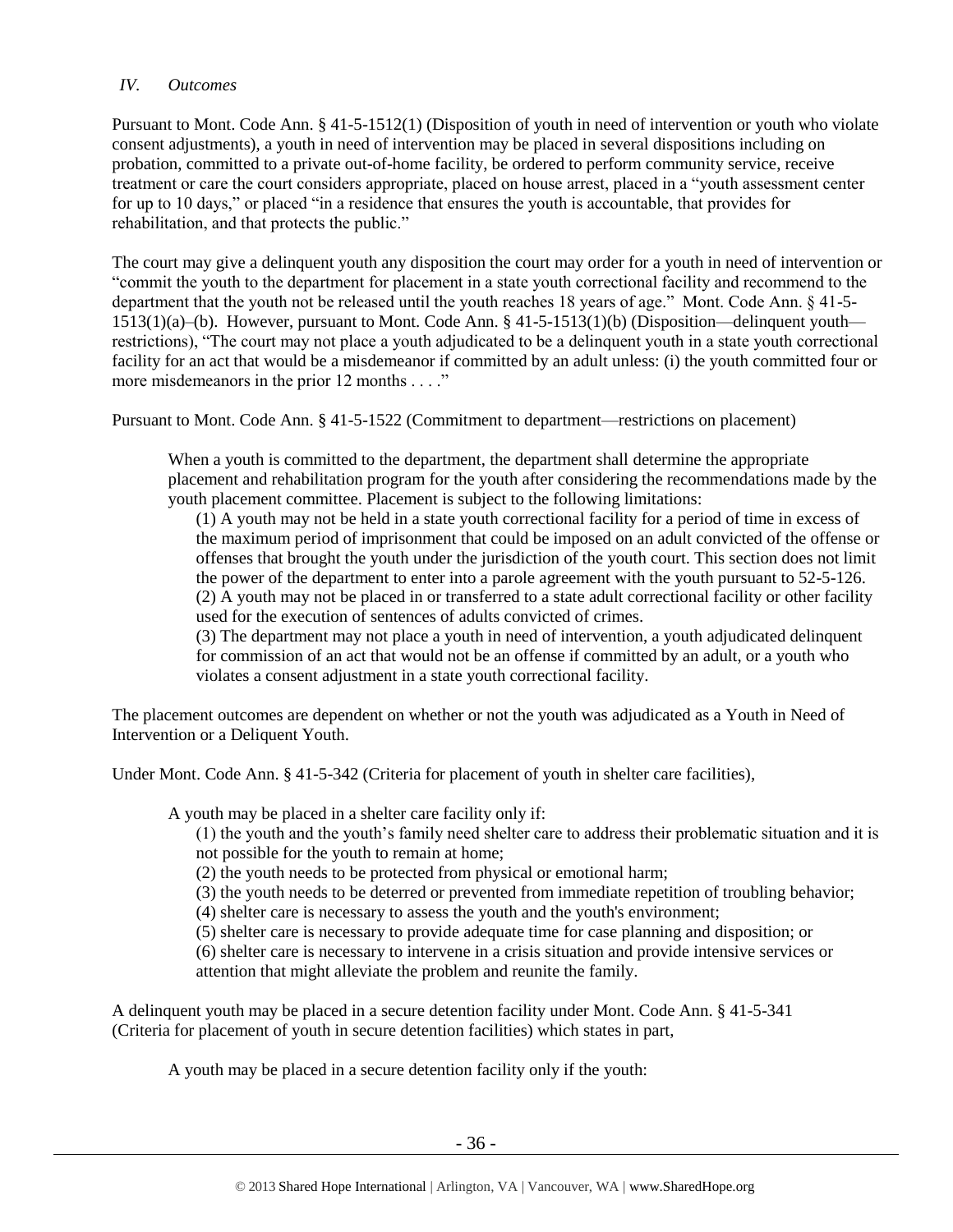- . . .
- (2) is alleged to be a delinquent youth and:
	- (a) has escaped from a correctional facility or secure detention facility;
	- (b) has violated a valid court order or a parole agreement;
	- (c) the youth's detention is required to protect persons or property;
	- (d) the youth has pending court or administrative action or is awaiting a transfer to another jurisdiction and may abscond or be removed from the jurisdiction of the court;
	- (e) there are not adequate assurances that the youth will appear for court when required; or
	- (f) the youth meets additional criteria for secure detention established by the youth court in the judicial district that has current jurisdiction over the youth; or
- (3) has been adjudicated delinquent and is awaiting final disposition of the youth's case.
- 5.4.1 Recommendation: Enact a law providing specialized multidisciplinary services for minor victims of sex trafficking that will divert them away from delinquency adjudication into a protective system.
- *5.5 Commercial sexual exploitation is identified as a type of abuse and neglect within child protection statutes.*

Under Chapter 3 (Child abuse and neglect), commercial sexual exploitation is identified as a type of abuse and neglect. Mont. Code Ann. § 41-3-102(7)(a) (Definitions) defines "child abuse or neglect" as

- (i) actual physical or psychological harm to a child;
- (ii) substantial risk of physical or psychological harm to a child; or
- (iii) abandonment.

Pursuant to Mont. Code Ann. § 41-3-102(7)(b)(i)(A), "The term includes: (A) actual physical or psychological harm to a child or substantial risk of physical or psychological harm to a child by the acts or omissions of a person responsible for the child's welfare."

Mont. Code Ann.  $\S$  41-3-102(21)(a) defines "physical or psychological harm to a child" as

[H]arm that occurs whenever the parent or other person responsible for the child's welfare:

(i) inflicts or allows to be inflicted upon the child physical abuse, physical neglect, or psychological abuse or neglect;

(ii) commits or allows sexual abuse or exploitation of the child;

(iii) induces or attempts to induce a child to give untrue testimony that the child or another child was abused or neglected by a parent or other person responsible for the child's welfare; . . .

(v) exposes or allows the child to be exposed to an unreasonable risk to the child's health or welfare by failing to intervene or eliminate the risk; or;

. . . .

Mont. Code Ann. § 41-3-102(28) defines "sexual exploitation" as "allowing, permitting, or encouraging a child to engage in a prostitution offense, as described in 45-5-601 [Prostitution] through 45-5-603 [Aggravated promotion of prostitution], or allowing, permitting, or encouraging sexual abuse of children as described in 45- 5-625."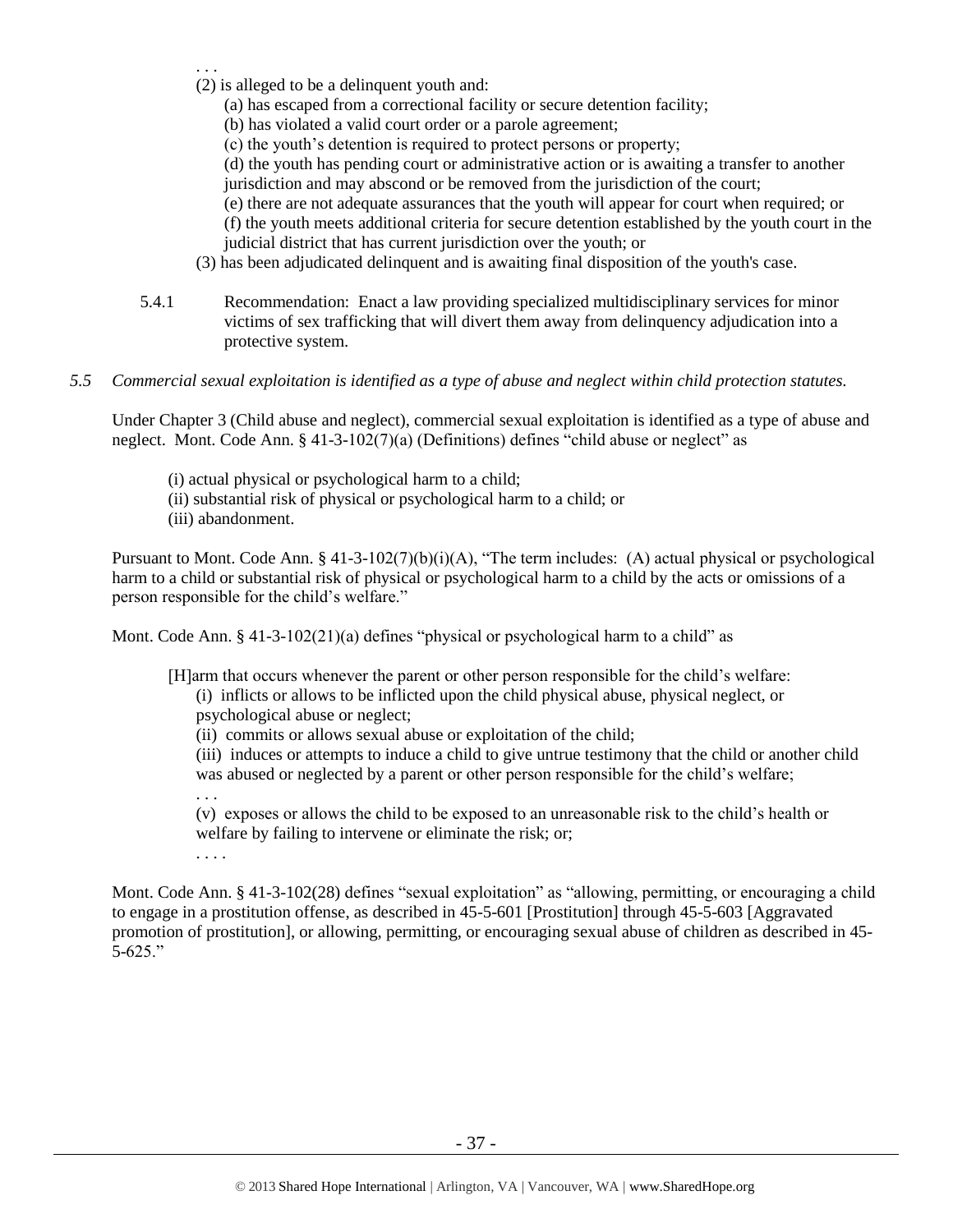*5.6 The definition of "caregiver" (or similar term) in the child welfare statutes is broad enough to include a trafficker who has custody or control of a child in order to bring a trafficked child into protection of child protective services.*

The term "caregiver" is not utilized in the Montana child welfare statutes. Instead, the applicable phrase is as follows: "A person responsible for a child's welfare." Mont. Code Ann. § 41-3-102(2)(a) (Definitions) defines "a person responsible for a child's welfare" to include "an adult who resides in the same home in which the child resides," which makes the definition broad enough to potentially apply to a trafficker who has custody or control of a minor victim.

- 5.6.1 Recommendation: Amend Mont. Code Ann. § 41-3-102(2)(a) (Definitions) to define "person responsible for a child's welfare" to include a trafficker who has custody or control of a child.
- *5.7 Crime victims' compensation is specifically available to a child victim of sex trafficking or commercial sexual exploitation of children (CSEC) without regard to ineligibility factors.*

For purposes of Montana's Crime Victims Compensation Act,<sup>72</sup> a domestic minor sex trafficking victim may be considered a victim<sup>73</sup> if the victim "suffers bodily injury or death" from the offense. Mont. Code Ann.  $\S$  53-9-103(6)(a). Several additional requirements for compensation may, however, present difficulties for victims of commercial sexual exploitation. Mont. Code Ann. § 53-9-125 (Limitations on awards) outlines the limitations on victims' compensation awards including the following:

(1) Except as otherwise provided in this section, compensation may not be awarded unless the claim is filed with the office within 1 year after the day the criminally injurious conduct occurred causing the injury or death upon which the claim is based. Compensation in cases involving sexual offenses against minors may not be awarded unless the claim is filed with the office within 1 year after the day the criminally injurious conduct was reported to a law enforcement agency or an agency of the state responsible for provision of child welfare services, or within 1 year after the day the victim reaches 18 years of age, whichever occurs last. The time for filing a claim may be extended by the office for good cause shown.

(2) Compensation may not be awarded to a claimant who is the offender or an accomplice of the offender . . . .

(3) Compensation may not be awarded unless the criminally injurious conduct resulting in injury or death was reported to a law enforcement officer. The report must be made within 72 hours after its occurrence, except in a case involving a sexual offense against a minor or when the office finds there was good cause for the failure to report within that time.

(4) In order to be entitled to benefits under this part, a claimant shall fully cooperate with all law enforcement agencies and prosecuting attorneys in the apprehension and prosecution of the offender causing the criminally injurious conduct. The office, upon finding that the claimant or victim has not fully cooperated with appropriate law enforcement agencies or prosecuting attorneys, may deny or reconsider and reduce an award of compensation.

. . . .

 $\overline{a}$ 

(6) Persons serving a sentence of imprisonment or residing in any other public institution which provides for the maintenance of the person are not entitled to the benefits of this part. (7) Compensation may be denied or reduced if the victim contributed to the infliction of death or injury with respect to which the claim is made. Any reduction in benefits under this subsection must be in proportion to what the office finds to be the victim's contribution to the infliction of death or injury.

<sup>72</sup> *See supra* note [62](#page-26-0) for the citation to relevant provisions.

<sup>73</sup> *See supra* Section 5.1 for the definition of "victim."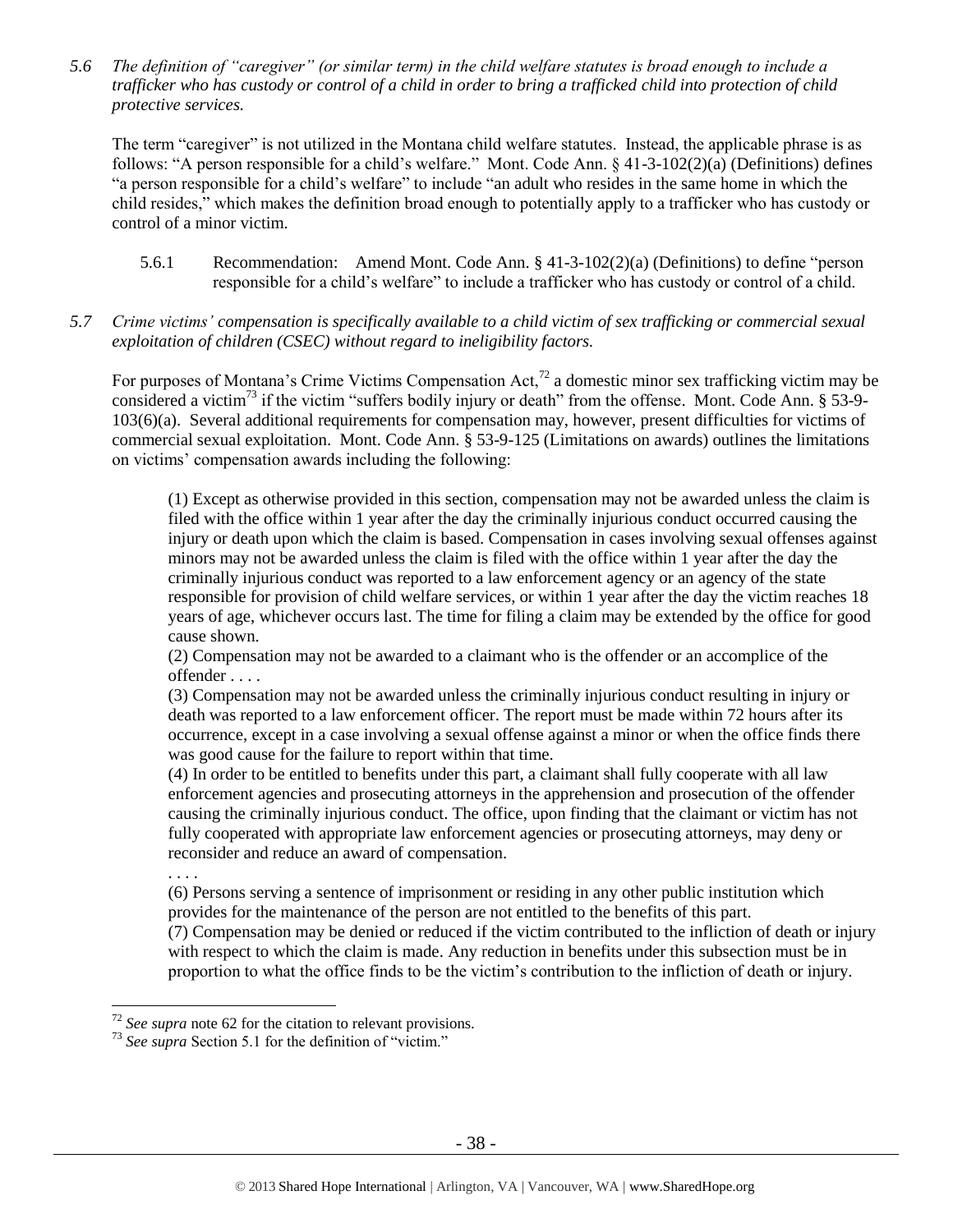Nothing in the code expressly exempts commercially sexually exploited victims from these requirements or award reduction factors, or explains what constitutes good cause for the failure to report the crime or cooperate with law enforcement.

- 5.7.1 Recommendation: Amend the definition of victim in Mont. Code Ann. § 53-9-103(6) (Definitions) to include a domestic minor sex trafficking victim regardless of whether the victim suffers bodily injury or death.
- 5.7.2 Recommendation: Amend Mont. Code Ann. § 53-9-125 (Limitations on awards) to expressly provide that victims of domestic minor sex trafficking are exempt from the listed ineligibility and award reduction factors.

# *5.8 Victim-friendly procedures and protections are provided in the trial process for minors under 18.*

There are victim-friendly criminal justice procedures provided in the court system process, like Mont. Code Ann. § 45-5-511(2)–(5) (Provisions generally applicable to sexual crimes), Montana's rape shield law, which states,

(2) Evidence concerning the sexual conduct of the victim is inadmissible in prosecutions under this part except evidence of the victim's past sexual conduct with the offender or evidence of specific instances of the victim's sexual activity to show the origin of semen, pregnancy, or disease that is at issue in the prosecution.

(3) If the defendant proposes for any purpose to offer evidence described in subsection (2), the trial judge shall order a hearing out of the presence of the jury to determine whether the proposed evidence is admissible under subsection (2).

(4) Evidence of failure to make a timely complaint or immediate outcry does not raise any presumption as to the credibility of the victim.

(5) Resistance by the victim is not required to show lack of consent. Force, fear, or threat is sufficient alone to show lack of consent.

There are also rules of evidence in cases involving sexual offenses (including Mont. Code Ann. § 45-5-603 (Aggravated promotion of prostitution) and § 45-5-625 (Sexual abuse of children)), which are victim-friendly. Mont. Code Ann. § 46-16-226. Under Mont. Code Ann. § 46-16-220 (Child hearsay exception—criminal proceedings), a court may allow the out-of-court statement of a child under 15 who is "an alleged victim of a sexual offense<sup>74</sup> or other crime of violence" and "unavailable as a witness" in certain circumstances if the requirements of the statute are met. Mont. Code Ann. § 46-16-220(1), (4). Pursuant to Mont. Code Ann. § 46- 16-229(1), (2) (Order for two-way electronic audio-video communication testimony—finding by court procedure for conducting testimony),

(1) The court shall order that the testimony of a child witness be taken by two-way electronic audiovideo communication if, after considering the factors set forth in 46-16-228(3) [Hearing—procedure evidence that may be received—protection for child witness],<sup>75</sup> the court finds by clear and convincing

 $\overline{a}$ 

(3) In ruling on the motion, the court shall consider the following factors:

<sup>&</sup>lt;sup>74</sup> Pursuant to Mont. Code Ann. § 46-16-226(2) (Definitions) "'Sexual offense' means any violation of or attempt, solicitation, or conspiracy to commit a violation of 45-5-502 [Sexual assault], 45-5-503 [Sexual intercourse without consent], 45-5-504 [Indecent exposure], 45-5-507 [Incest], 45-5-603 [Aggravated promotion of prostitution], or 45- 5-625 [Sexual abuse of children]."

<sup>75</sup> Mont. Code Ann. § 46-16-228(3) states,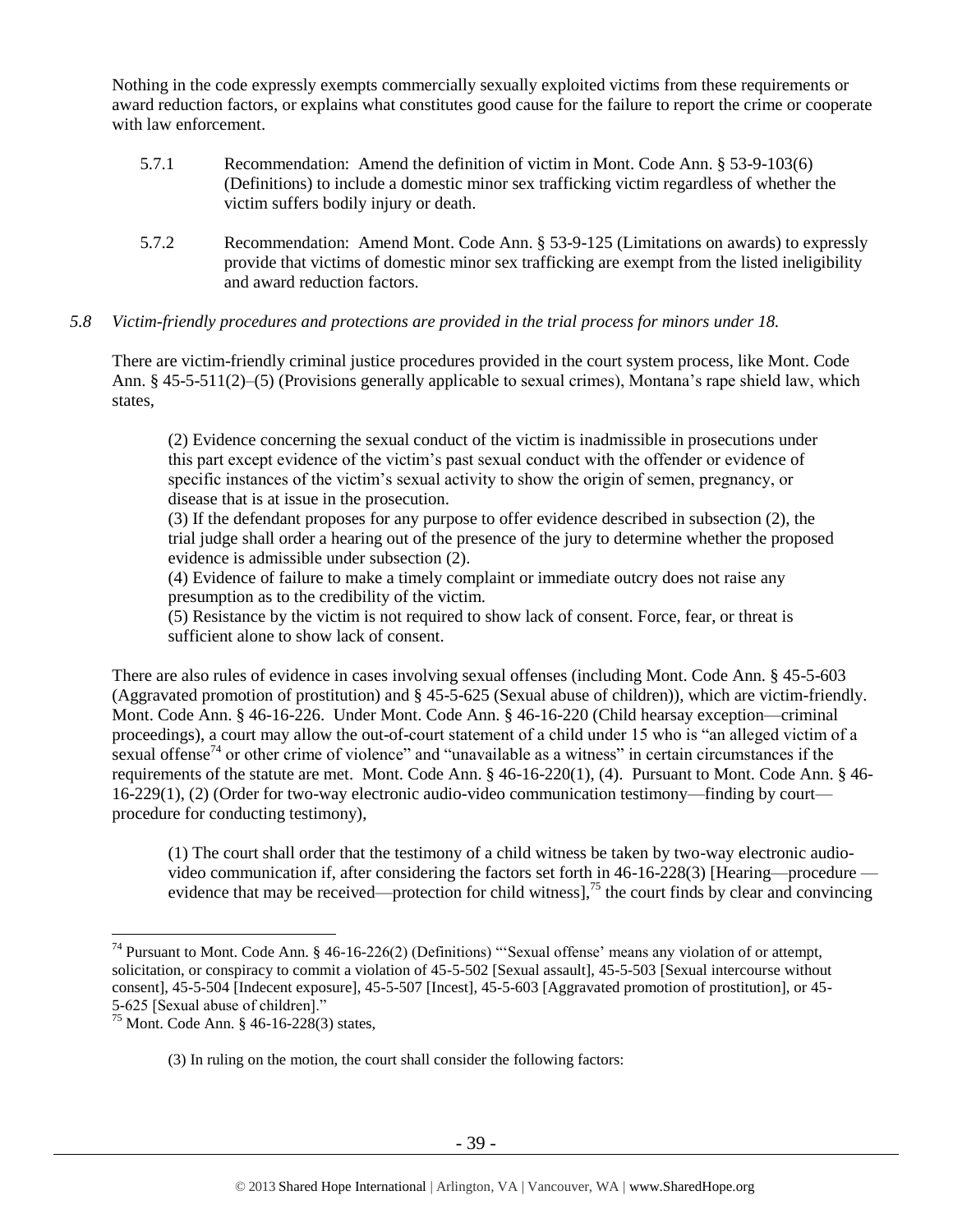evidence that the child witness is unable to testify in open court in the presence of the defendant for any of the following reasons:

(a) the child witness is unable to testify because of fear caused by the presence of the defendant; (b) the child witness would suffer substantial emotional trauma from testifying in the presence of the defendant; or

(c) conduct by the defendant or the defendant's attorney causes the child witness to be unable to continue testifying.

(2) If the court orders that the child witness's testimony be taken by two-way electronic audio-video communication, the testimony must be taken outside the courtroom in a suitable location designated by the judge. Examination and cross-examination of the child witness must proceed as though the child witness were testifying in the courtroom. . . .

. . . .

- 5.8.1 Recommendation: Amend Mont. Code Ann. § 45-5-511(2)–(5) (Provisions generally applicable to sexual crimes) to extend these protections to minor victims of Mont. Code Ann. § 45-5-310 (Sexual servitude of child), § 45-5-311 (Patronizing of child), § 45-5-601 (Prostitution), § 45-5-602 (Promoting prostitution) and § 45-5-603 (Aggravated promotion of prostitution).
- *5.9 Expungement or sealing of juvenile delinquency records resulting from arrests or adjudications for prostitution-related offenses committed as a result of, or in the course of, the commercial sexual exploitation of a minor is available within a reasonable time after turning 18.*

Juvenile criminal records may be sealed pursuant to Mont. Code Ann. § 41-5-216 (Disposition of youth court, law enforcement, and department records—sharing and access to records), which states,

(1) Formal youth court records, law enforcement records, and department records that are not exempt from sealing under subsections (4) and (6) and that pertain to a youth covered by this chapter must be physically sealed on the youth's 18th birthday. In those cases in which jurisdiction of the court or any agency is extended beyond the youth's 18th birthday, the records must be physically sealed upon termination of the extended jurisdiction.

. . . .

(3) Except as provided in subsection (6), this section does not prohibit the destruction of records with the consent of the youth court judge or county attorney after 10 years from the date of sealing.

. . . .

 $\overline{a}$ 

(5) After formal youth court records, law enforcement records, and department records are sealed, they are not open to inspection except, upon order of the youth court, for good cause, including when a youth commits a new offense, to:

(a) those persons and agencies listed in [41-5-215\(](http://data.opi.mt.gov/bills/mca/41/5/41-5-215.htm)2) [Youth court and department records notification of school]; and

(b) adult probation professional staff preparing a presentence report on a youth who has reached the

- (f) threats made to the child witness or the child witness's family in order to prevent or dissuade the child witness from attending or giving testimony at any trial or court proceeding;
- (g) conduct on the part of the defendant or the defendant's attorney that causes the child witness to be unable to continue the child witness's testimony; and

<sup>(</sup>a) the age and maturity of the child witness;

<sup>(</sup>b) the possible effect that testifying in person might have on the child witness;

<sup>(</sup>c) the extent of the trauma that the child witness has already suffered;

<sup>(</sup>d) the nature of the testimony to be given by the child witness;

<sup>(</sup>e) the nature of the offense;

<sup>(</sup>h) any other matter that the court considers relevant.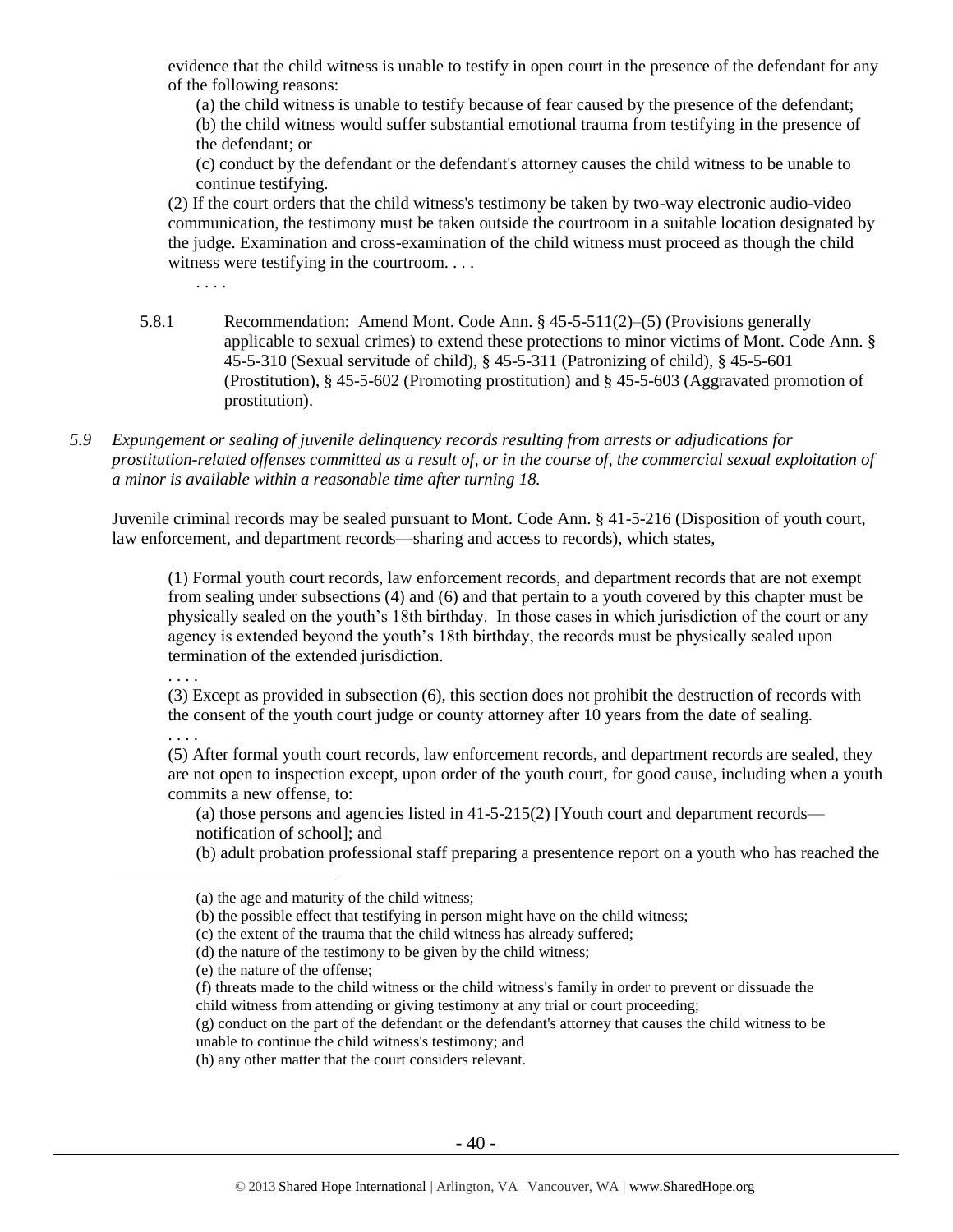age of majority.

. . . .

(7) (a) Informal youth court records for a youth for whom formal proceedings have been filed must be physically sealed on the youth's 18th birthday or, in those cases in which jurisdiction of the court or any agency is extended beyond the youth's 18th birthday, upon termination of the extended jurisdiction and may be inspected only pursuant to subsection (5).

(b) The informal youth court records may be maintained and inspected only by youth court personnel upon a new offense prior to the youth's 18th birthday.

 $(c)$  Except as provided in subsection  $(7)(a)$ , when a youth becomes 18 years of age or when extended supervision ends and the youth was involved only in informal proceedings, informal youth court records that are in hard-copy form must be destroyed and any electronic records in the youth court management information system must disassociate the offense and disposition information from the name of the youth and may be used only for the following purposes:

(i) for research and program evaluation authorized by the office of the court administrator and subject to any applicable laws; and

(ii) as provided in Title 5, chapter 13.

Victims of sex trafficking may vacate prostitution charges under Mont. Code Ann. § 46-18-1 (Motion to vacate prostitution conviction—trafficking victims)<sup>76</sup> stating,  $(1)$  On the motion of a person, a court may vacate the person's conviction of the offense of prostitution under 45-5-601 if the court finds that the person's participation in the offense was a result of having been a victim of trafficking for commercial sexual activity under 45-5-306 or of sex trafficking under the federal Trafficking Victims Protection Act, 22 U.S.C. 7103 through 7112."

*5.10 Victim restitution and civil remedies for victims of domestic minor sex trafficking or commercial sexual exploitation of children (CSEC) are authorized by law.* 

Restitution is mandatory in a case where the victim suffers "an economic loss," pursuant to Mont. Code Ann. § 46-18-241(1) (Condition of restitution),<sup>77</sup> which states,

As provided in 46-18-201,<sup>78</sup> a sentencing court shall, as part of the sentence, require an offender to make full restitution to any victim<sup>79</sup> who has sustained pecuniary loss, including a person suffering an economic loss. The duty to pay full restitution under the sentence remains with the offender or the offender's estate until full restitution is paid, whether or not the offender is under state supervision. If the offender is under state supervision, payment of restitution is a condition of any probation or parole.

 $\overline{a}$ 

(i) a person who suffers loss of property, bodily injury, or death as a result of: (A) the commission of an offense;

Mont. Code Ann. § 46-18-243(2)(b) further provides, "Victim does not include a person who is accountable for the crime or accountable for a crime arising from the same transaction."

<sup>&</sup>lt;sup>76</sup> The text of Mont. Code Ann. § 46-18-1 included here and elsewhere in this report includes amendments made by the passage of Senate Bill 259 during the regular session of the 63rd Montana Legislature. This text has yet to be officially codified by the Montana Legislature but is indented to be codified as Mont. Code Ann. § 46-18-1 under Senate Bill 259 (Section 2).

 $77$  Mont. Code Ann. § 46-18-241 contains one set of provisions that terminates on June 30, 2015 and another set of provisions that become effective July 1, 2015. Here and elsewhere in this report that Mont. Code Ann. § 46-18-241 is mentioned, the current provisions have been used for citations and quotations, unless indicated otherwise.

<sup>78</sup> *See supra* note [29.](#page-12-0)

<sup>&</sup>lt;sup>79</sup> Mont. Code Ann. § 46-18-243(2)(a)(i) states,

 $(2)(a)$  "Victim" means: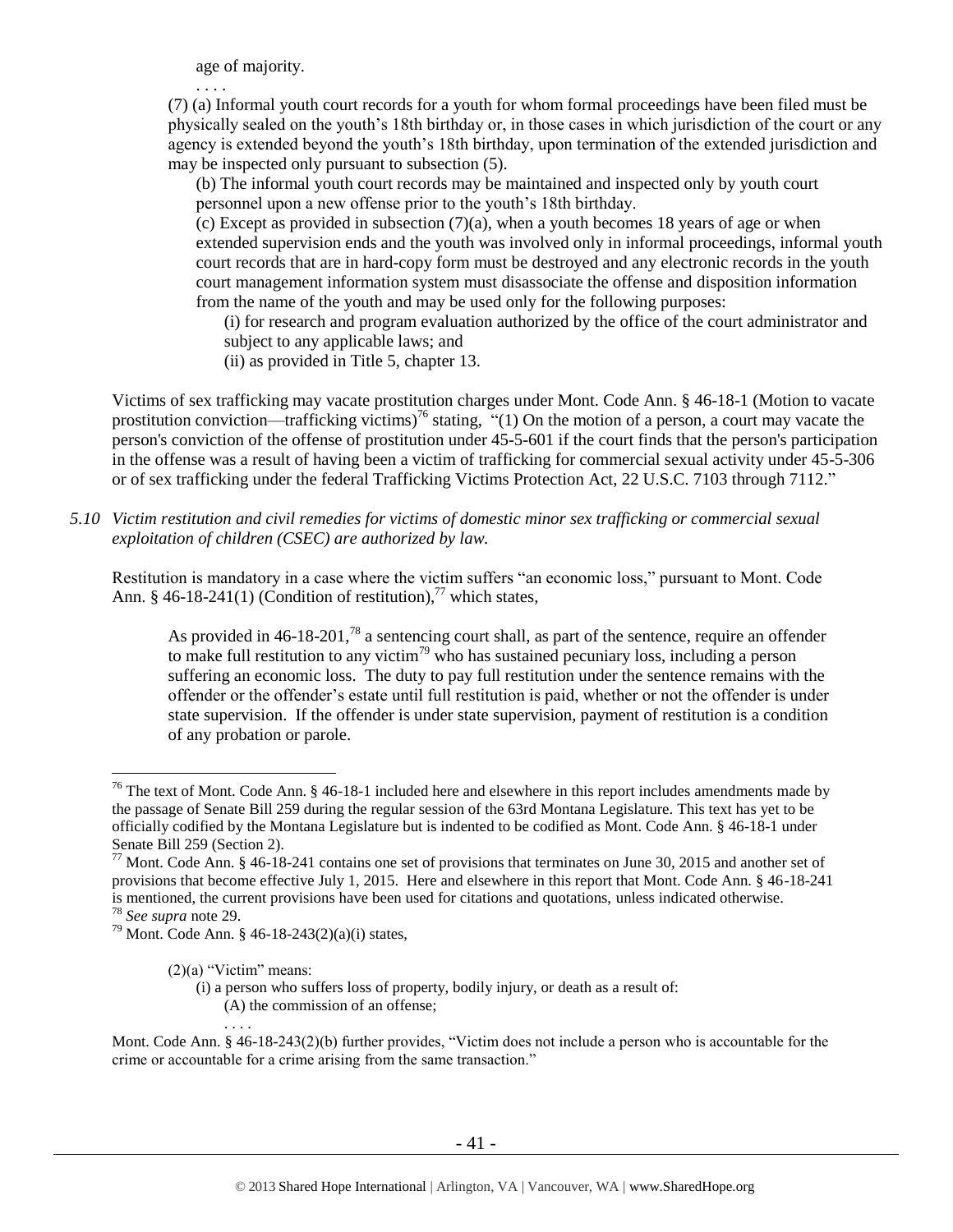Mont. Code Ann. § 46-18-249 (Civil actions by victim) provides,

(1) The total amount that a court orders to be paid to a victim may be treated as a civil judgment against the offender and may be collected by the victim at any time, including after state supervision of the offender ends, using any method allowed by law, including execution upon a judgment, for the collection of a civil judgment. However, 46-18-241 through 46-18-248 and this section do not limit or impair the right of a victim to sue and recover damages from the offender in a separate civil action. (2) The findings in the sentencing hearing and the fact that restitution was required or paid are not admissible as evidence in a separate civil action and have no legal effect on the merits of a separate civil action.

(3) Any restitution paid by the offender to the victim under a restitution order contained in a criminal sentence, including an amount or amounts paid in a civil proceeding to enforce payment of a restitution order contained in a criminal sentence, must be set off against any pecuniary loss awarded to the victim in a separate civil action arising out of the facts or events that were the basis for the restitution. The court trying the separate civil action shall determine the amount of any setoff asserted by the defendant under this section.

More generally, Mont. Code Ann. § 27-1-104 (Bases for civil actions) states, "A civil action arises out of: (1) an obligation; [or] (2) an injury."<sup>80</sup> Mont. Code Ann. § 27-1-202 (Right to compensatory damages) states, "Every person who suffers detriment<sup>81</sup> from the unlawful act or omission of another may recover from the person in fault a compensation therefor [sic] in money, which is called damages."

*5.11 Statutes of limitations for civil and criminal actions for child sex trafficking or commercial sexual exploitation of children (CSEC) offenses are eliminated or lengthened sufficiently to allow prosecutors and victims a realistic opportunity to pursue criminal action and legal remedies.*

Mont. Code Ann. § 45-1-205 (General time limitations) establishes the statutes of limitations in prosecutions as follows:

 $(1) \ldots$ 

 $\overline{a}$ 

(b) Except as provided in subsection (9) [DNA], a prosecution for a felony offense under 45-5-502 [Sexual assault], 45-5-503 [Sexual intercourse without consent], or 45-5-507 [Incest] (4) or (5) may be commenced within 10 years after it is committed, except that it may be commenced within 10 years after the victim reaches 18 years of age if the victim was less than 18 years of age at the time that the offense occurred. A prosecution for a misdemeanor offense under those provisions may be commenced within 1 year after the offense is committed, except that it may be commenced within 5 years after the victim reaches 18 years of age if the victim was less than 18 years of age at the time that the offense occurred.

(c) Except as provided in subsection (9), a prosecution under . . . 45-5-625 [Sexual abuse of children], . . . may be commenced within 5 years after the victim reaches 18 years of age if the victim was less than 18 years of age at the time that the offense occurred.

(2) Except as provided in subsection (7)(b) or as otherwise provided by law, prosecutions for other offenses are subject to the following periods of limitation:

- (a) A prosecution for a felony must be commenced within 5 years after it is committed.
- (b) A prosecution for a misdemeanor must be commenced within 1 year after it is committed. . . .

 $80$  Mont. Code Ann. § 27-1-106(1)(a) (Injury defined) defines "injury" as "to the person."

<sup>&</sup>lt;sup>81</sup> Mont. Code Ann. § 27-1-201 defines "detriment" as "a loss or harm suffered in person or property."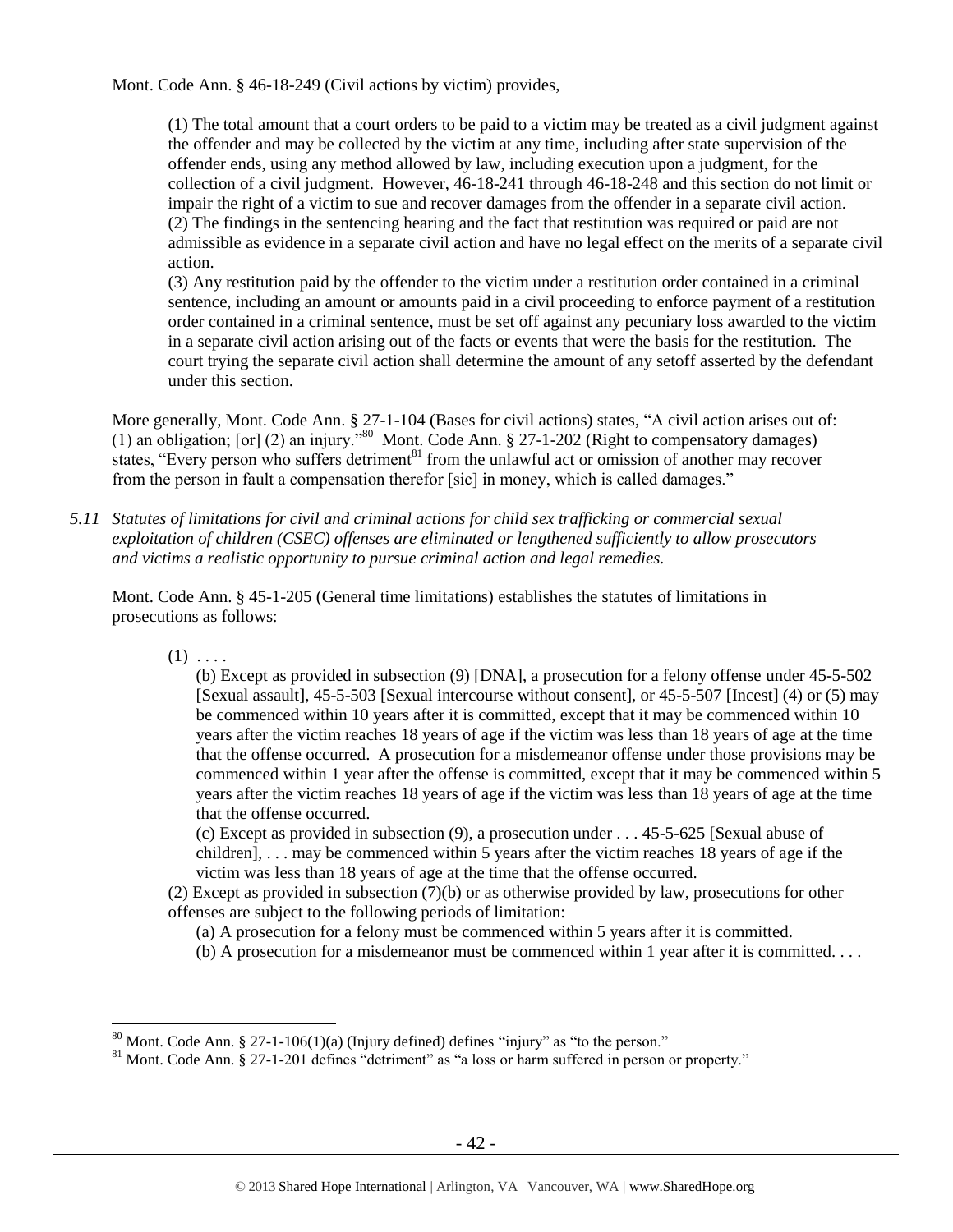Statutes of limitations for civil actions for child sex abuse are not sufficiently lengthened. Mont. Code Ann.  $§$  27-2-216<sup>82</sup> (Tort actions—childhood sexual abuse) provides,

(1) An action based on intentional conduct brought by a person for recovery of damages for injury suffered as a result of childhood sexual abuse must be commenced not later than:

(a) 3 years after the act of childhood sexual abuse that is alleged to have caused the injury; or

(b) 3 years after the plaintiff discovers or reasonably should have discovered that the injury was caused by the act of childhood sexual abuse.

(2) It is not necessary for a plaintiff to establish which act, in a series of acts of childhood sexual abuse, caused the injury that is the subject of the suit. The plaintiff may compute the period referred to in subsection (1)(a) from the date of the last act by the same perpetrator.

(3) As used in this section, "childhood sexual abuse" means any act committed against a plaintiff who was less than 18 years of age at the time the act occurred and that would have been a violation of 45-5- 502 [Sexual assault], 45-5-503 [Sexual intercourse without consent], 45–5–504 [Indecent Exposure], 45–5–507 [Incest], 45-5-625 [Sexual abuse of children], or prior similar laws in effect at the time the act occurred.

. . . .

 $\overline{a}$ 

Pursuant to Mont. Code Ann. § 27-2-204(1) (Tort actions—general and personal injury), the "commencement of an action upon a liability not founded upon an instrument in writing is within 3 years." Statute of limitations can be tolled under Mont. Code Ann. § 27-2-401(1), if the person bringing the action "is, at the time the cause of action accrues, either a minor or has been committed pursuant to 53-21-127 [Post trial disposition], the time of the disability is not part of the time limit for commencing the action. However, the time limit cannot be extended more than 5 years by the disability of commitment."

5.11.1 Recommendation: Amend Mont. Code Ann. § 45-1-205 (General time limitations) to make Mont. Code Ann. § 45-5-310 (Sexual servitude of child), § 45-5-311 (Patronizing of child), § 45-5-601 (Prostitution), § 45-5-602 (Promoting prostitution) and § 45-5-603 (Aggravated promotion of prostitution) crimes for which a criminal action can be brought at any time.

 $82$  The text of Mont. Code Ann.  $\S 27$ -2-216 included here and elsewhere in this report includes amendments made by the passage of Senate Bill 107 during the regular session of the 63rd Montana Legislature. (Effective April 18, 2013).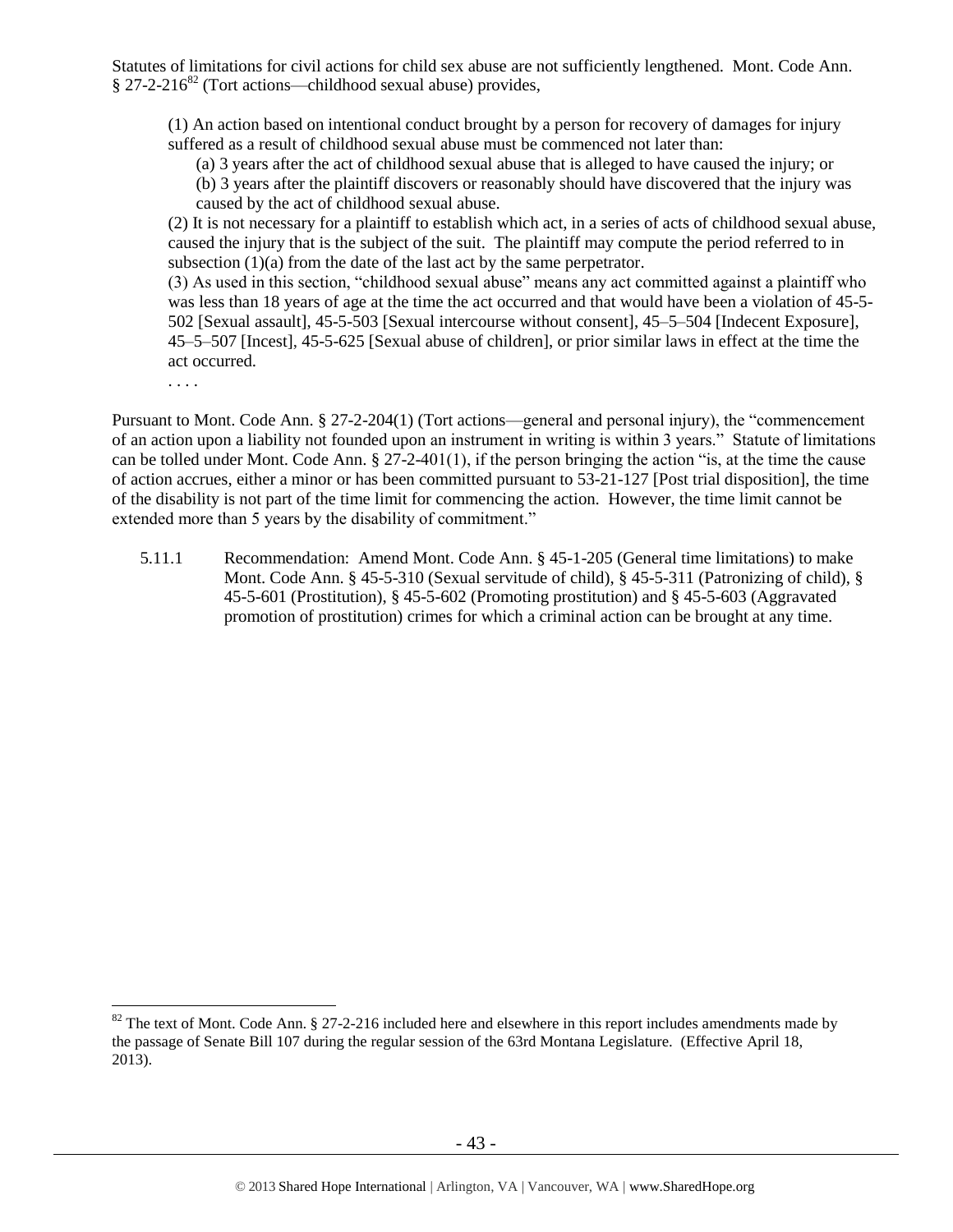## **FRAMEWORK ISSUE 6: CRIMINAL JUSTICE TOOLS FOR INVESTIGATION AND PROSECUTIONS**

## *Legal Components:*

- *6.1 Training on human trafficking and domestic minor sex trafficking for law enforcement is statutorily mandated or authorized.*
- *6.2 Single party consent to audiotaping is permitted in law enforcement investigations.*
- *6.3 Wiretapping is an available tool to investigate domestic minor sex trafficking.*
- *6.4 Using a law enforcement posing as a minor to investigate buying or selling of commercial sex acts is not a defense to soliciting, purchasing, or selling sex with a minor.*
- *6.5 Using the Internet to investigate buyers and traffickers is a permissible investigative technique.*
- *6.6 Law enforcement and child welfare agencies are mandated to promptly report missing and recovered children. \_\_\_\_\_\_\_\_\_\_\_\_\_\_\_\_\_\_\_\_\_\_\_\_\_\_\_\_\_\_\_\_\_\_\_\_\_\_\_\_\_\_\_\_\_\_\_\_\_\_\_\_\_\_\_\_\_\_\_\_\_\_\_\_\_\_\_\_\_\_\_\_\_\_\_\_\_\_\_\_\_\_\_\_\_\_\_\_\_\_\_\_\_\_*

## *Legal Analysis:*

*6.1 Training on human trafficking and domestic minor sex trafficking for law enforcement is statutorily mandated or authorized.*

Pursuant to Mont. Code Ann. § 44-10-201 (Department of justice to govern academy), "[t]he Montana law enforcement academy shall be governed by the department of justice" and pursuant to Mont. Code Ann. § 44- 10-202 (Powers and duties of department), the department of justice shall

(1) establish qualifications for admission to the academy;

(2) select from among qualified applicants those officers and other individuals who are to attend the academy each year;

(3) determine the curriculum and methods of training for officers and other individuals attending the academy;

(4) select and hire staff as it considers necessary to implement this chapter;

(5) establish rules for the conduct of officers and other individuals enrolled at the academy;

(6) award appropriate certificates to officers and other individuals who successfully complete their training;

(7) provide for the keeping of permanent records of enrollment, attendance, and graduation and other records as the department considers necessary;

(8) make a yearly report in writing of the activities of the academy. Copies of this report shall be sent to the governor, attorney general, and secretary of state.

(9) do all other things necessary and desirable for the establishment and operation of the academy not inconsistent with this chapter or the constitution and statutes of the state of Montana;

(10) accept and expend grants from federal, state, county, and city governments or private persons, associations, or corporations.

- 6.1.1 Recommendation: Amend Montana's Law Enforcement Academy Act to authorize or mandate training or the development of training materials for law enforcement officers on domestic minor sex trafficking.
- *6.2 Single party consent to audiotaping is permitted in law enforcement investigations.*

Mont. Code Ann. § 45-8-213 (Privacy in communications) states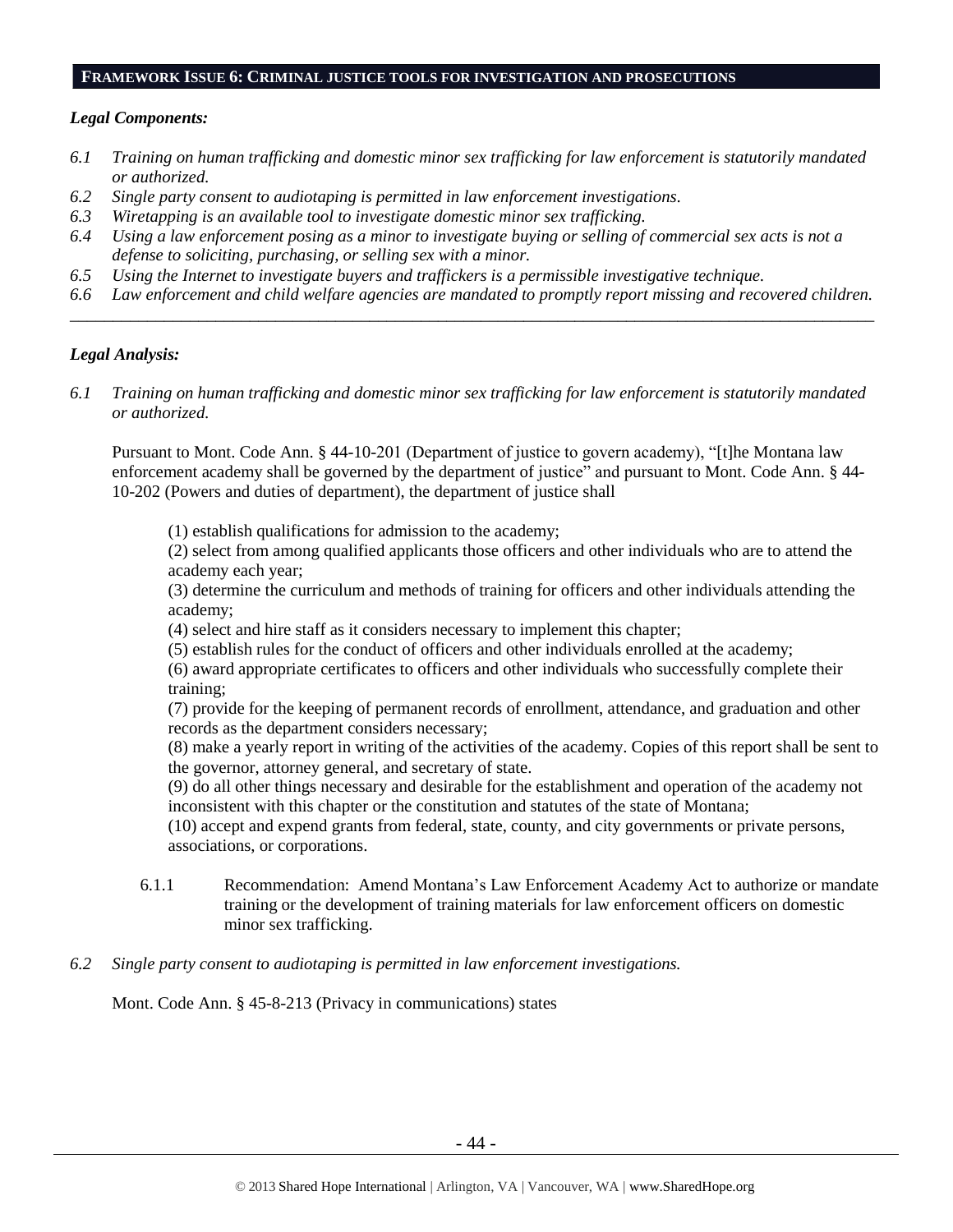(1) Except as provided in 69-6-104 [Control of telephone communications to and from a person holding hostages—nonliability of telephone company officials], a person commits the offense of violating privacy in communications if the person knowingly or purposely:

. . . . (c) records or causes to be recorded a conversation by use of a hidden electronic or mechanical device that reproduces a human conversation without the knowledge of all parties to the conversation. This subsection  $(1)(c)$  does not apply to:

(i) elected or appointed public officials or to public employees when the transcription or recording is done in the performance of official duty;

(2) Except as provided in [69-6-104,](http://data.opi.mt.gov/bills/mca/69/6/69-6-104.htm) a person commits the offense of violating privacy in communications if the person purposely intercepts an electronic communication.<sup>83</sup> This subsection does not apply to elected or appointed public officials or to public employees when the interception is done in the performance of official duty or to persons given warning of the interception.

- 6.2.1 Recommendation: Amend Mont. Code Ann. § 45-8-213 (Privacy in communications) to permit single party consent to audiotaping.
- *6.3 Wiretapping is an available tool to investigate domestic minor sex trafficking.*

Mont. Code Ann. § 45-8-213 (Privacy in communications) states,

. . . .

. . . .

. . . .

(1) Except as provided in [69-6-104](http://data.opi.mt.gov/bills/mca/69/6/69-6-104.htm) [Control of telephone communications to and from a person holding hostages—nonliability of telephone company officials], a person commits the offense of violating privacy in communications if the person knowingly or purposely:

(c) records or causes to be recorded a conversation by use of a hidden electronic or mechanical device that reproduces a human conversation without the knowledge of all parties to the conversation. This subsection  $(1)(c)$  does not apply to:

(i) elected or appointed public officials or to public employees when the transcription or recording is done in the performance of official duty;

(2) Except as provided in [69-6-104](http://data.opi.mt.gov/bills/mca/69/6/69-6-104.htm) [Control of telephone communications to and from a person holding hostages—nonliability of telephone company officials], a person commits the offense of violating privacy in communications if the person purposely intercepts an electronic communication.<sup>84</sup> This subsection does not apply to elected or appointed public officials or to public employees when the interception is done in the performance of official duty or to persons given warning of the interception.

6.3.1 Recommendation: Amend Mont. Code Ann. § 45-8-213 (Privacy in communications) to permit wiretapping in investigations of Mont. Code Ann. § 45-5-310 (Sexual servitude of child), § 45- 5-311 (Patronizing of child), § 45-5-601 (Prostitution), § 45-5-602 (Promoting prostitution) and § 45-5-603 (Aggravated promotion of prostitution).

 $\overline{a}$ <sup>83</sup> Mont. Code Ann. § 45-8-213(4) (Privacy in communications) defines "electronic communication" as "any transfer between persons of signs, signals, writing, images, sounds, data, or intelligence of any nature transmitted in whole or in part by a wire, radio, electromagnetic, photoelectronic, or photo-optical system." <sup>84</sup> *Id*.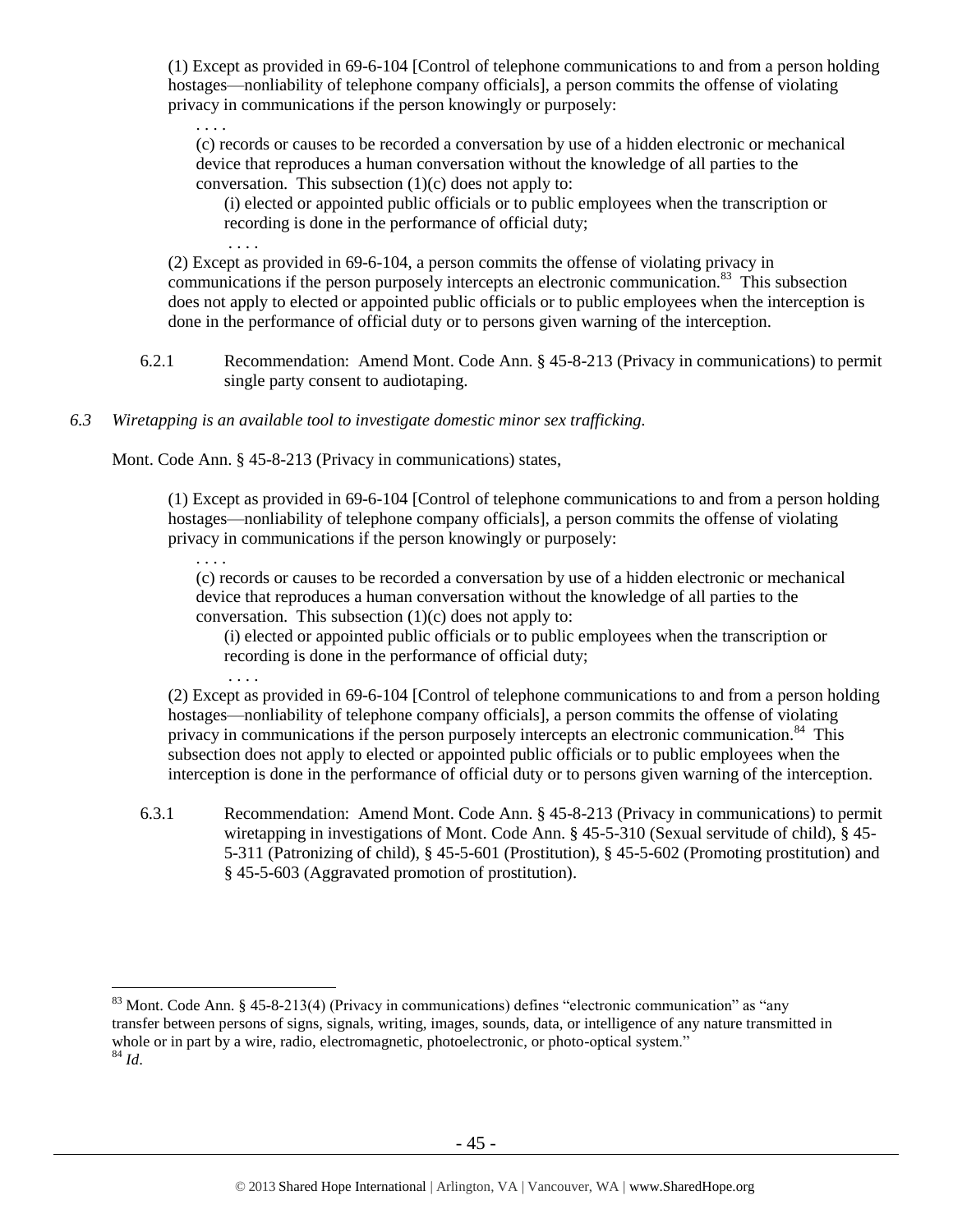*6.4 Using a law enforcement posing as a minor to investigate buying or selling of commercial sex acts is not a defense to soliciting, purchasing, or selling sex with a minor.*

The use of a decoy by law enforcement may be permissible for investigating violations of Mont. Code Ann. § 45-5-625(1) (Sexual abuse of children), which states,

A person commits the offense of sexual abuse of children if the person:

. . .

(c) knowingly, by any means of communication, including electronic communication, persuades, entices, counsels, or procures a child under 16 years of age or a person the offender believes to be a child under 16 years of age to engage in sexual conduct, actual or simulated;

. . .

 $\overline{a}$ 

(i) knowingly coerces, entices, persuades, arranges for, or facilitates a child under 16 years of age or a person the offender believes to be a child under 16 years of age to travel within, from, or to this state with the intention of engaging in sexual conduct, actual or simulated.

The language "a person the offender believes to be a child under 16 years of age" indicates that a law enforcement officer may serve as a decoy in investigations.

*6.5 Using the Internet to investigate buyers and traffickers is a permissible investigative technique.*

The use of a decoy by law enforcement may be permissible in an investigation under Mont. Code Ann. § 45-5- 625(1) (Sexual abuse of children), which states,

A person commits the offense of sexual abuse of children if the person:

. . . (c) knowingly, by any means of communication, including electronic communication, persuades, entices, counsels, or procures a child under 16 years of age or a person the offender believes to be a child under 16 years of age to engage in sexual conduct, actual or simulated; . . . .

The language "a person the offender believes to be a child under 16 years of age" indicates that a law enforcement officer may use the Internet in investigations.

*6.6 Law enforcement and child welfare agencies are mandated to promptly report missing and recovered children.*

Under Montana's Missing Children Act of 1985, Mont. Code Ann. § 44-2-503 (Missing children information program) states

(1) The department of justice shall establish a missing children<sup>85</sup> information program to create a central repository to aid in the location of missing children in Montana.

(2) The missing children information program shall:

(a) establish a system of intrastate communication of information relating to any child determined to be missing by the parent, guardian, or legal custodian of the child or by a law enforcement authority;

(b) provide a centralized file for the exchange of information on missing children within the state, including information obtained under the provisions of 44-2-401;

<sup>&</sup>lt;sup>85</sup> Mont. Code Ann. § 44-2-502(1) (Definitions) defines "missing child" as "any person who has been reported as missing to a law enforcement authority and: (a) who is under 18 years of age; (b) whose temporary or permanent residence is in Montana or is believed to be in Montana; and (c) whose location has not been determined."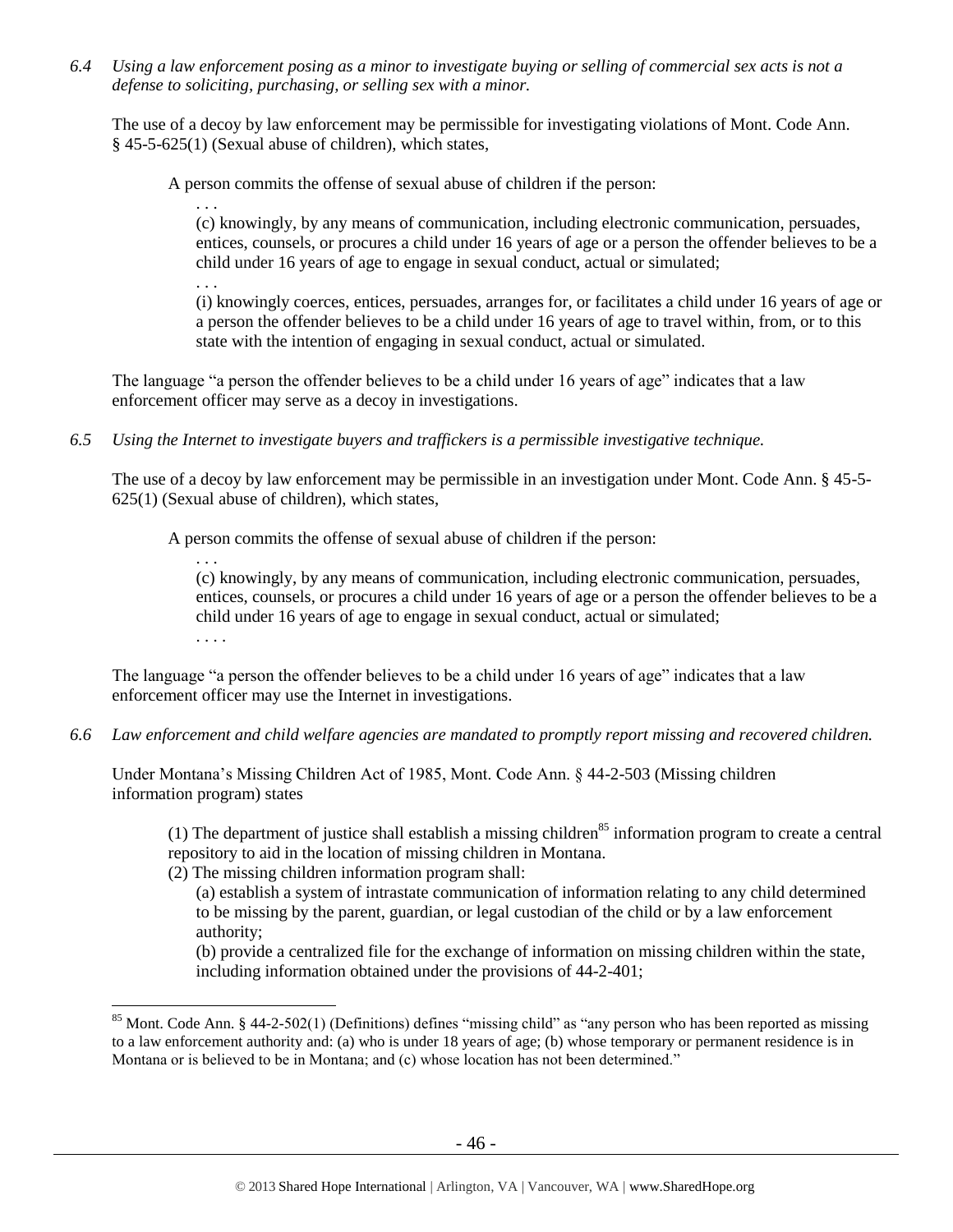(c) interface with the national crime information center computer system for exchange of information on children suspected of interstate travel; and

(d) provide the superintendent of public instruction each month with a list of missing Montana school children for the purposes of 44-2-506.

Pursuant to Mont. Code Ann. § 44-2-505 (Duties of law enforcement authority), when a missing child report is filed, law enforcement must

(1) immediately inform all on-duty law enforcement officers of the existence of the missing child report:<sup>86</sup>

(2) communicate the report to all other law enforcement authorities having jurisdiction in the county; and

(3) immediately enter the missing child report into the national crime information center computer system.

Mont. Code Ann. § 44-2-506 (List of missing Montana school children) mandates

(1) The superintendent of public instruction shall assist the missing children information program provided for in 44-2-503 [Missing children information program] in identifying and locating missing children who are enrolled in Montana public school districts in kindergarten through grade 12 by:

(a) collecting each month a list of missing Montana school children as provided by the missing children information program provided for in [44-2-503;](http://data.opi.mt.gov/bills/mca/44/2/44-2-503.htm)

(b) distributing the list of missing school children on a monthly basis, unless the list has no change from the previous month's information, to all school districts admitting children to kindergarten through grade 12;

(c) designing the list to include pertinent available information for identification of the missing school child, including if possible a recent photograph of the child; and

(d) notifying the appropriate law enforcement agency and the missing children information program as soon as any additional information is obtained or contact is made with respect to a missing school child.

(2) Each school district in Montana shall:

 $\overline{a}$ 

(a) distribute to each school building within the district the list of missing school children provided for in subsection (1); and

(b) notify the appropriate law enforcement agency at the earliest known contact with any child whose name appears on the list of missing school children.

When a missing child is located, Mont. Code Ann. § 44-2-504(3) (Reports to missing children information program) states that the "parent, guardian, or legal custodian responsible for notifying the missing children information program or a law enforcement authority of a missing child shall immediately notify the authority and the program of any child whose location has been determined."

Mont. Code Ann. § 46-4-307 (Sexual abuse of children—report to national center for missing and exploited children) states

<sup>&</sup>lt;sup>86</sup> Mont. Code Ann. § 44-2-502(2) (Definitions) defines "missing child report" as "a report prepared on a form designed by the department of justice for use by private citizens and law enforcement authorities to report information about missing children to the missing children information program provided for in 44-2-503."